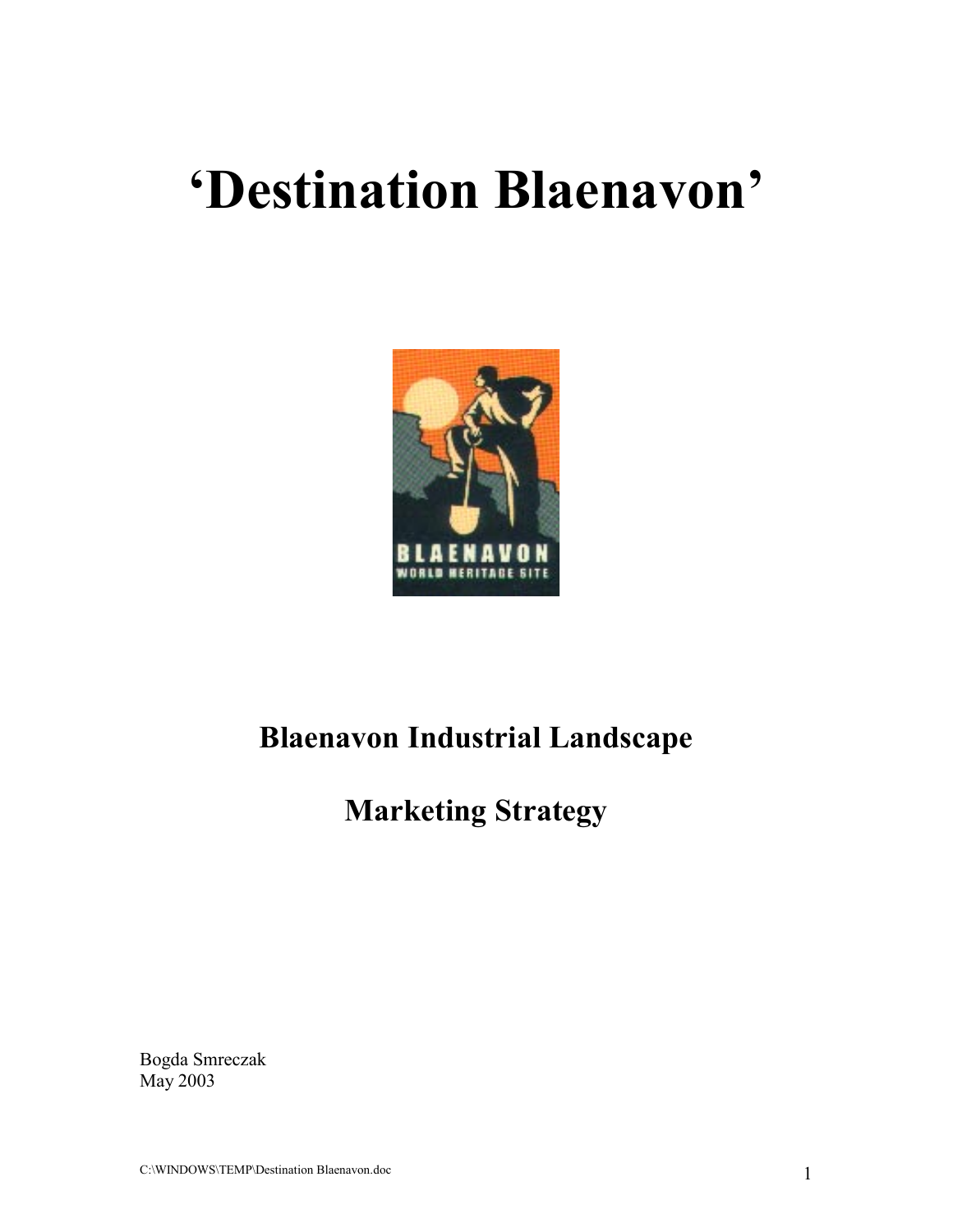## **BLAENAVON INDUSTRIAL LANDSCAPE MARKETING STRATEGY**

|                | <b>Contents</b>                                     | Page |
|----------------|-----------------------------------------------------|------|
| 1              | <b>Executive Summary</b>                            | 3    |
| $\overline{2}$ | The Blaenavon Industrial Landscape                  |      |
|                | Overview<br>٠                                       | 5    |
|                | Administrative Responsibilities<br>п                | 6    |
|                | <b>Blaenavon Partnership Management Objectives</b>  | 11   |
| $\mathbf{3}$   | <b>Situational Analysis</b>                         |      |
|                | Trends<br>٠                                         | 12   |
|                | The S.E. Wales Tourism Market<br>п                  | 15   |
|                | The BIL Product and Market<br>٠                     | 23   |
| 4              | <b>Developing the Product</b>                       |      |
|                | The Vision - Achieving Destination Blaenavon<br>٠   | 31   |
|                | Product Development at the Tourist Attractions<br>п | 37   |
|                | Developing the Town of Blaenavon<br>ш               | 50   |
|                | Developing the Countryside Product                  | 52   |
|                | Development of Marketing Activity<br>п              | 54   |
| 5              | <b>Marketing Strategy and Action Plans</b>          | 56   |
|                | Short Term / Interim Marketing Strategy<br>٠        | 57   |
|                | Long Term Marketing Strategy<br>п                   | 58   |
|                | Marketing Action Plan                               | 66   |

### **6 Conclusions**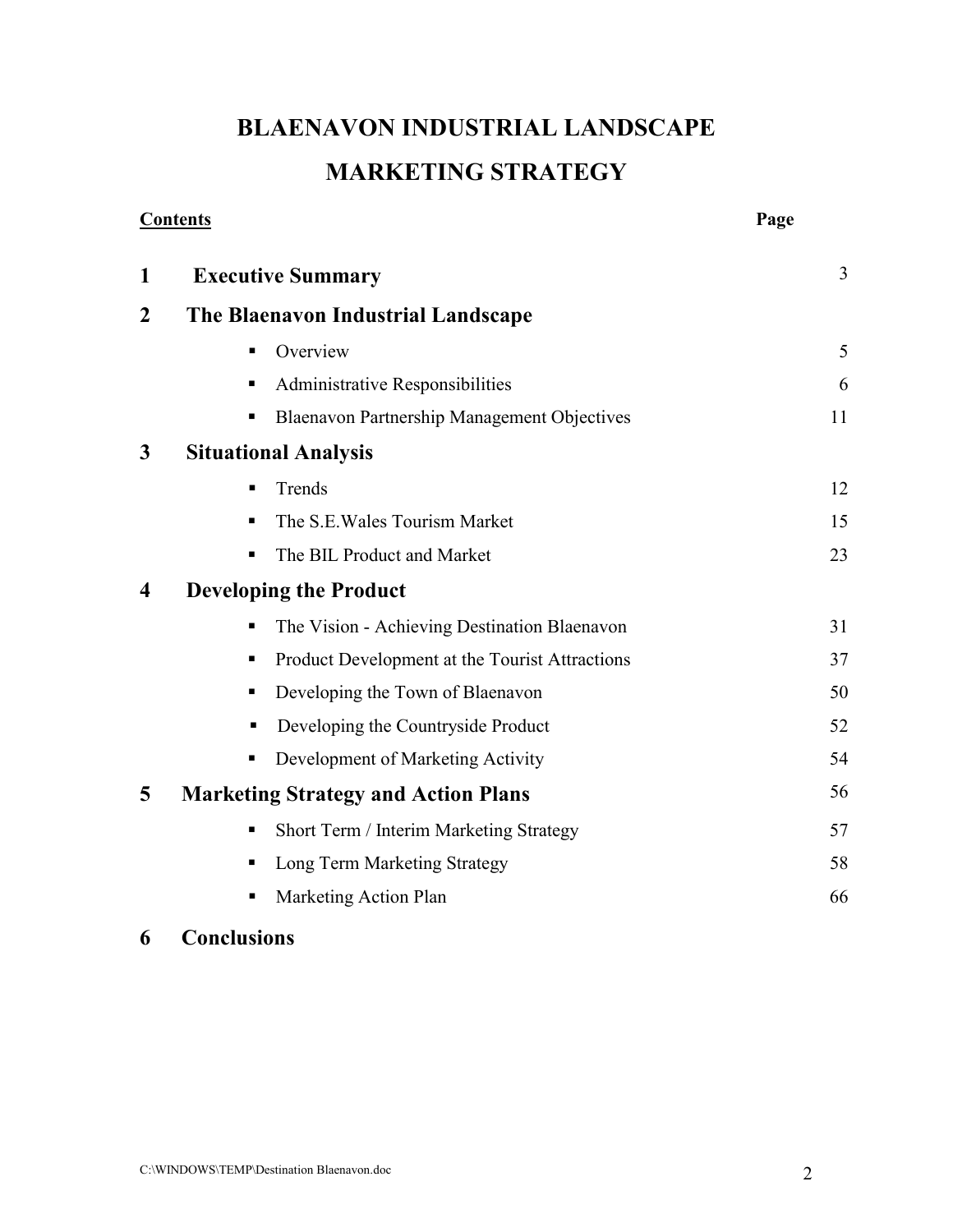### **1. EXECUTIVE SUMMARY**

- 1.1 The inscription of the Blaenavon Industrial Landscape as a World Heritage Site was the culmination of considerable effort and energies, and also a milestone in the regeneration of the area through heritage conservation and tourism development. The inscription provides credence to the outstanding universal value of the area in historic terms, however, inscription brings a number of obligations - namely, to protect, conserve, present and promote the World Heritage Site for the benefit of present and future generations.
- 1.2 This Marketing Strategy forms part of this on-going commitment and has been developed to reflect the needs of all the partners involved in the Blaenavon Partnership. The underlying objective of both the tourism / heritage product development and marketing activity is to ensure that the Blaenavon Industrial Landscape becomes a 'must-do' destination in specific target markets and becomes a known product in the general tourist market.
- 1.3 The visitor offer within the BIL currently has a few significant attractions Big Pit (The National Mining Museum for Wales), Blaenavon Ironworks, Pontypool & Blaenavon Railway, the Abergavenny Brecknock Canal, a Tourist Information Centre, some interpretation schemes but little in the way of visitor facilities. In order for the objectives of the BIL WHS to be met, the product offer requires significant development - everything from accommodation provision to shopping opportunities and toilets need to be brought on line. Significant product development needs to take place before the Blaenavon Industrial Landscape can be pitched as a 'must-do' destination to it's specific market sectors or the general tourist market.
- 1.4 BIL needs to establish itself in the marketplace. This Marketing Strategy recognises that whilst BIL is a unique product with great potential, it is not of sufficient size and quality, at it's current stage of development, to form a stand-alone product offering to more than a small sector of the market. This strategy sets out to provide a path for the development of the market, combining a range of existing and future developments that will meet the needs of the industrial history specialist and those of the general tourist market. These developments will also produce a product that has appeal to the longer break market as well as the day trip sector. By developing the product to appeal to a wider market the long-term benefits of World Heritage Status will help to ensure economic and cultural sustainability of this significant site.
- 1.5 Product development and marketing need to progress hand in hand, to ensure that the visitor has new products to view over time, thus creating repeat visits, in a controlled manner without building up customer expectations that can not be met. Products (attractions, infrastructure, visitor facilities etc) need to be developed across the area and marketing activity must increase as these come on line at both the local and regional level. Currently a wide range of marketing initiatives are undertaken that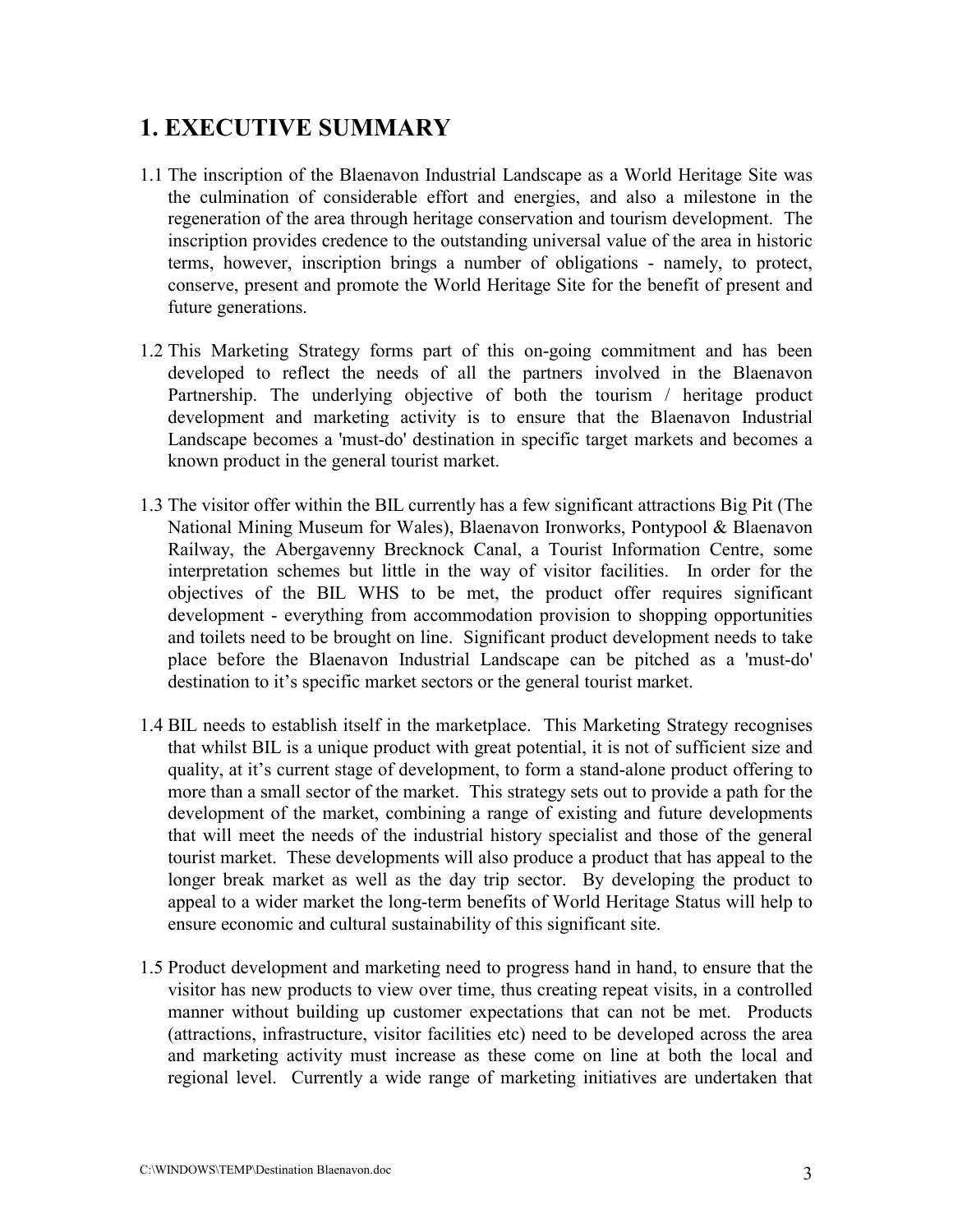include, where appropriate, the Blaenavon product. This strategy seeks to develop further the existing links to current initiatives rather than replace them.

- 1.6 While there are opportunities in marketing to develop the destination, the market for Industrial Heritage is limited and Blaenavon has to be linked to other products, at both local and sub-regional level, notably the traditional tourist offer of the Brecon Beacons Park and the rural attractions of Monmouthshire and mid Wales. The aim is to provide the range of products that the modern tourist seeks. This is also necessary to maximise the duration of stay and the economic benefits achieved. At the same time the tourist's other needs have to be met and thus the infrastructure must be developed.
- 1.7 In summary this strategy aims to assess potential markets suggests product developments, and sets out a costed medium term marketing programme.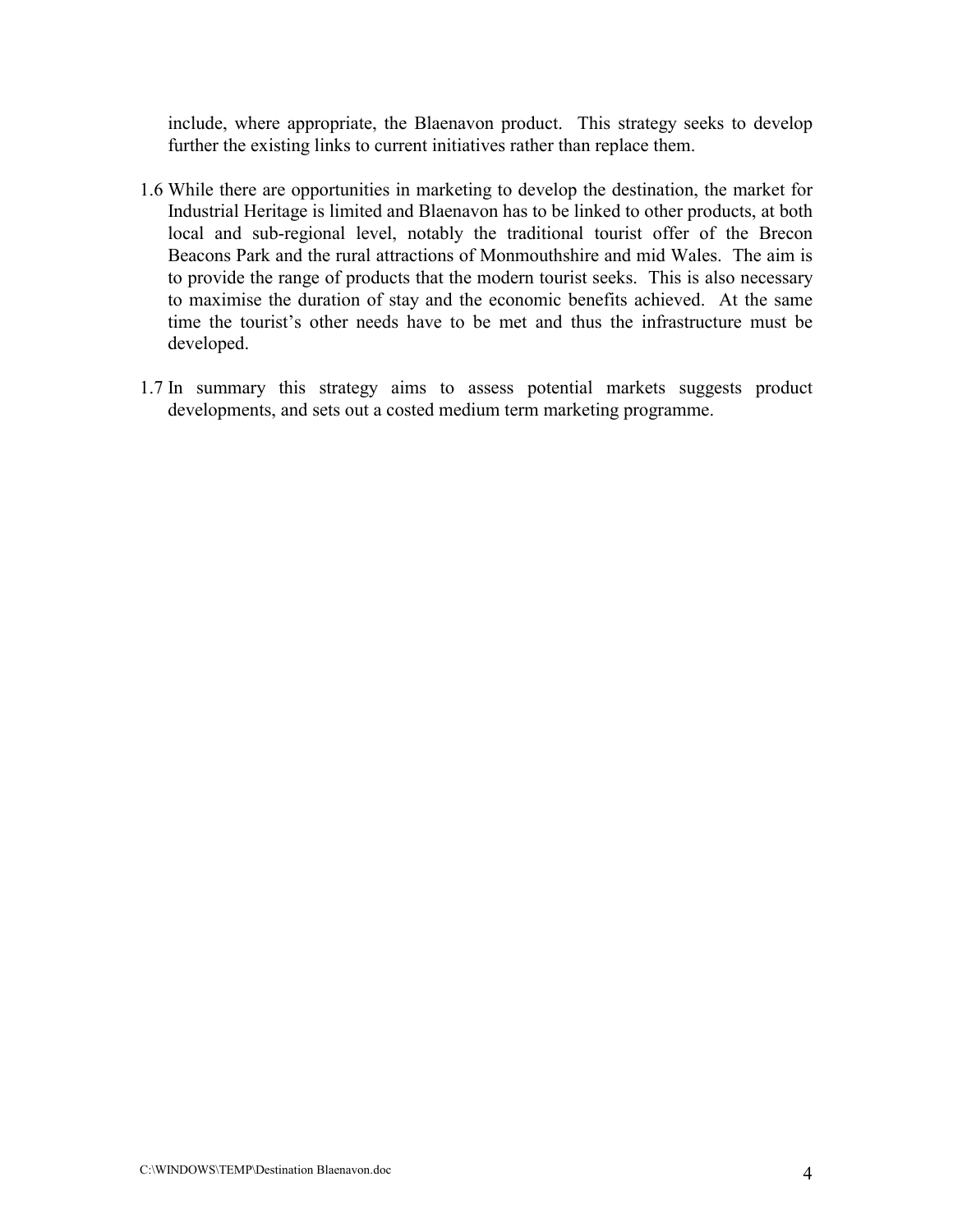### **2**. **BLAENAVON INDUSTRIAL LANDSCAPE**

### **2.1 Overview**

The Blaenavon Industrial Landscape was inscribed as a World Heritage Site in November 2000. In summary the reason given by the UNESCO World Heritage Committee was:

### *The area around Blaenavon bears eloquent and exceptional testimony to the pre-eminence of South Wales as the world's major producer of iron and coal in the 19th Century. It is a remarkably complete example of a 19th Century landscape.*

### **Extract from ICOMOS report to the World Heritage Committee November 2000**

The Blaenavon Industrial Heritage is a relict landscape in which exceptional evidence of past activities survives, showing evidence of extensive coal mining and ironmaking during what became known as the Industrial Revolution. All of the key components within the landscape benefit from statutory protection. There are two main preserved sites- Blaenavon Ironworks, which is a Scheduled Ancient Monument in state care, and Big Pit, now the National Mining Museum of Wales, is an historic coal mine and museum with many listed buildings. These sites are set in a fossil landscape of interdependant mineral extraction, manufacturing, transport and settlement. The total landscape includes a range of Scheduled Ancient Monuments of National Importance, many Listed Buildings of Special Architectural or Historic Interest and the Blaenavon and Cwmavon Conservation Areas. There are also four Sites of Special Scientific Interest, declared because of their ecological significance. Approximately 45% of BIL is within the Brecon Beacons National Park.

The extensive studies, evaluations and assessments undertaken in the context of the Nomination to the UNESCO World Heritage Centre in June 1999 have been beneficial in defining the values of this 'Cultural Landscape' and bringing forward proposals for its protection, conservation, presentation and promotion to the public. The development of a Management Plan was a requirement or the nomination process. The BIL Management Plan identifies the need for a marketing strategy in order that the widest possible audience be made aware of, and therefore have the opportunity to experience the cultural and natural heritage that the BIL has to offer.

Undoubtedly, World Heritage Site (WHS) Status provides the Blaenavon Industrial Landscape (BIL) with international recognition as a valuable cultural asset. It is however, recognised that the inscription will not automatically result in achieving greater awareness or appreciation of the area without considerable dedicated marketing effort, other than in very specific and specialist segments of the market. In order to maximise the potential that the site offers in terms of economic, social and environmental benefits, much broader take-up by the market is essential.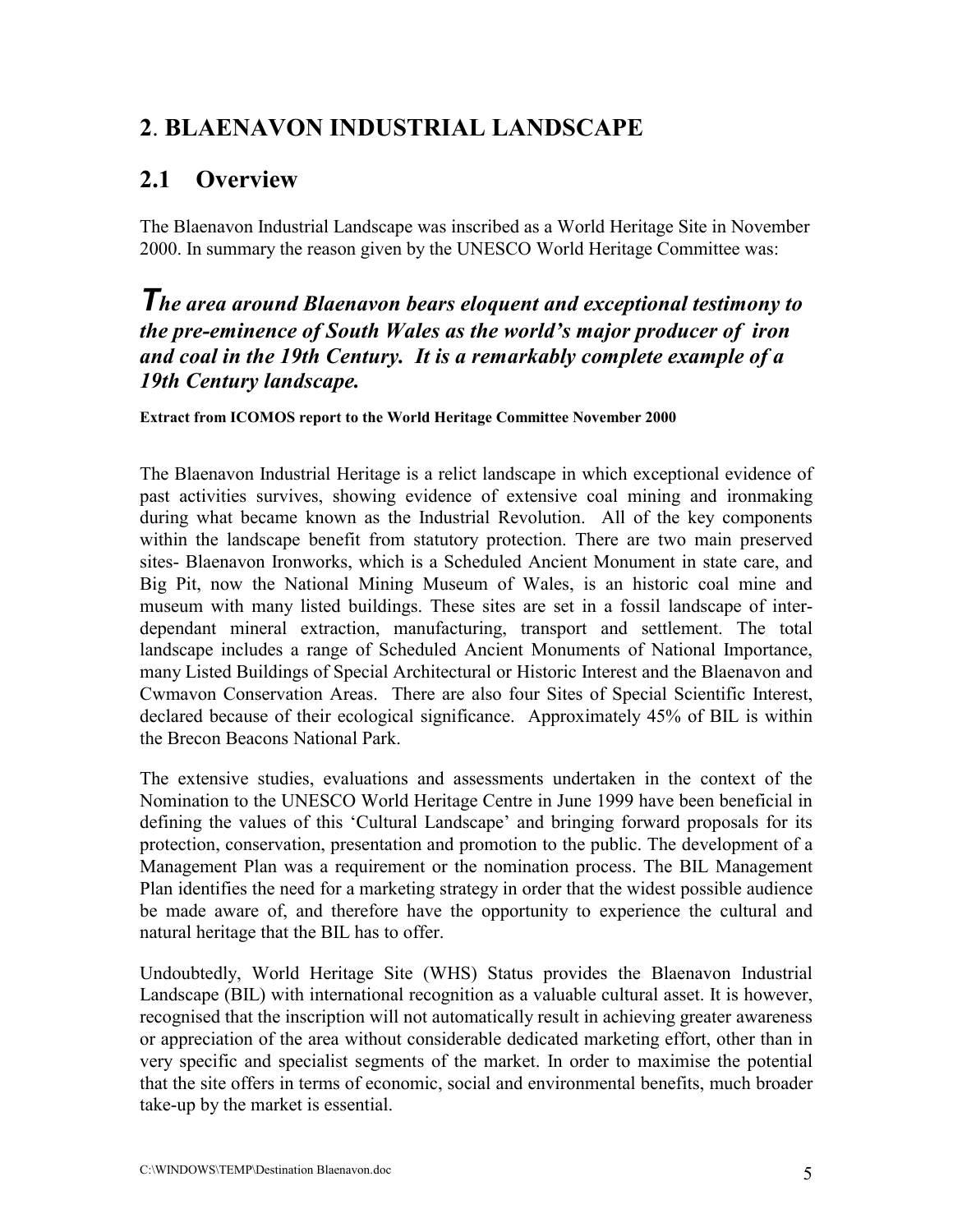The Blaenavon Partnership (see details below) through this marketing strategy seeks to build on existing markets and to develop new ones. Starting from a relatively low base, activity will increase as awareness of Blaenavon grows and identified development projects highlighted within the WHS Management Plan come on line and additional resources for the marketing function become available.

Alongside this will run the product development plan – enabling greater access to be afforded to the public through the development of a range of quality visitor attractions and facilities, walks, cycle-routes, interpretation etc.

It is anticipated there will also be a growth in the infrastructure in terms of accommodation, restaurants and other services and facilities in and around the Blaenavon World Heritage Site. This should be led by the private sector taking advantage of Government and other grants and new economic opportunities arising from increased visitor numbers and planned developments.

### **2.2 Administrative Responsibilities**

### **Strategic Interface**

From the outset, a number of international, national, regional and local organisations have been fully committed to supporting the BIL bid for WHS Status, recognising that the area played a fundamental role in the development of the Industrial Revolution.

UNESCO through the inter-governmental World Heritage Committee, provides for the inscription of sites of "outstanding universal value" on the List of World Heritage Sites under the 1972 Convention For the Protection of the World's Natural and Cultural Sites.

The UK Government through the Department of Culture, Media and Sport, has responsibility for preparing a Tentative List of sites which it wishes to nominate to UNESCO for World Heritage Site status. DCMS placed Blaenavon on the Tentative List in June 1999 and the actual nomination was made in June 1999. The Blaenavon Industrial Landscape was finally inscribed as a World Heritage Site in November 2000.

The National Assembly for Wales, through its agencies - CADW, National Museums  $\&$ Galleries of Wales, The Royal Commission on the Ancient & Historical Monuments of Wales, the Wales Tourist Board and the Welsh Development Agency - are committed to the principles of the World Heritage Convention requiring the protection, conservation, preservation and promotion of the World Heritage site. To date the Welsh Assembly have been fully supportive of Blaenavon both administratively and financially.

### **The Blaenavon Partnership**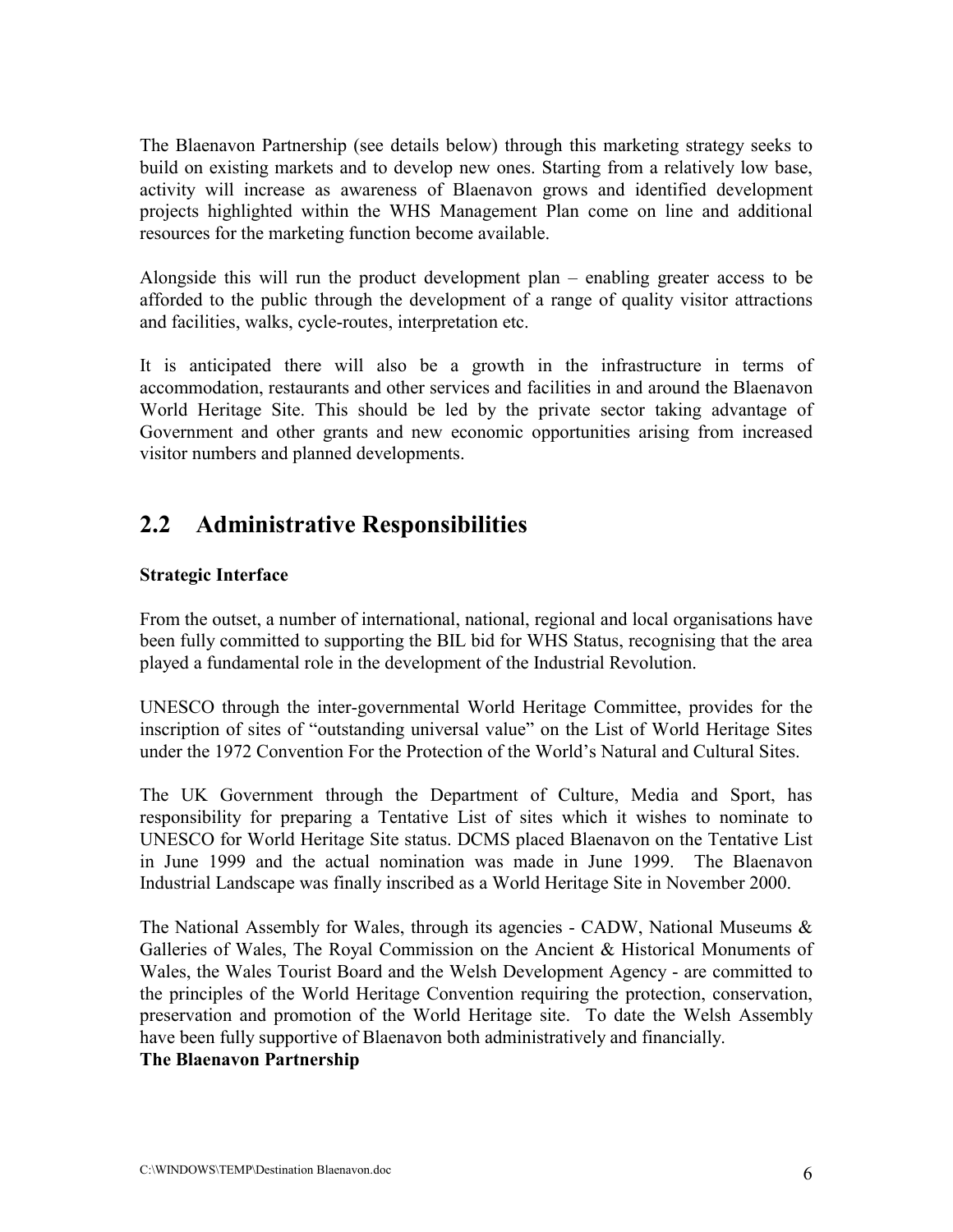In order that a co-ordinated approach to management of the heritage resource could be achieved the Blaenavon Partnership was established in August 1997. The Partnership now comprises Torfaen County Borough Council, Monmouthshire County Council and the Brecon Beacons National Park Authority which have direct management responsibilities, and Blaenau Gwent County Borough Council which lies just outside the nominated site boundary. The Blaenavon Town Council is also a member.

The Government agencies within the Partnership are Cadw, the Royal Commission on the Ancient and Historical Monuments of Wales, the National Museums & Galleries of Wales, the Countryside Council for Wales, the Wales Tourist Board, the Welsh Development Agency and British Waterways. The Partnership also includes the National Trust, which is the premier non-governmental agency concerned with heritage sites in the United Kingdom.

Within the framework of the Blaenavon Partnership the Blaenavon Industrial Landscape Management Committee has been established to agree an overall management strategy and recommend policies, plans and projects for implementation by the various partners acting within their own constitutional framework and using their individual executive powers and individual budgets. This advisory Committee meets twice per year.

The executive management for the Partnership is carried out by the Blaenavon Industrial Landscape Project Board. There are three working groups to deal with specific subjects, which meet as and when required and report back to the main Project Board. One of the groups is the Marketing Group attended by officers of the members of the partnership with tourism or marketing obligations.

Since 1997 the Partnership has maintained contact with community councils and groups including business leaders, residents and the local tourist association. The Partnership has also maintained contact with major landowners in the area and commoners associations who have a direct interest in much of the landscape. In implementing the management plan for the proposed World Heritage Site, these contacts will be maintained and a formal meeting will be called annually.

The Project Board is serviced by the Project Director, who is also charged with ensuring co-ordination and continuity of action between the various partners. There is a small budget available to the Project Director for day to day management. However, the main expenditure is made by the authorities, agencies and other partners within the Blaenavon Partnership through allocations in their individual budgets to specific projects. The following list describes the partners and their interests in the nominated site:-

### **Torfaen County Borough Council (TCBC)**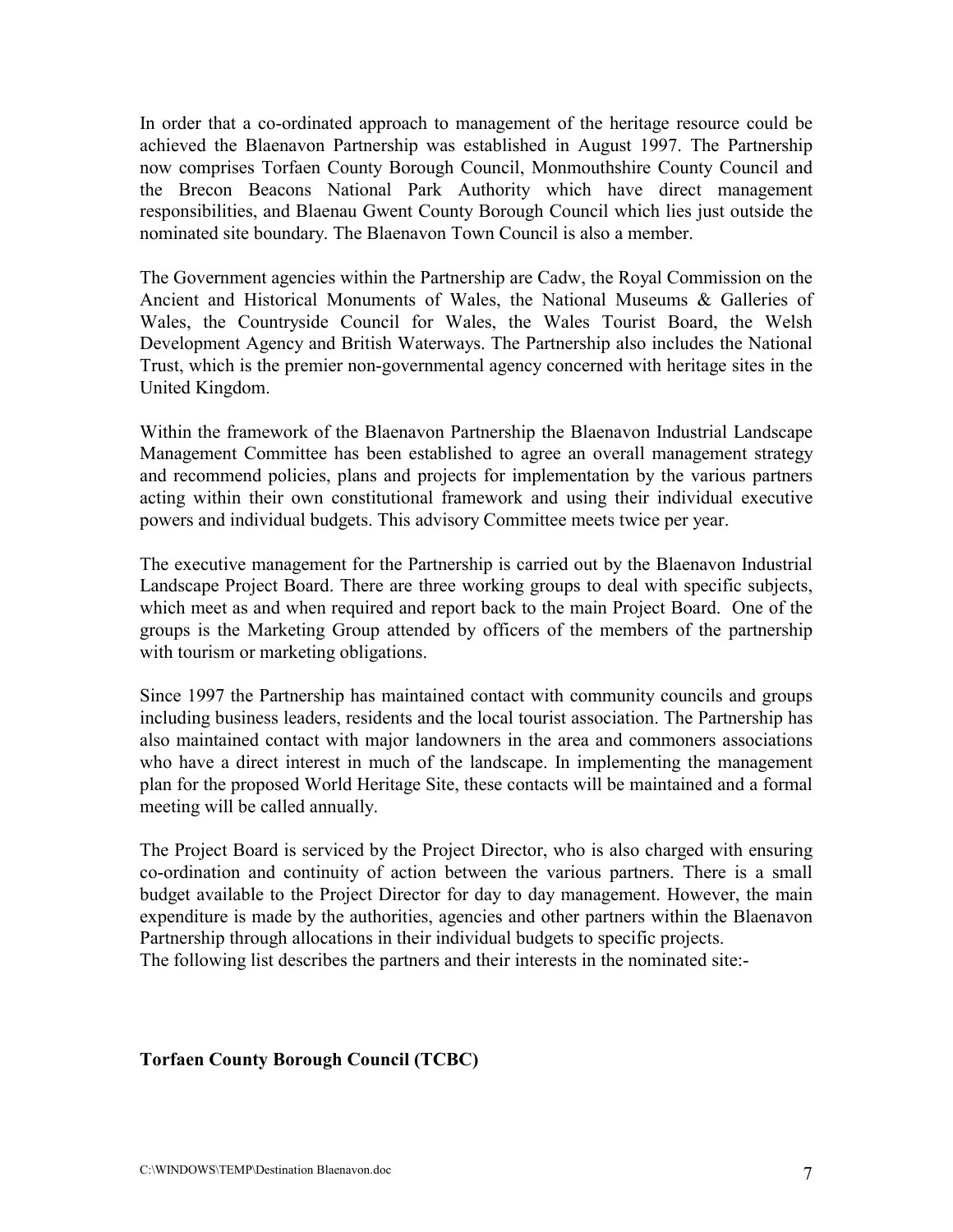Torfaen County Borough Council is the lead authority in the Blaenavon Partnership. TCBC is the unitary authority for just over 50% of the nominated site (including the town of Blaenavon), and has full local government powers and duties including Town and Country Planning and other environmental matters.

#### **Monmouthshire County Council (MCC)**

Just under 50% of the nominated site lies within Monmouthshire, which is a unitary authority with full local government powers. However, planning responsibility for nearly all of this area resides with Brecon Beacons National Park Authority.

#### **Brecon Beacons National Park (BBNP)**

About 45% of the Blaenavon Industrial Landscape falls within the Brecon Beacons National Park. The purposes of the National Park designation, as amended under the Environment Act 1995, are to conserve and enhance the natural beauty, wildlife and cultural heritage of the area and to promote the understanding and enjoyment of its special qualities. Account must be taken of the economic and social interest of residents. The National Park is the local planning authority for the area within its boundary.

#### **Blaenau Gwent County Borough Council (BGCBC)**

None of the nominated site falls within the Blaenau Gwent County Borough Council administrative area. However, as a near neighbour BGCBC has a close interest in the designation and management of the proposed World Heritage Site.

#### **Blaenavon Town Council (BTC)**

This is the local council for the town of Blaenavon which is the main settlement within the nominated site.

#### **Cadw: Welsh Historic Monuments**

Cadw is an Executive Agency within the Welsh Office. Its general duties are:

- to secure the preservation of ancient monuments and historic buildings;
- to promote the preservation and enhancement of the character and appearance of Conservation Areas;
- to promote the public's enjoyment of, and advance knowledge about, ancient monuments and historic buildings and their preservation.;
- to control, and where appropriate, grant aid the conservation of historic buildings and ancient monuments.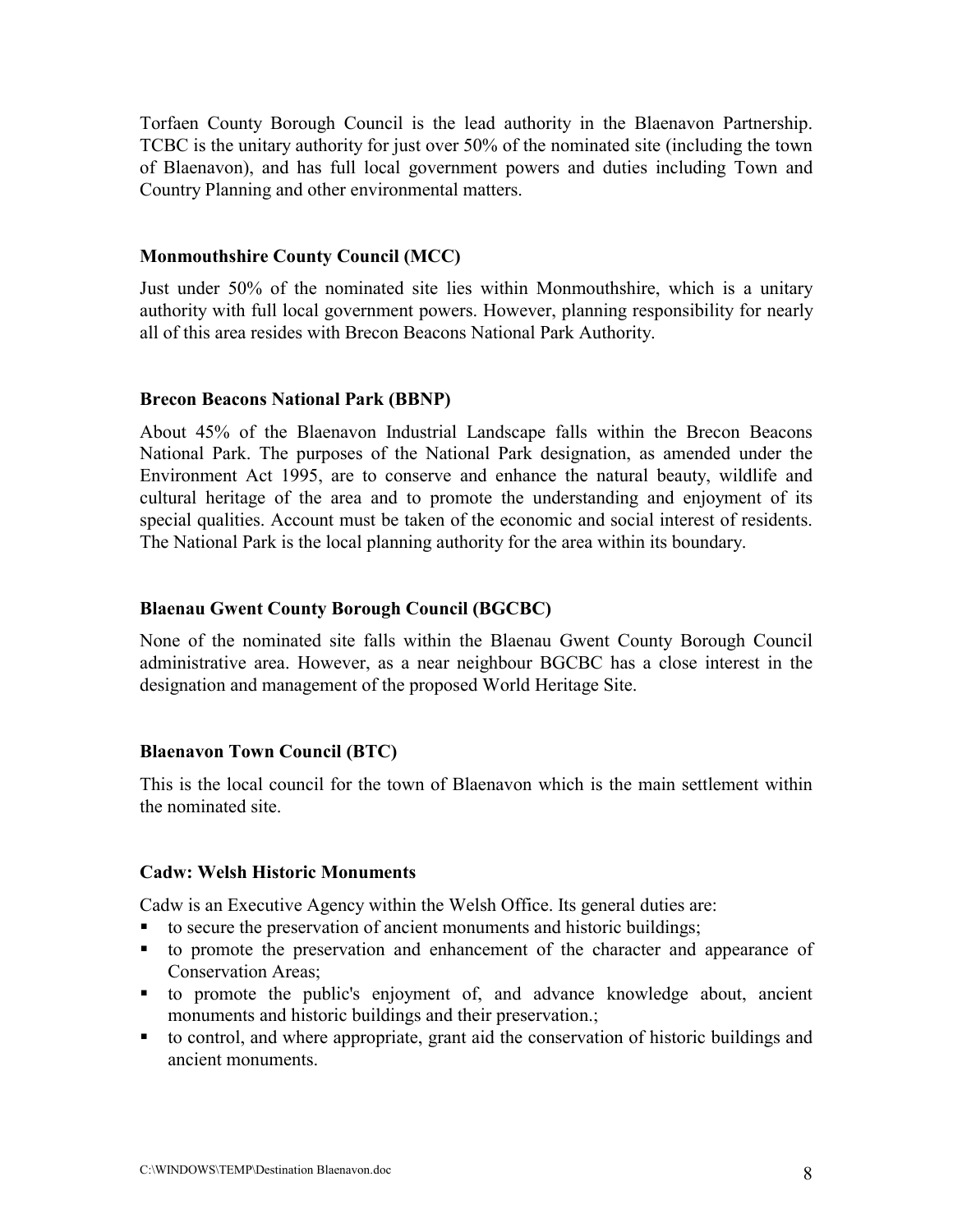Cadw also has direct responsibility as the guardian of Blaenavon Ironworks, and is preparing a guidebook to the Ironworks and the World Heritage Site, which will be available in 2003.

#### **Royal Commission on the Ancient & Historical Monuments of Wales (RCAHMW)**

The RCAHMW is the national body of survey and record. Its aim is to compile and make available an archive of Wales' historic buildings and ancient monuments for use by individuals and bodies concerned with understanding, conserving and managing the built environment.

### **National Museums & Galleries of Wales (NMGW)**

The NMGW exists to preserve and promote the heritage and culture of Wales, within a world context. NMGW has a requirement from its Royal Charter to 'promote understanding and knowledge of the special industries of Wales through the collection and conservation of artefacts and their research, interpretation and display'. NMGW will have specific responsibility for the management of the Big Pit Mining Museum. Its special expertise in conservation and management is available on a day-to-day basis to the Blaenavon Partnership.

### **Countryside Council for Wales (CCW)**

CCW is accountable to the Secretary of State for Wales and is the Government's Statutory adviser on wildlife, countryside, and maritime conservation matters in Wales. It is the executive authority for the conservation of habitats and wildlife. Through partnerships, as at Blaenavon, it promotes the protection of landscape, opportunities for employment and the support of those who live in, work in and manage the countryside. It has enabled the Blaenavon Partnership to pursue countryside management projects through grant aid and can assist with the management cost of the Sites of Special Scientific Interest. CCW were jointly responsible, with Cadw and ICOMOS UK, for the preparation of the Register of Landscapes of Outstanding Historic Interest in Wales, published in January 1998.

### **Wales Tourist Board (WTB)**

The Wales Tourist Board has responsibility for development of tourism in Wales.

### **Welsh Development Agency (WDA)**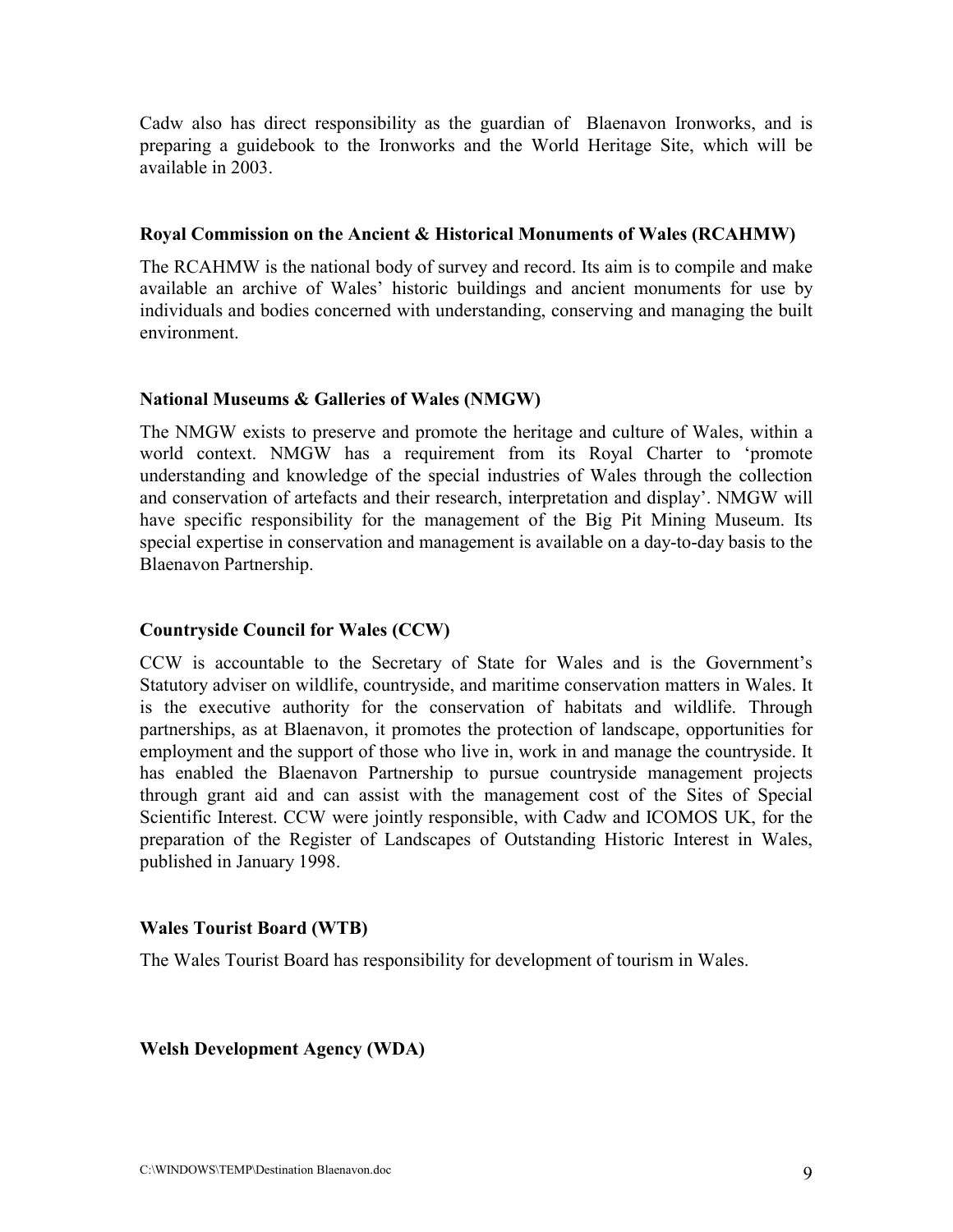The Welsh Development Agency has responsibility to the Secretary of State for Wales for promoting and enabling economic development in Wales and dealing with issues related to land reclamation.

### **British Waterways (BW)**

British Waterways has responsibility for management and maintenance of British Waterways Canals, including the Brecknock and Abergavenny Canal. One of the principal remits of the board is to respect industrial heritage.

### **National Trust (NT)**

The National Trust, as the principal United Kingdom non-governmental organisation with experience in heritage management, is able to offer valuable management advice and assistance.

### **Blaenavon Partners with specific responsibilities for Marketing**

Several of the members of the Blaenavon partners have responsibilities for the promotion of Tourism as set out below. The Wales Tourist Board primary remit is to develop and market tourism in ways which will yield the optimum economic and social benefit to the people of Wales. Through the WTB the South East Wales Regional Tourism Forum has been established. This forum has developed a Tourism Strategy whilst focusing on consolidation rather than new developments expresses the need to undertake 'creative product packaging' in order to meet customer needs. The action plan identifies the need to invest in improvement in improvement of existing facilities and interpretation. The strength of the region's heritage product is well recognised.

Within the World Heritage Site the three local authorities Torfaen County Borough Council, Monmouthshire County Council and the Brecon Beacons National Park all have staff dedicated to the promotion of tourism to achieve economic, environmental and community benefits through a range of product development and marketing initiatives. The Blaenavon Town Council within its modest resources tries to promote the history of the town.

Cadw have two responsibilities one is to protect the historic buildings and monuments of Wales and the other is to present these to the public. Cadw are closely involved in the promotion of the Blaenavon Industrial Landscape, notably as guardians of the historic Blaenavon Ironworks. At the Ironworks Cadw are conserving the historic fabric of the site. This is to enable safe access to the site by an increased number of visitors.

The National Museum and Galleries for Wales have the responsibility of promoting and marketing the Big Pit National Mining Museum of Wales.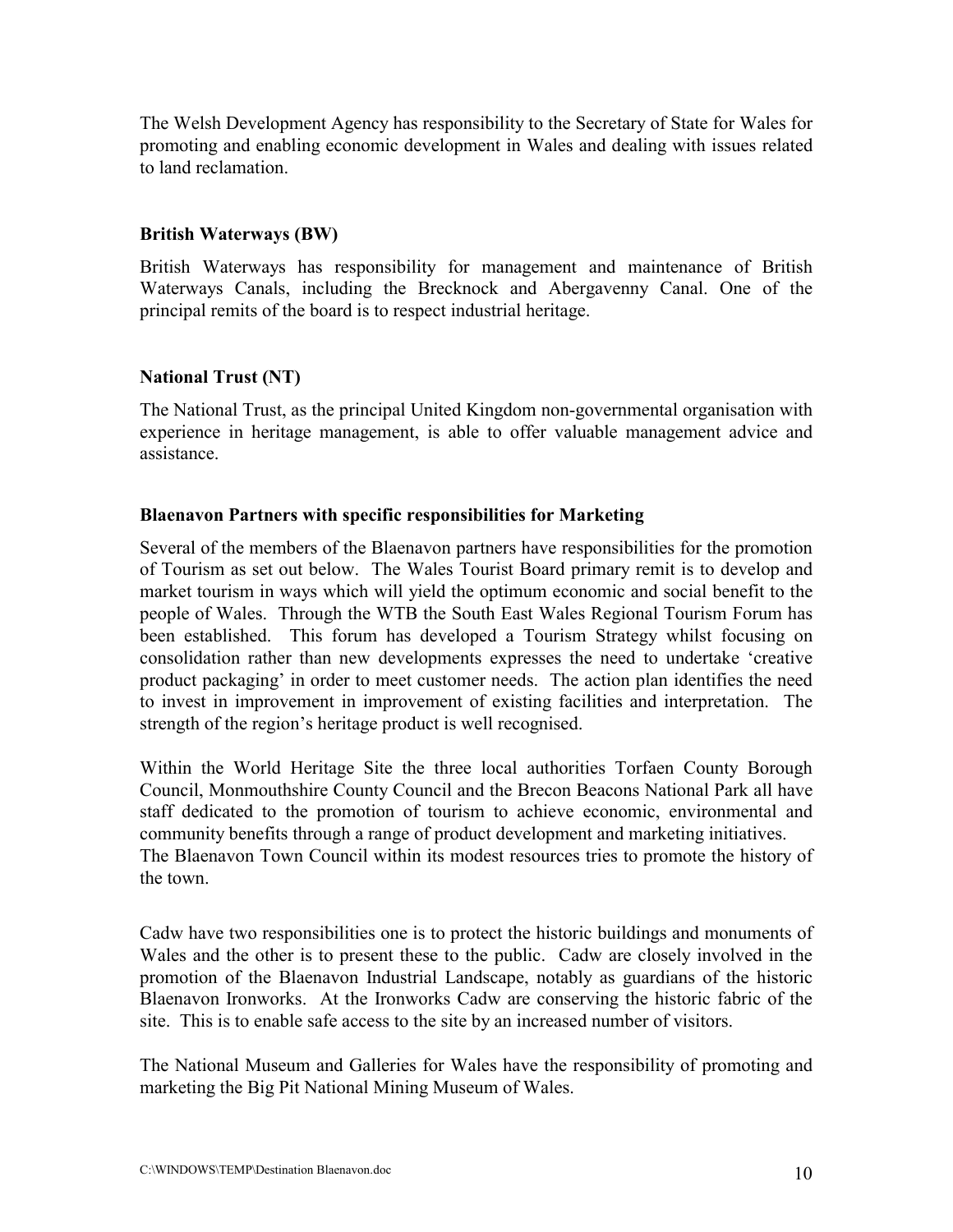The British Waterways Board have staff who are responsible for marketing the attractions of the Abergavenny Brecknock Canal.

The Royal Commission for the Ancient and Historical Monuments of Wales have as part of their responsibilities have a requirement to promote the history and culture of Wales.

The National Trust also promotes sites which it is concerned with protecting so that the general public may appreciate the historic and other qualities.

### **2.3 Blaenavon Partnership Management Objectives**

*"The purpose of the Blaenavon Partnership is to protect and conserve this landscape so that future generations may understand the contribution that South Wales made to the Industrial Revolution. By the presentation and promotion of the BIL it is intended to increase cultural tourism and assist the economic regeneration of the area."*

WHS Management Plan

### **Commonality of Objectives within the Blaenavon Partnership**

For the purpose of developing a marketing strategy for BIL, the Mission Statements and organisational objectives of the Partner Organisations support the following principles:-

To protect To conserve To promote To educate / inform To interpret To increase income levels To increase visitor throughput To increase economic, environmental and community benefits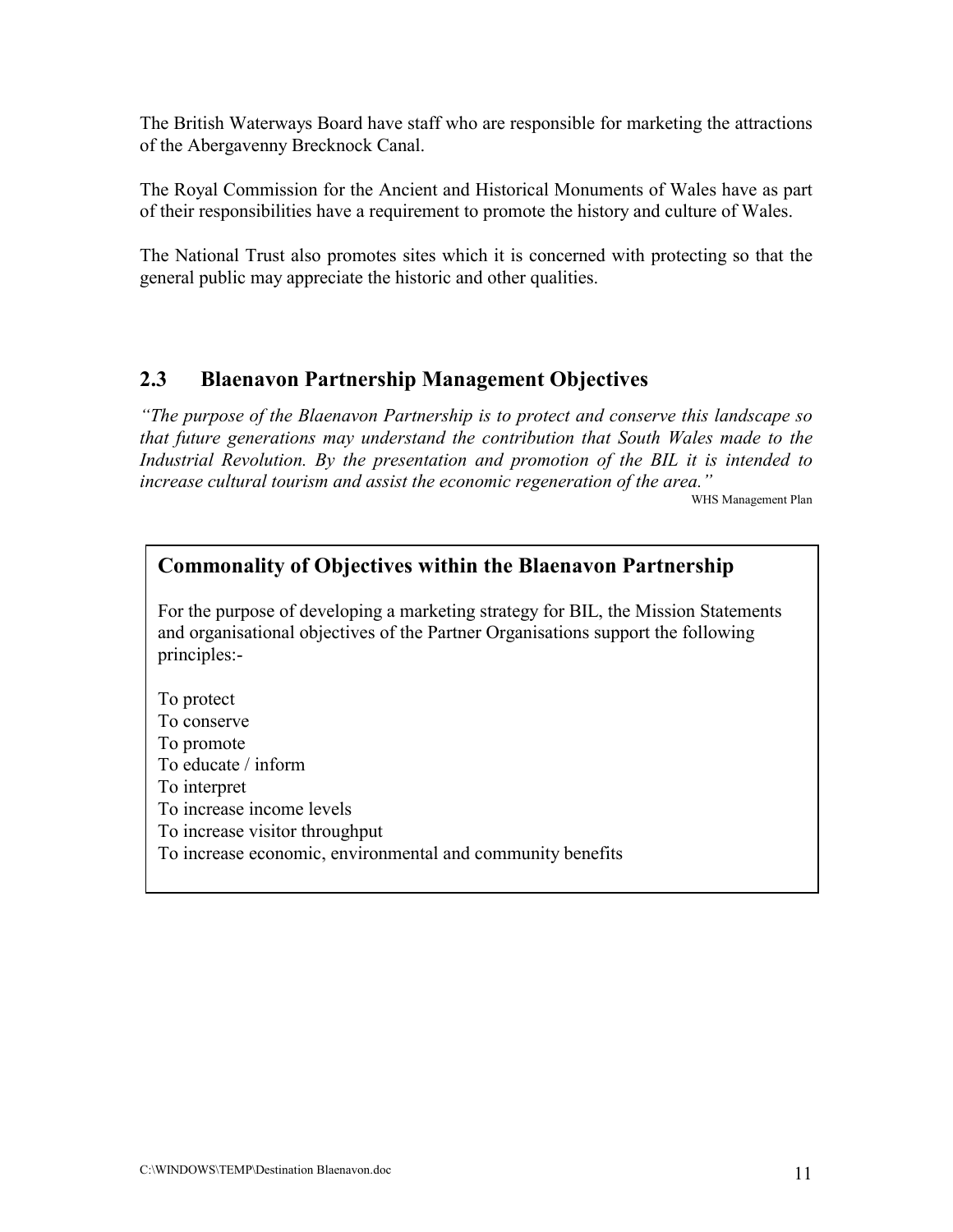### **3. SITUATIONAL ANALYSIS**

### **Definitions**

*A tourist trip is defined as a stay of one or more nights away from home for holidays, visits to friends or relatives, business/conference trips or any other purpose except such things as boarding education or semi-permanent employment.*

*A day visit is a trip away from home which lasts 3 hours or more and which is not taken on a regular basis.*

*Tourist nights are those spent away from home using any type of accommodation, or in transit, on a tourist trip (as above).*

*Tourist spending is expenditure incurred while away from home on a tourist trip and on advance payments for such things as fares and accommodation.*

*South East Wales includes the unitary authorities of Bridgend, Rhondda Cynon Taff, Caerphilly, Blaenau Gwent, Torfaen, Vale of Glamorgan, Cardiff, Newport, Monmouthshire.*

### **3.1 Trends**

Free time is becoming an increasingly scarce resource for many sectors of the UK population. Work pressures and more complicated lifestyles are reducing the time available for leisure. Consumers will increasingly seek 'value for time' as well as 'value for money'. Higher earning groups will have less free time than those on lower incomes.

Working structures are becoming more fragmented. The rise of contract and selfemployment has contributed to growing job insecurity and a rise in working hours in the UK which is traditionally reserved for leisure. Work and leisure will follow less structured patterns and time available for individuals will become increasingly varied, decreasing the importance of family outings, which will be further affected by changing household structures.

Western societies are ageing as life expectancy rises and fertility rates fall. The key changes to the age structure of the UK population until 2005 are:-

- Rapid decrease in number of those ages  $25 34$
- Strong increase in number of those in 'family life stage' aged  $35 44$
- Rapid increase in number of older middle aged  $55 64$
- The middle-aged groups will tend to have higher levels of disposable income and their commercial status will increase in importance.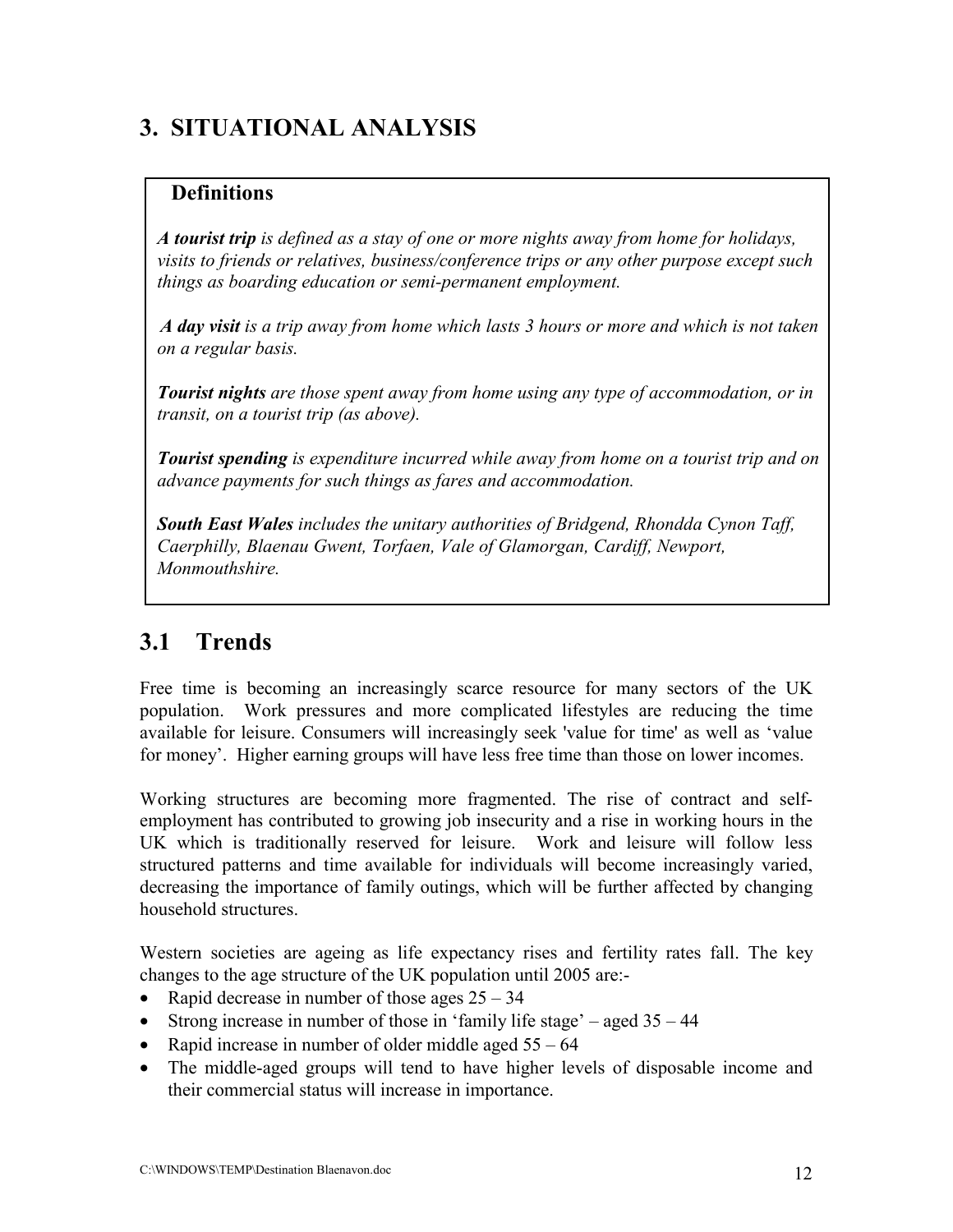Tourism competes for discretionary spend with a wide range of other products and activities. A combination of global market forces and a low inflation policy in the UK is keeping wage increases down and as a result, income growth will rise only slowly. As a larger proportion of incomes will be spent on funding services previously provided by government, true discretionary spending will be further constrained. Any increases in disposable income will be tempered by greater pressures on time, leading to a cash-rich / time-poor society, making increasing demands for a quality experience and 'value for time'.

In the same way there are competing destinations areas within the UK. Wales, and specific tourism regions within Wales will be in direct competition for UK and overseas visitors with Scotland, the Lake District, the West Country and many other areas.

Long (4+ night) holidays within the UK have been declining since the 70s. Numbers of UK tourists taking holidays abroad is continually increasing, with demographic and lifestyle factors suggesting that this trend will continue. In contrast, the growth observed in short and additional holidays over the last decade is likely to continue.

Between 1993 and 1998 the number of domestic short breaks taken by UK residents increased by 50%, while expenditure increased by 39%, making this one of the fastest growing sectors in the UK domestic holiday market. It is forecast that the number of domestic short break trips will grow by 30.1% between 1998 and 2003. [Keynote, 1999]

### **Tourism to Wales**

Domestic (UK) visitors represent the most important component of tourism demand for Wales. An important additional source of income is derived from tourism day visits to and within Wales.

WTB as part of their Strategy (Achieving our Potential), has set targets to increase visitor numbers to Wales by almost 30% by 2010. There are also good signs that Wales is beginning to make useful gains in international visitors. Between 1994 – 1997 the growth in overseas visits to Wales outperformed the growth seen at the UK level.

Overseas visitors tend to stay longer in Wales than UK visitors, travel more widely, spend more per visit and are more likely to stay in serviced than self-catering accommodation.

#### **Visits to Attractions**

Visits to attractions in the UK recovered slightly in 1999 from previous years. Between 1998 and 1999 there was an increase of 1.2% in visits to a constant sample of 3,611 attractions compared with a fall of 1.7% the previous year. This breaks down to a 0.2% increase to attractions in Wales. [*Sightseeing in the UK 1999*]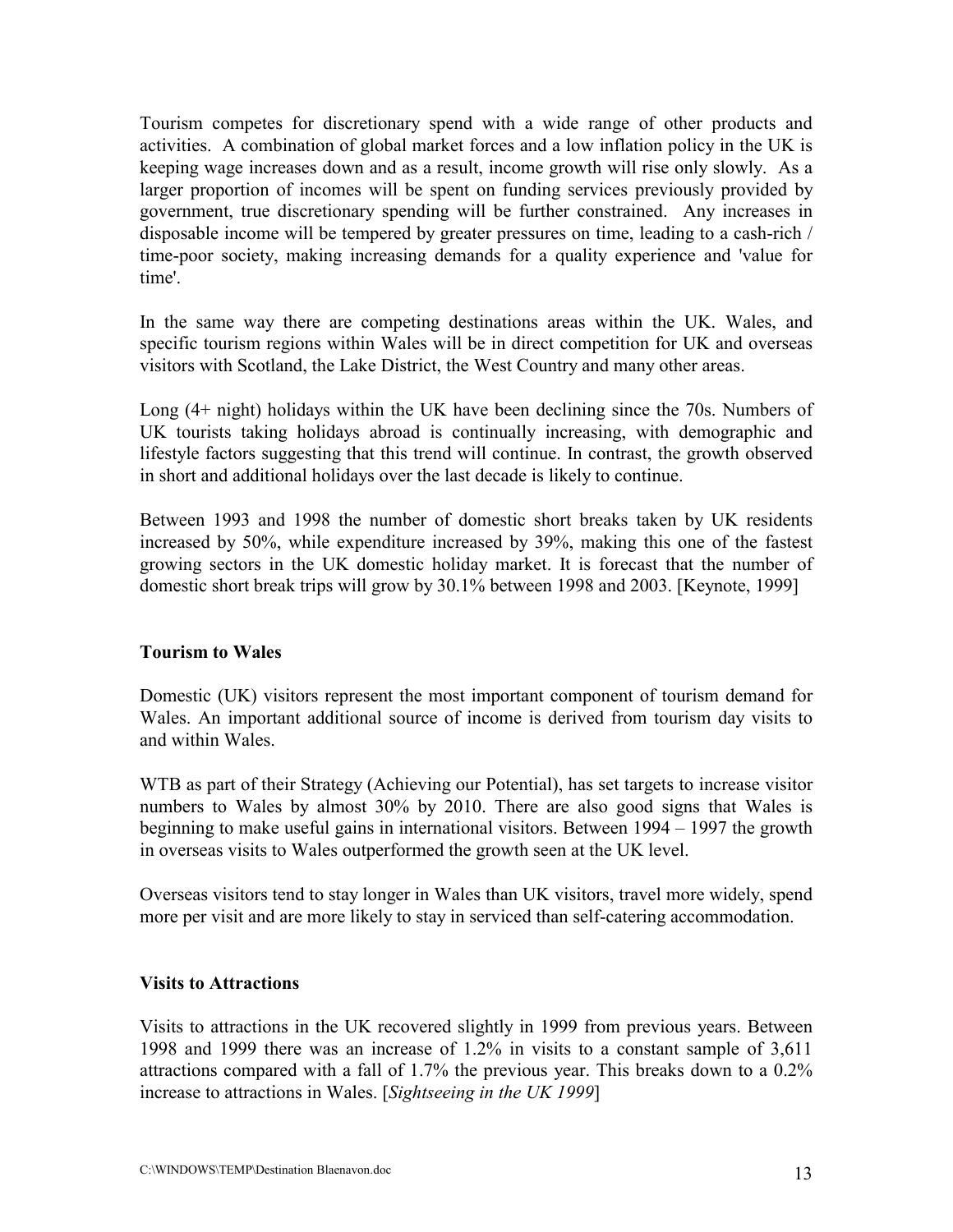Visits to attractions by category [*Sightseeing in the UK 1999*]

| <b>Museums</b>              | 19%   |
|-----------------------------|-------|
| <b>Country Parks</b>        | 18%   |
| Historic properties         | 17%   |
| Leisure Parks               | 10%   |
| <b>Wildlife Attractions</b> | $6\%$ |
| Other attractions           | 30%   |

Outdoor attractions fared better than indoor attractions, as the summer weather improved in 1999 compared with the previous year. Visits to steam railways increased their visitors by 4%, whilst in contrast visits to museums and visitor centres fell by 1% and those to historic properties decreased by 0.5%. Historic properties and museums which are more popular with overseas visitors than other types of attraction, would have been disproportionately affected by the 1% drop in overseas tourists that year. [*Sightseeing in the UK 1999*]

The four main consumer markets for tourist attraction visits are international tourists, domestic tourists, domestic day-trippers and local leisure visitors. International tourist account for approaching 20% of trips compared with 20% of residents on long holidays, 10% of residents on short breaks and the remaining 50% from day trippers and casual visitors. The customer/market mix varies considerably by type of attraction and location.

Overseas visitors as proportion of visits by sector [*Sightseeing in the UK 1999*]

| Historic properties    | 33%   |
|------------------------|-------|
| Museums & galleries    | 23%   |
| <b>Visitor Centres</b> | 17%   |
| Workplaces             | 16%   |
| <b>Steam Railways</b>  | 6%    |
| <b>Country Parks</b>   | $4\%$ |

Overseas visitors accounted for 16% of visits, as in 1999. Attractions with 30% or more of their visitors from overseas saw a decrease in visits in 1999 (-0.9%) whereas those most popular with domestic visitors saw an increase (+1.9%). [*Sightseeing in the UK 1999*]

Visitor figures at both Blaenavon Ironworks and the Pontypool & Blaenavon Railway showed an increase in both 1999 and 2000 and look to improve again in 2001. (actual figures Blaenavon Ironworks 7,312, and Pontypool & Blaenavon Railway 8,710). Although in recent years visitor numbers at Big Pit have been falling, since their subsumation under the National Museums & Galleries of Wales umbrella, and subsequent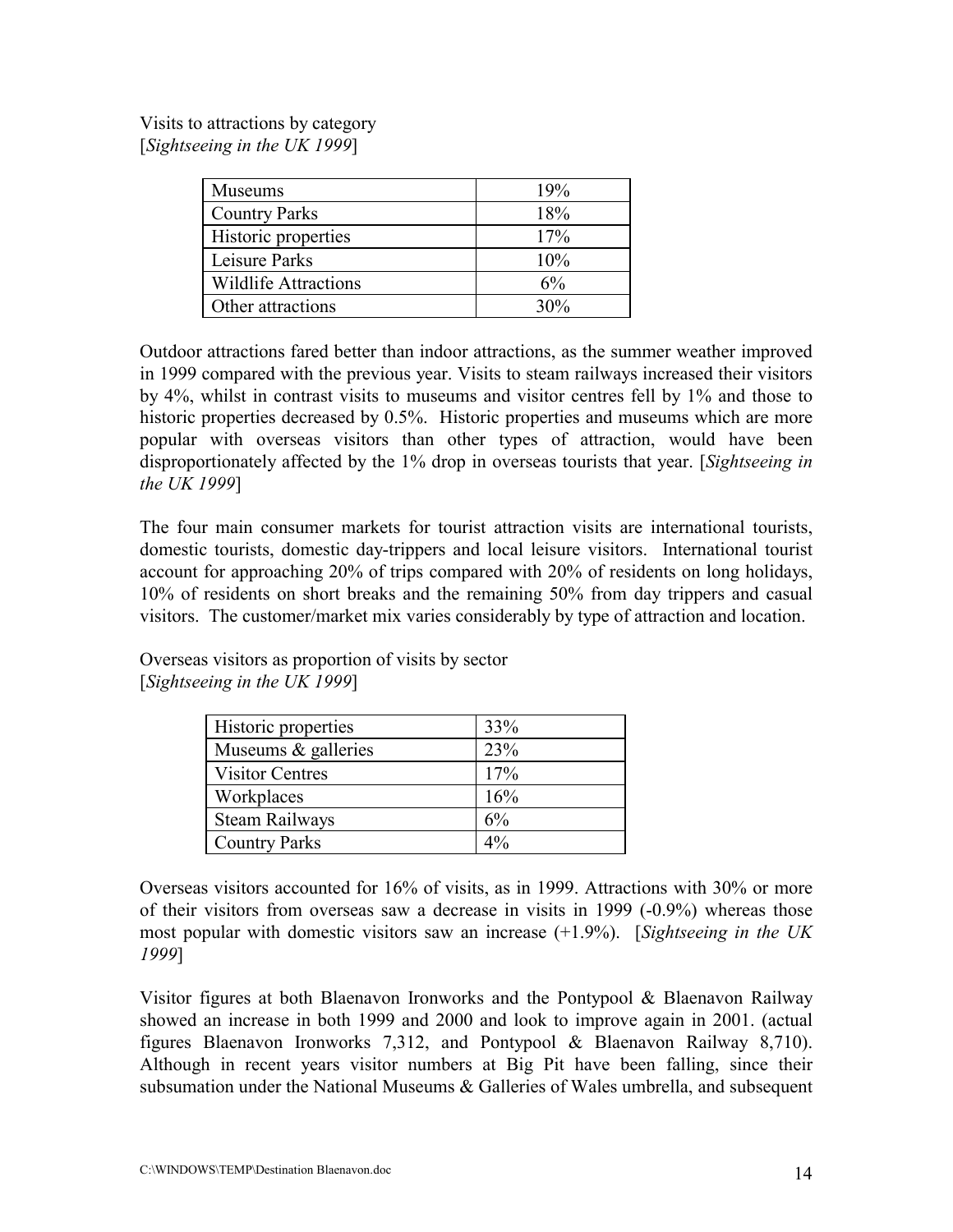abolition of admission charges, visitor numbers have been rising rapidly (120,000 approx. in 2001).

### **Key Points**

- Consumer requirements are changing quality is an issue
- Traditional holidays are on the decline
- Shorter, more frequent breaks are increasing in popularity
- Middle-aged sector significant increase in market size and higher levels of disposable income
- Lower income groups are time-rich, higher income groups are time-poor
- Increasing competition for consumer's leisure-time and spend
- Value for time is a key issue, as is value for money
- Heritage-based attractions are amongst the most popular
- Weather is an important consideration in selection of attraction visit

### **3.2 The S.E. Wales Tourism Market**

South East Wales has an important tourism economy with large numbers of visitors attracted to the area each year. It is this market that will form the core basis to visitors to the Bleanavon World Heritage Site. The following provides some background tourism data for the area.

### **Volume & Value**

In 1998, domestic tourism trips to SE Wales totalled 2.1 million visitors, generating 5.9m tourism bednights. For the same year, 330,000 overseas visits were recorded, staying a total of 2.1million nights.

Total spending from overnight tourism and tourism day trips to South East Wales in 1998 totalled £606 million.

- domestic tourism £174m
- overseas tourism £70m
- tourism day trips £362m

|  | 998 | (000s)<br>a/ icite<br>юць | (000s)<br>Nights | $\sqrt{2}$<br>Spend<br>.£m) |
|--|-----|---------------------------|------------------|-----------------------------|
|--|-----|---------------------------|------------------|-----------------------------|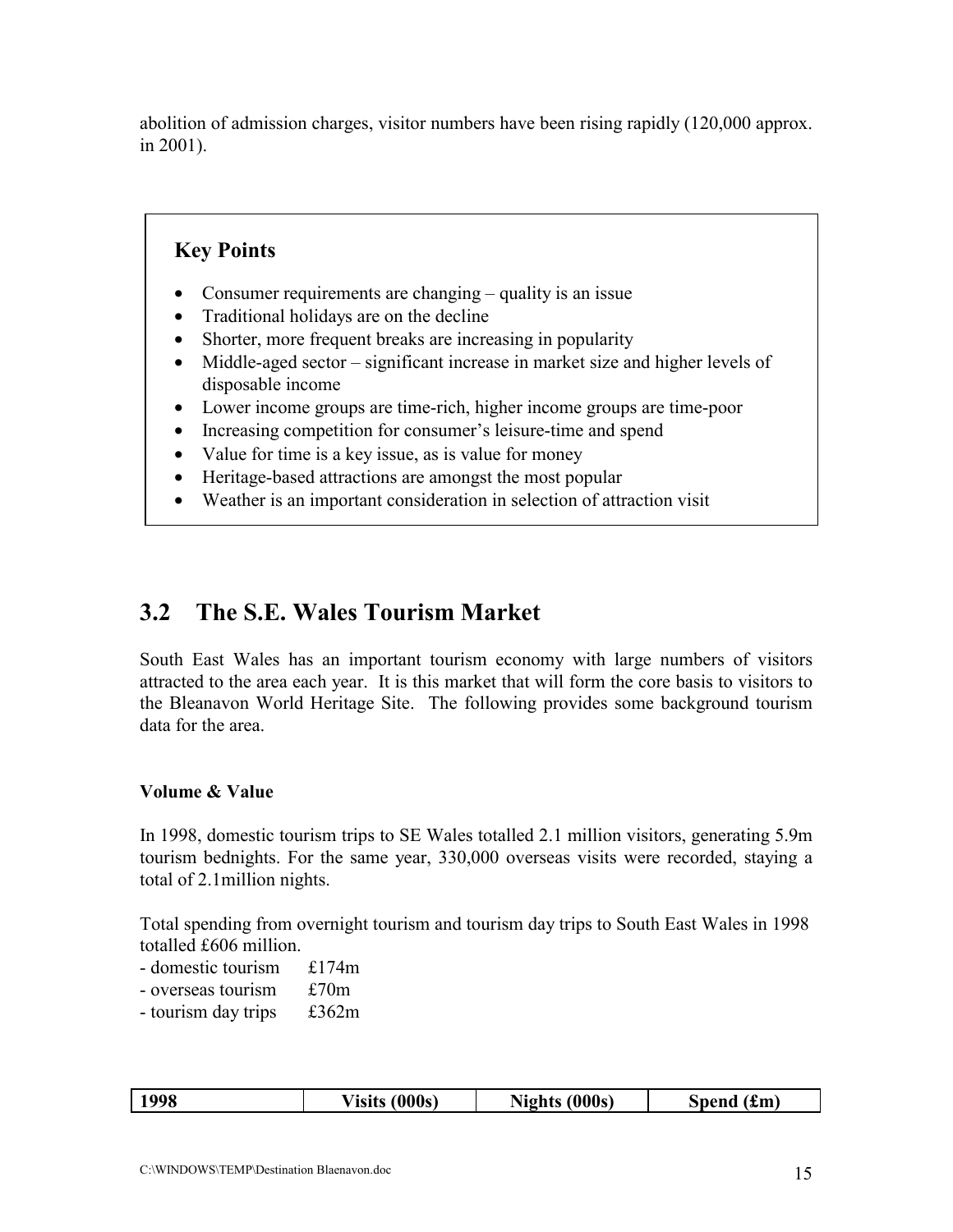| <b>UK</b> visitors   | 100 | 5,900 | 74                       |
|----------------------|-----|-------|--------------------------|
| <b>Overseas</b>      | 330 | 2,100 | $\overline{\phantom{a}}$ |
| <b>Total Tourism</b> | 430 | 8.000 | 244                      |

*Source: UKTS/Day visits survey*

#### **Overseas Tourism**

Overseas tourism to South East Wales had shown a steady growth between 1992 and 1997, recorded visits increased by 36%.

Despite the growth in overseas visits to South East Wales, the region has at best, maintained its share of overseas tourism within the context of all of Wales. The region's share of overseas tourism to the whole of UK has held steady at 1.5%. This sector is higher spending and longer staying than domestic tourism, providing greater economic benefit to the region.

#### **Purpose of visit**

Overseas visitors are attracted to South East Wales for a number of reasons. Just under half (47%) are holiday makers, with one visitor in every five visiting for business reasons.

#### *rc*





*Source: IPS*

With holidays accounting for 47% of overseas visits, it is not surprising that the third quarter of the year (June  $-$  Aug) should be the most popular for overseas visitors to SE Wales, where visits are concerned.

#### **Country of Origin**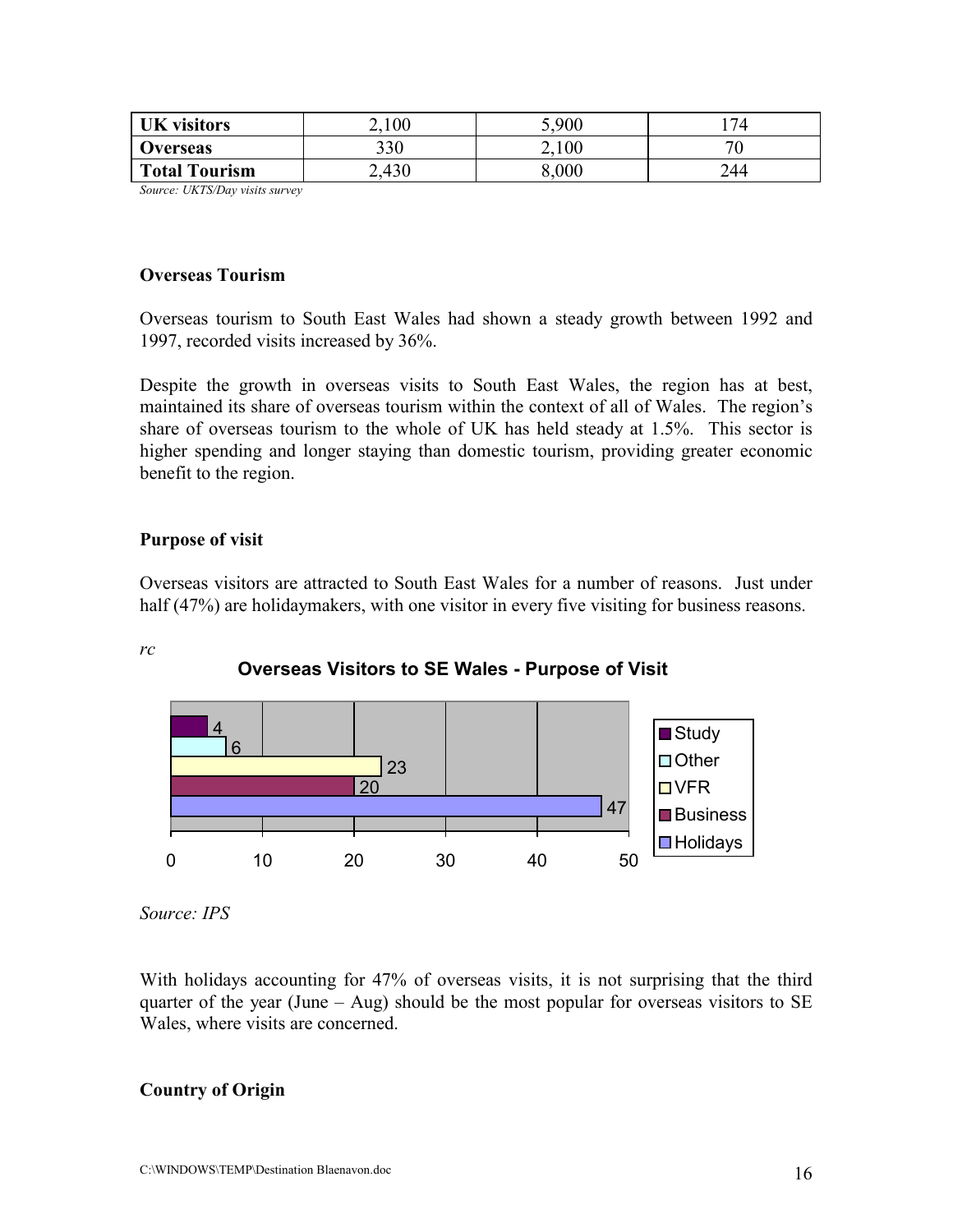The United States in 1997 accounted for 16% of Overseas Visitors to SE Wales, is the single most important market for the region. However, the northern European markets collectively are more significant in term of revenue and visits.

Above average growth in visits has been recorded in relation to the French (164%) and Netherlands (71%) markets



**Overseas Visitors to SE Wales - Country of Origin 1997**

*Source: IPS*

### **Domestic Tourism**

Over the seven year period between 1990 and 1997, domestic visitor numbers to S.E. Wales grew by 11%, and revenue increased by 17%.

Although there was an increase in domestic bednights to the region between 1990 and 1997, although a net decline was recorded during 1995-1997, indicating the loss in popularity of the traditional holiday, and the growth in short breaks.

In 1999 South East Wales received 2.1 m tourist trips from UK residents (19% of all trips to Wales). Whilst absolute numbers are growing, market share is relatively static. The average length of stay is 3 nights, average spend per trip £82.

Therefore, despite maintaining market share in terms of bednights, the lower rate of revenue resulted in the region producing no real impact in terms of increasing its share of domestic revenue.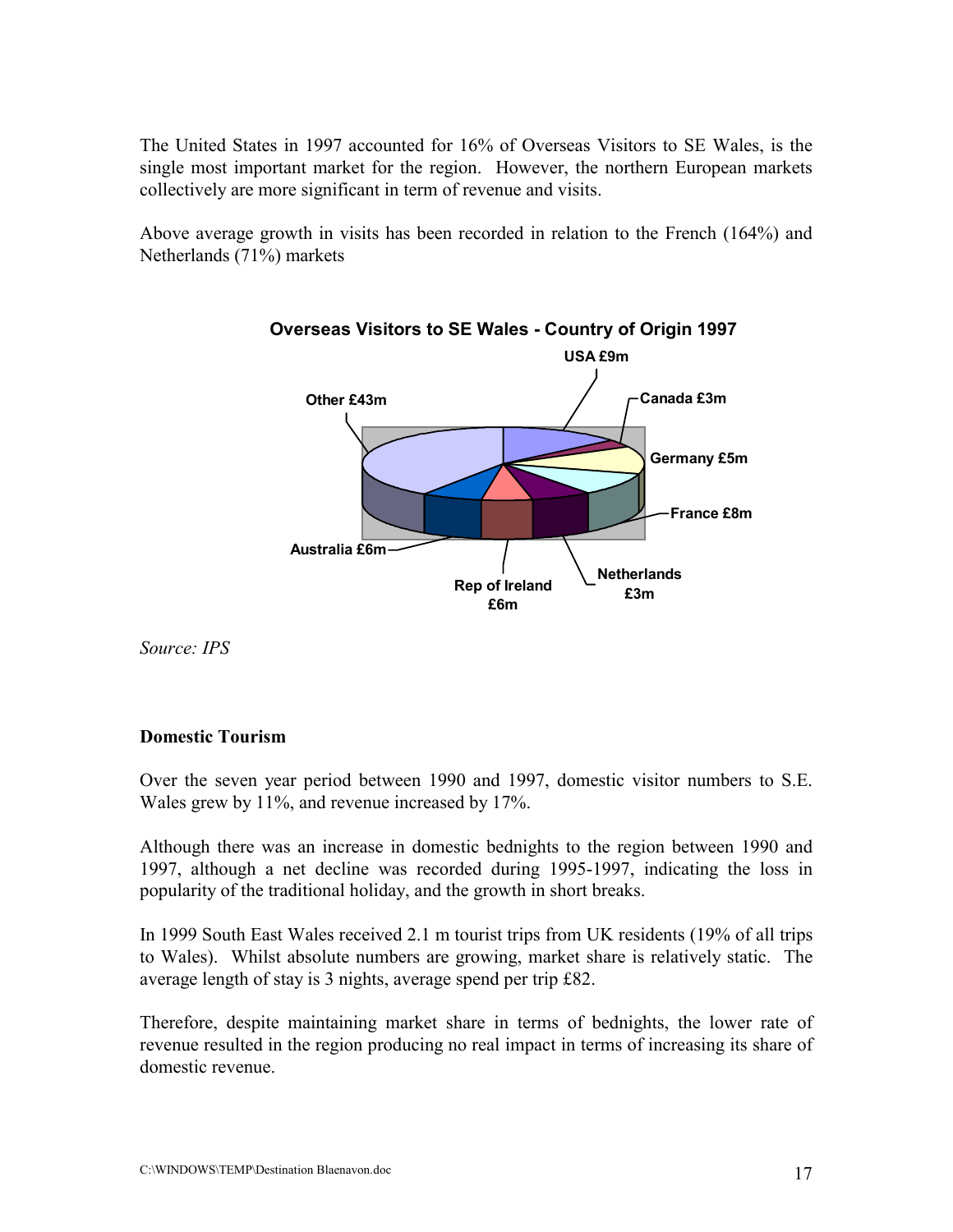### **Purpose of Visit**

45% of domestic visits to SE Wales in 1998 were undertaken by holidaymakers. The other main categories, in terms of purpose of visit were non-holiday VFR and business, accounting for 40% and 13% of visits respectively.

| 1998            | <b>Trips</b> |      | <b>Nights</b> |       | Spend £     |      |
|-----------------|--------------|------|---------------|-------|-------------|------|
| Holidays        | 600,000      | 30%  | 1,900,000     | 32%   | 74,100,000  | 43%  |
| VFR on holiday  | 300,000      | 15%  | 800,000       | 13%   | 21,800,000  | 13%  |
| Total Holidays  | 900,000      | 45%  | 2,700,000     | 45%   | 95,900,000  | 55%  |
| Non-Holiday VFR | 800,000      | 40%  | 2,500,000     | 42%   | 38,900,000  | 22%  |
| <b>Business</b> | 300,000      | 13%  | 500,000       | 9%    | 34,900,000  | 20%  |
| Other           | 100,000      | 3%   | 200,000       | $4\%$ | 4,500,000   | 3%   |
| <b>Total</b>    | 2,100,000    | 100% | 5,900,000     | 100%  | 174,000,000 | 100% |

*Source: UKTS*

In terms of bed nights, UK holidaymakers assume even greater importance, accounting for 51% of total bednights in the region.

#### **Accommodation Used**

| Type                 | Trips % | Nights $%$ | Spend % |
|----------------------|---------|------------|---------|
| Serviced             | າາ      |            |         |
| <b>Self Catering</b> |         |            |         |
| VFR                  | 59      |            |         |
| Other                |         |            |         |

Visiting friends and relatives was the most popular form of accommodation used by UK visitors to SE Wales in 1998. Although only 22% of all tourism trips were to some form of serviced accommodation, these trips accounted for 42% of all tourism spend.

The accommodation statistics for the area are dictated very much by the contrasting patterns of demand in different areas. 85% of the self-catering provision is in the coastal resorts, whilst in contrast, along the M4 corridor, Cardiff and Newport the accommodation is geared very much towards the business visitor. The Heads of the Valleys Road has seen some interest in budget inn investment, whilst the Valleys themselves have only a very limited supply of quality accommodation. The Wye Valley and Monmouthshire generally offers the most balanced array of tourist accommodation with a good selection of hotels, inns, guest houses, farms, self catering cottages and caravan and camping parks.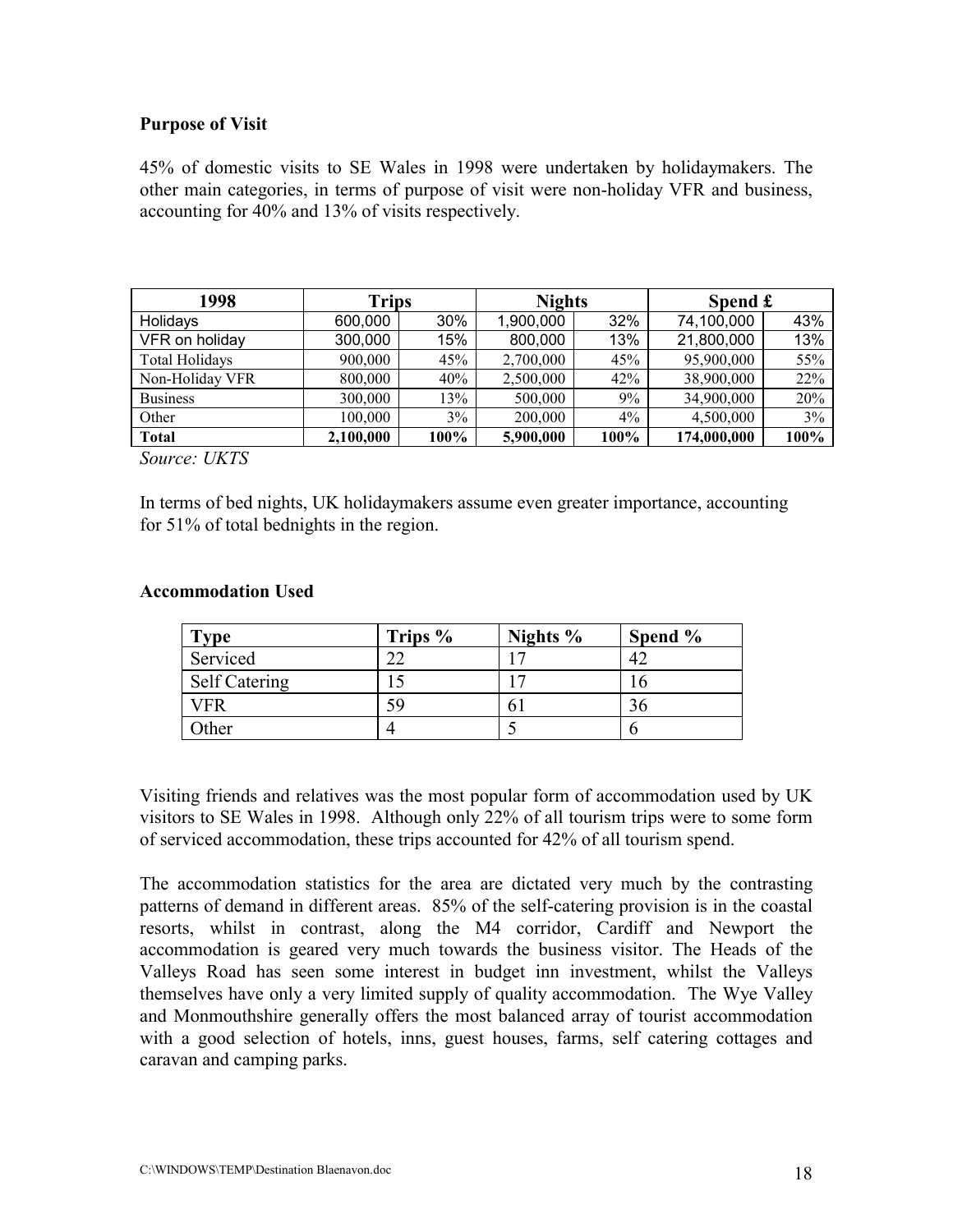#### **Activities undertaken on holiday trips**



#### **Activities Undertaken on Holiday Trips 1998**

Holiday visitors participated in a range of different activities while visiting South East Wales in 1998. The most popular activities were walking / hiking / rambling (23%), with 11% of visiting heritage sites.

| 1998     |                         | Trips % |
|----------|-------------------------|---------|
| Wales    |                         | 28      |
| Scotland |                         |         |
| England  | South West              | 19      |
|          | South East              | 24      |
|          | Eastern                 | 10      |
|          | <b>West Midlands</b>    |         |
|          | East Midlands           | 2       |
|          | North West / Merseyside | 5       |
|          | Yorkshire/Humberside    | 2       |
|          | North East              |         |

#### **Source Markets**

*Source: WTB*

In 1998, visitors from England accounted for 71% of all tourism trips taken in SE Wales (and a significant 76% of all tourism spend). The major regions of visitors from England were the South East (including London) and the South West. Welsh residents accounted for 28% of all tourism trips recorded for South East Wales in 1998.

#### **Day Visitors**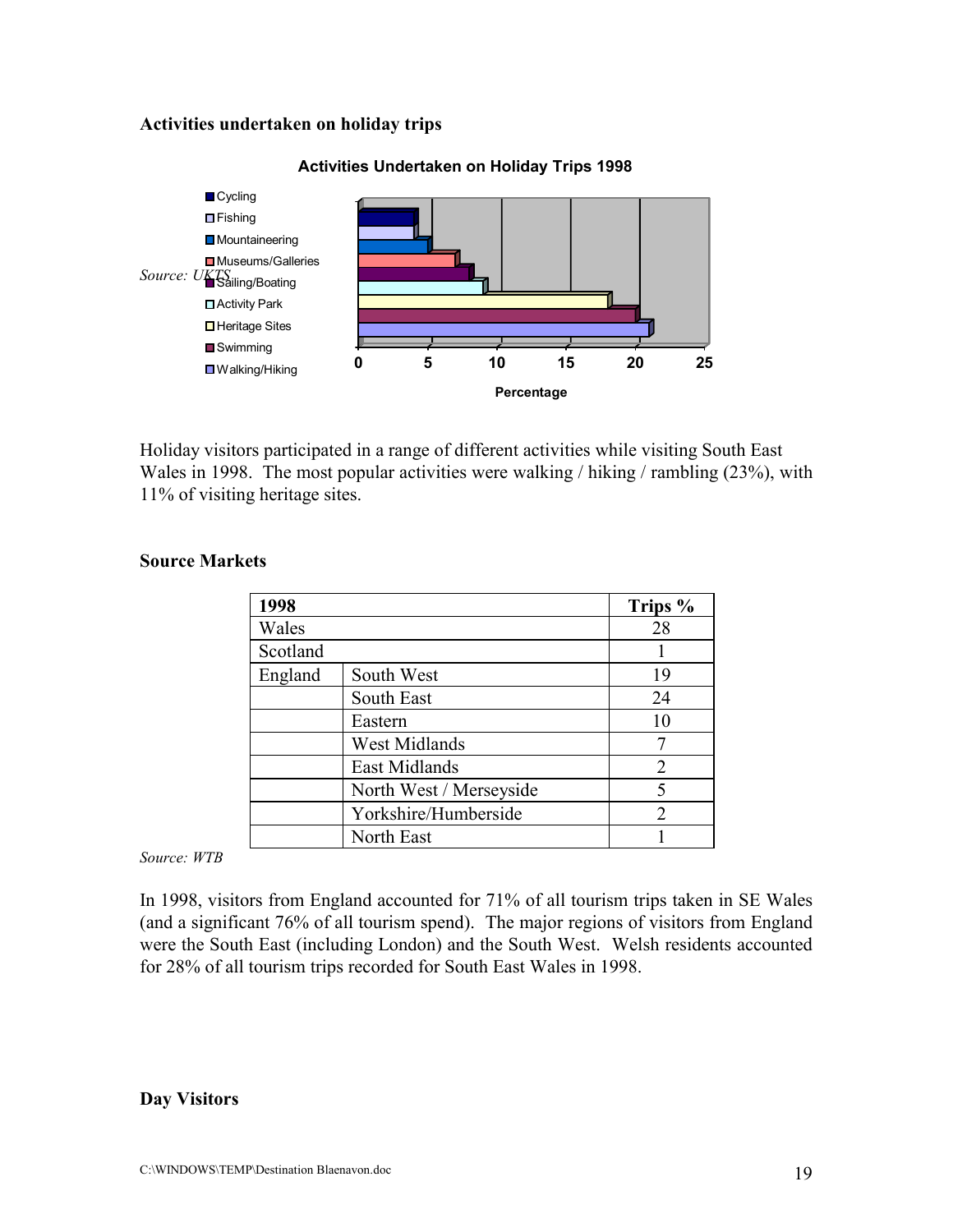Some 19.9m day trips were take in / to South East Wales during 1998. Interestingly, the majority (70%) of trips were taken by adults without children; 8% involved using a leisure attraction; 4% a castle or ancient monument. The average distance travelled was 36.2 miles, average spend £18 (slightly higher than the average for all Wales at £16). The largest portion of this is spent on food and drink.

The average duration of a day trip has been recorded at 5.23 hours, although time spent at the destination is only 3.27 hours. Most trips are made by car (71%), and only 8% by bus or train. Average party size is 4.3 members. There is no evidence of seasonal 'bunching', although weekends are more popular.

### **Age profile of day visitors**

| To South East Wales |          |       |       |       |           |       |       |       |
|---------------------|----------|-------|-------|-------|-----------|-------|-------|-------|
| Age                 | $5 - 17$ | 18-24 | 25-34 | 35-44 | $45 - 54$ | 55-64 | 65-74 | $75+$ |
| $\frac{0}{0}$       |          | -9    |       |       |           | Δ     |       |       |
| To all Wales        |          |       |       |       |           |       |       |       |
| $\frac{0}{0}$       |          | 12    | 20    | 16    |           | ۱۹    | 10    |       |

*Source: WTB*

#### **Seasonal Spread**

|              | Day Visitor Trips   Holiday Trips % |     | Ave $\%$ |
|--------------|-------------------------------------|-----|----------|
|              | $\frac{0}{0}$                       |     |          |
| $Jan - Mar$  | 26                                  | 20  | 23       |
| $Apr - June$ | 22                                  | ר ו | 20       |
| $Jul - Sept$ | 27                                  | 40  | 33       |
| $Oct - Dec$  | 25                                  | 23  | 24       |

#### *Source: WTB*

The seasonal distribution of day visitor trips was spread fairly evenly throughout the year, whilst holiday tourism tends to be more seasonal, peaking in the third quarter.

### **Travel Trade**

Coach tours account for 8% of holiday trips to South East Wales, 55% of which are to the seaside although there are visible shifts to inland destinations and a growing importance of themed and special interest tours. The market is dominated by the over 55's and is forecast to grow by 20% over the next 10 years. Coach holidays are usually 4-5 or 7-8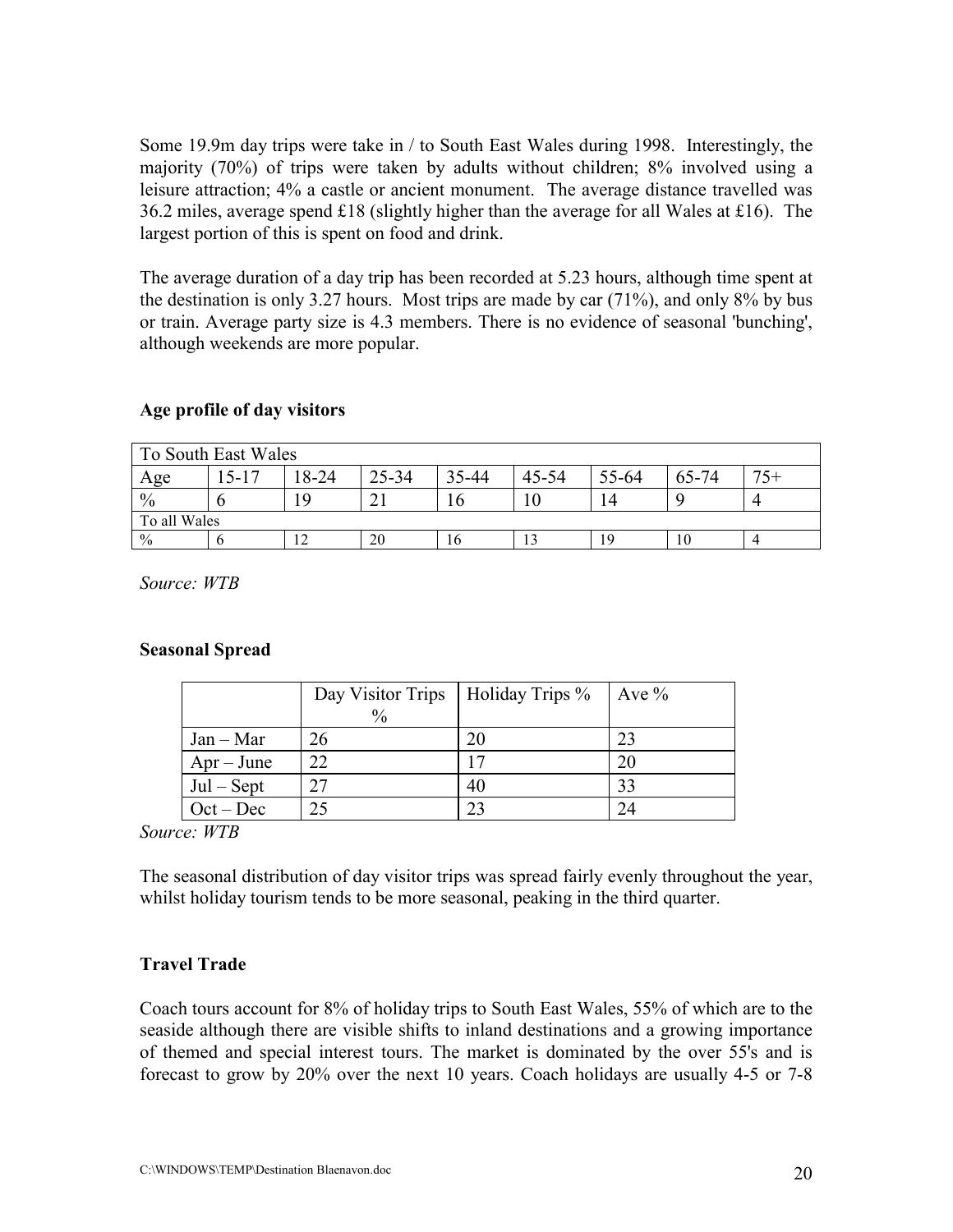nights duration. The seasonal is relatively long, with advantage being taken of the shoulder and low seasons. Average spend per night is £45.

The overseas coach market is approximately ⅓ the size of the domestic coach market and is dominated by France, Germany and Benelux. The age profile is somewhat younger, with over 50% being under the age of 25 and only 6% over the age of 65. Average length of stay 4-8 nights, with 40% staying only 1-3 nights.

Coach day trips are very price sensitive and dominated by older age groups. Usually to a maximum of a 2-hour drive time and can include attractions, although mobility may be an issue. Operator-generated tours need to appeal to a variety of interests, with options often built in. Driver facilities and benefits are of extreme importance, and venues not offering driver 'comforts' will rarely appear on tour itineraries.

Special interest groups (historical societies, Womens' Institutes etc) have a high propensity to travel in organised groups.

### **Educational Markets**

The educational market provides a significant source of visits to attractions. In the case of Big Pit - in excess of 40% of their visitors were from this sector. This is a good source of repeat business and for growth through further family visits.

Research suggests that there is an untapped educational market for visits to heritage sites in South East Wales from both sides of the border. The only barriers appear to be lack of curriculum related support material and marketing.

The formal education sector has a high propensity to visit sites that have a direct relevance to study areas, provided appropriate resource materials and support are available. This applies to both primary and secondary schools.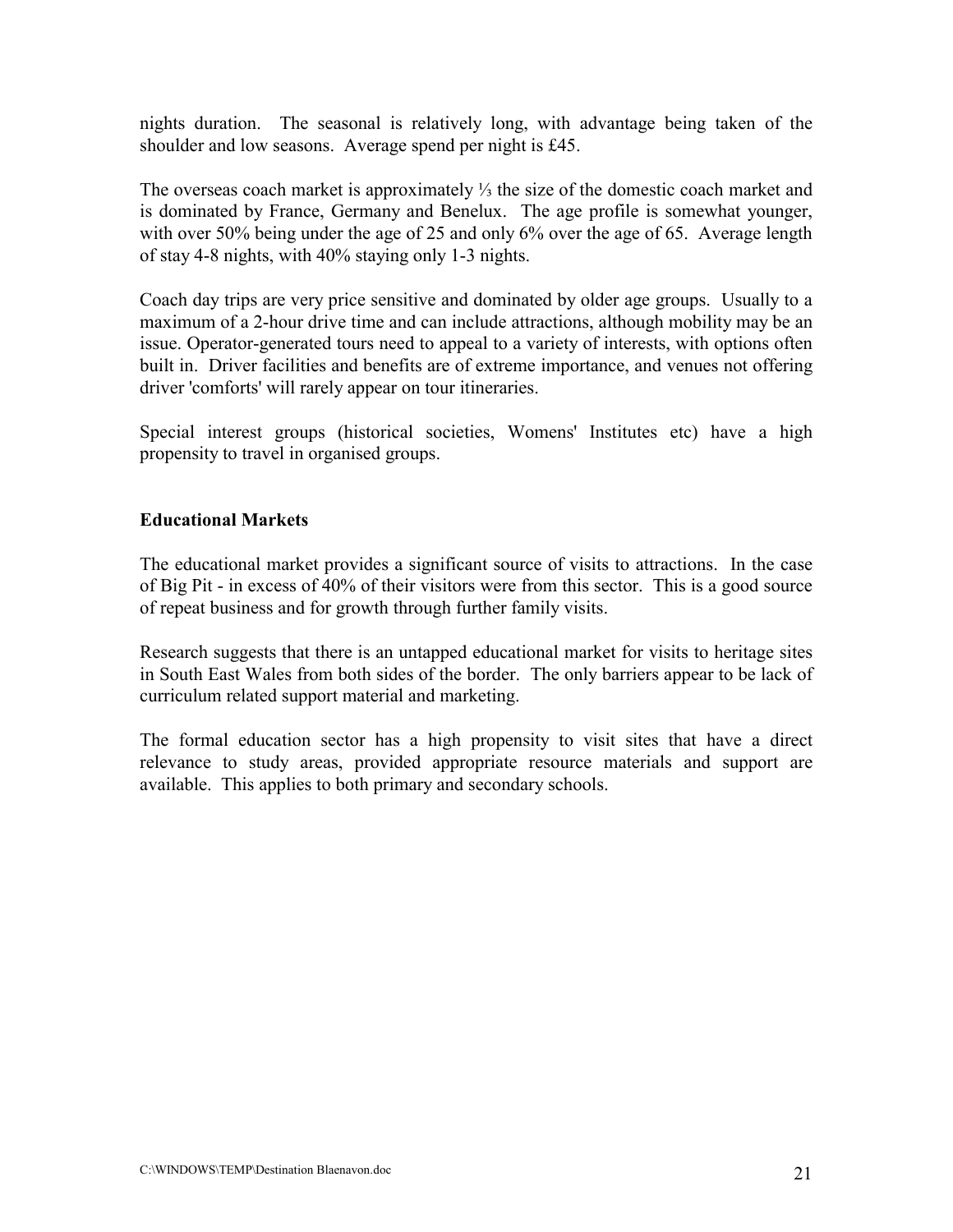### **Key Points**

- Holiday  $&$  VFR are the main reasons for visiting the region
- SE Wales has a sizeable existing visitor base
- The majority of visits are made by adults without children
- N. Europe & N America are growth markets for overseas visitors
- Overseas visitors are higher spending than domestic visitors
- Domestic visits appear to be relatively static, although spend is down
- VFR is the most popular form of accommodation for domestic visitors
- Self-catering accounts for only 15% of market share
- There is a limited supply of quality accommodation in the Valleys area, although a good range in Monmouthshire
- Informal recreation and heritage are amongst the most popular activities undertaken whilst on holiday
- M4 & M5 corridors and Wales are the key source areas for visitors to the region.
- The third quarter of the year is still the most popular for domestic and overseas markets time to visit Wales
- Educational markets show huge potential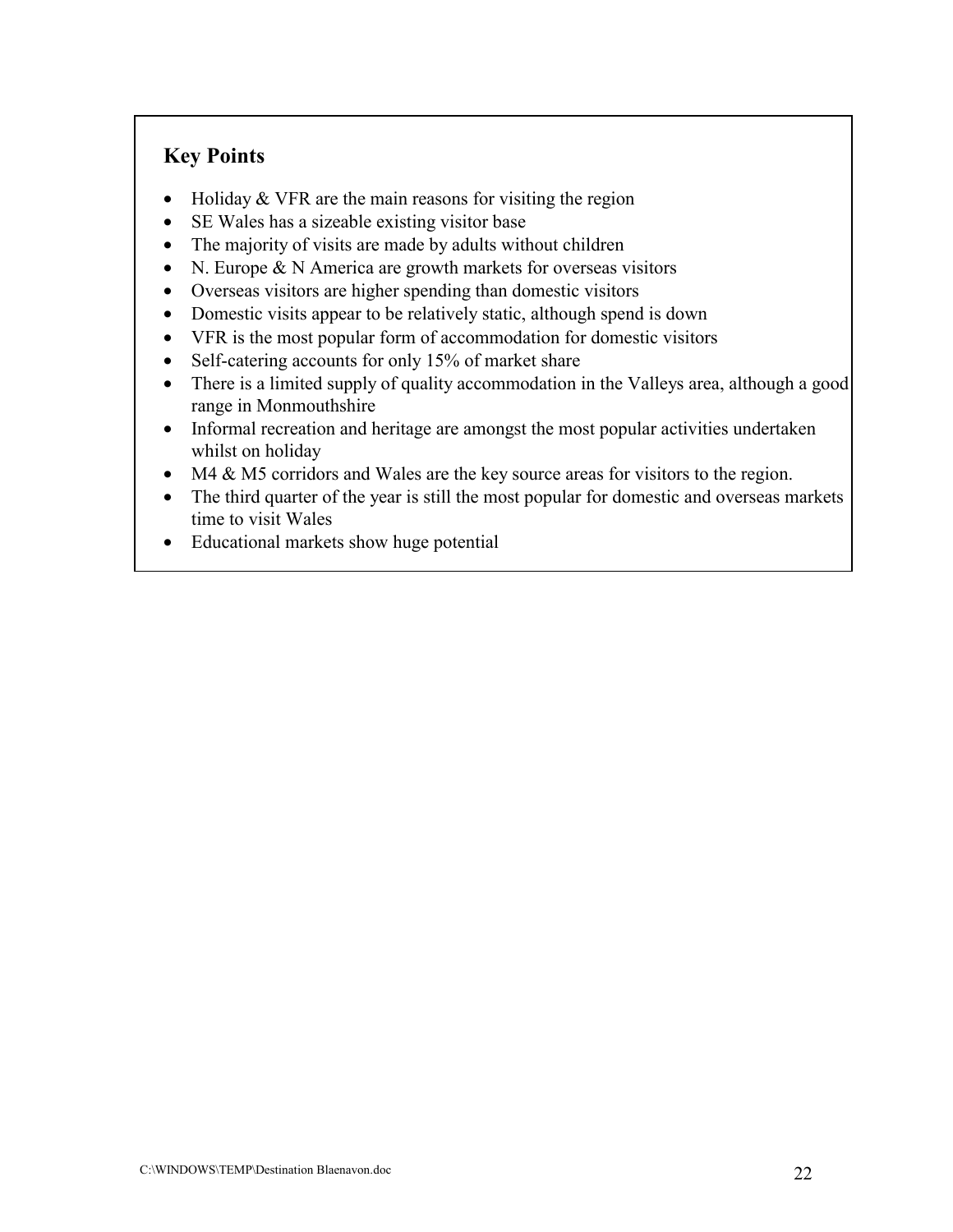### **3.3 The BIL Product & Market**

The BIL Product

The Blaenavon Industrial Landscape is a mountain top landscape extending to 33,000 hectares.

The marketable product of the area defined by the boundaries of WHS nomination can be identified as all the component facilities, infrastructure and recreational opportunities that exist within the BIL. These include both the built and natural environment and the interaction that society has had on them.

The current tourism product within the Blaenavon Industrial Landscape is presently made up of the following components:-

| Big Pit National Mining Museum          | <b>Keepers Pond</b>                 |
|-----------------------------------------|-------------------------------------|
| Pontypool & Blaenavon Railway           | Llanfoist & Govilon Wharfs          |
| <b>Blaenavon Ironworks</b>              | <b>Garn Lakes</b>                   |
| Tourist Information Centre at Ironworks | Walks                               |
| <b>Brecon Beacons National Park</b>     | Landscape                           |
| Brecknock & Monmouthshire Canal         | Wildlife                            |
| Workmen's Hall                          | 'Refreshment' stops                 |
| Industrial Archaeology                  | Informal recreation                 |
| <b>St Peter's Church</b>                | Activities                          |
| Events                                  | National Cycle Route                |
| Accommodation                           | Cordell Country Tour                |
|                                         | Library & Community Heritage Centre |

The key attractions within the BIL collectively draw in the region of 100,000 visitors per annum. There is no mechanism for calculating the number of participants in informal recreational activities such as cycling, walking or touring.

Casual visitor numbers at Big Pit increased substantially in 2001 as a result of the abolition of admission charges earlier this year. Both Pontypool & Blaenavon Railway and the Ironworks are currently enjoying increasing visitor numbers, due largely to heightened marketing activities. Although school visits to the Pit and the Ironworks during the first half of the year suffered due to the outbreak of foot & mouth.

The refurbishment of the old Town Hall in the centre of Blaenavon is well underway, as are plans to establish a heritage centre in the basement of the building. Progress has been made at St Peter's School, taking the project a step further towards restoration and re-birth as a stand alone visitor attraction and centre for the World Heritage Site. A feasibility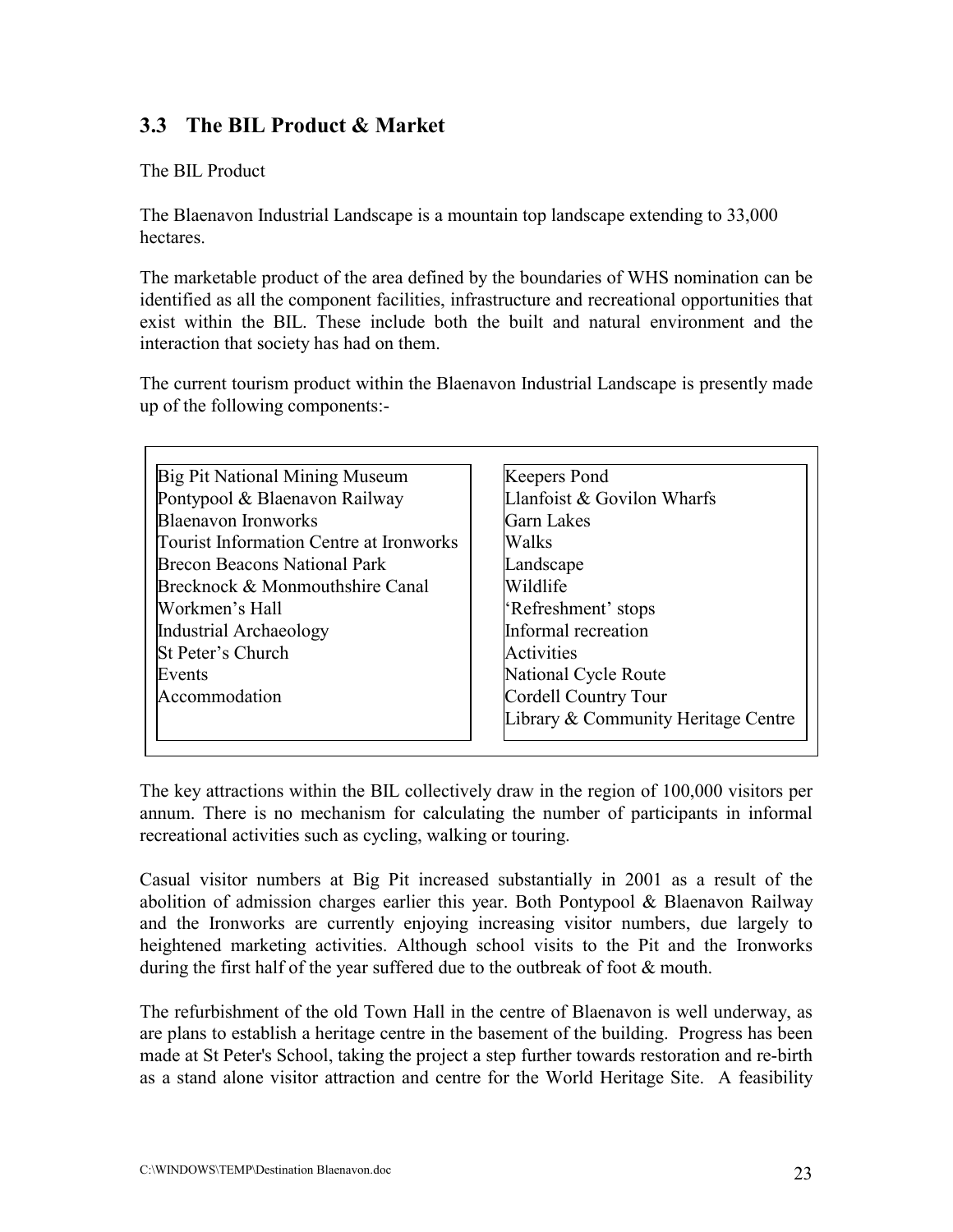study is currently being undertaken on the potential of an extended and expanded Pontypool & Blaenavon Railway. SWOT Analysis

In planning the marketing strategy it is useful to consider the World Heritage Site's strengths, which can be promoted and built upon; its weaknesses, which must be compensated for wherever possible; the opportunities, which must be taken advantage of; and the threats, which may be counteracted.

| <b>Strengths</b>                                                                                                                                                                                                                                                                                                                                                                               | Weaknesses                                                                                                                                                                                                                                                                                                                                                                                                            |
|------------------------------------------------------------------------------------------------------------------------------------------------------------------------------------------------------------------------------------------------------------------------------------------------------------------------------------------------------------------------------------------------|-----------------------------------------------------------------------------------------------------------------------------------------------------------------------------------------------------------------------------------------------------------------------------------------------------------------------------------------------------------------------------------------------------------------------|
| World Heritage Site inscription<br>Distinct heritage product<br>Proximity of recognised 'destinations'<br>Wide recognition of key attractions<br>Good road networks (for main part)<br>Community support<br>Strong partnership<br>Support of key national players<br>Authenticity<br>Good local sign-posting                                                                                   | No accommodation base<br>Poor public transport links<br>Poor perception of 'Valleys' as a tourist<br>destination<br>Almost total dependence on public sector<br>investment<br>Poor local visitor levels<br>No formal links between attractions<br>Often hostile winter climate<br>Vandalism / Litter<br>Negative image<br>Lack of facilities for children, elderly and<br>disabled<br>Single focus<br>Limited product |
| <b>Opportunities</b>                                                                                                                                                                                                                                                                                                                                                                           | <b>Threats</b>                                                                                                                                                                                                                                                                                                                                                                                                        |
| <b>Partnership Marketing</b><br>New products / developments<br>Existing marketing campaigns<br>Compendium of inter-related products<br>Development of 'distinctive' identity<br>Proximity to sizeable markets<br>NMGW take-over of Big Pit<br>Improve / increase facilities<br>Community involvement<br>Introduction of free admissions to Big Pit<br>South Wales Industrial Heritage Strategy | Competition – displacement effect of new<br>attractions<br>Public expenditure cuts<br>'Green' constraints on travel<br>Any decline in educational markets<br>Changing leisure patterns<br>Over capacity in heritage markets                                                                                                                                                                                           |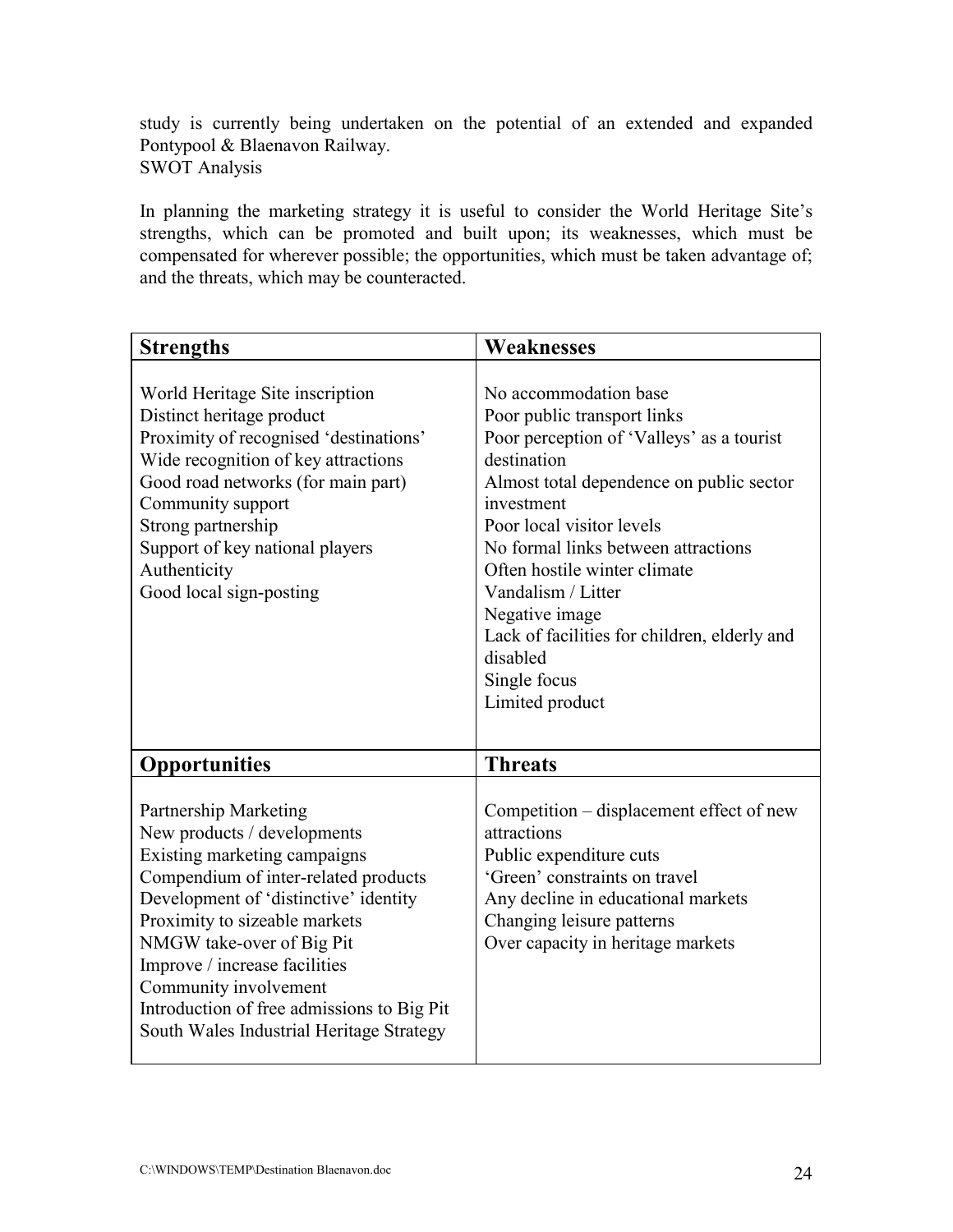### **Existing Markets**

Whilst there has not been any recent visitor research undertaken within the World Heritage Site, previous studies undertaken by Torfaen County Borough Council (1994) and the Valleys Campaign (1998) provide helpful indicators to substantiate the profile of visitors to Big Pit. This information would be fairly representative of visitors across the WHS.

| Comparative Visitor Surveys Relating to Big Pit |                                     |                                                                                                                                |                                                                                 |  |  |  |  |
|-------------------------------------------------|-------------------------------------|--------------------------------------------------------------------------------------------------------------------------------|---------------------------------------------------------------------------------|--|--|--|--|
| Visitor Profile                                 |                                     | Torfaen Visitor Survey 1994                                                                                                    | Valleys Campaign, Day Visitor<br>Survey 1998                                    |  |  |  |  |
| Type of Survey                                  |                                     | Visitors to attractions in Torfaen<br>surveyed: sample size 729. This<br>information relates particularly to<br><b>Big Pit</b> | Day visitor survey: sample of<br>1,685 who requested day visitor<br>information |  |  |  |  |
| Age Profile                                     | UK pop'n $(\% )$                    | $\frac{0}{0}$                                                                                                                  | $\frac{0}{0}$                                                                   |  |  |  |  |
| $18 - 24$                                       | 16                                  | 12                                                                                                                             | $\overline{4}$                                                                  |  |  |  |  |
| $25 - 34$                                       | 20                                  | 23                                                                                                                             | 15                                                                              |  |  |  |  |
| $35 - 44$                                       | 17                                  | 33                                                                                                                             | 31                                                                              |  |  |  |  |
| $45 - 54$                                       | 15                                  | 20                                                                                                                             | 22                                                                              |  |  |  |  |
| $55 - 64$                                       | 12                                  | 8                                                                                                                              | 14                                                                              |  |  |  |  |
| $65+$                                           | 20                                  | 4                                                                                                                              | 12                                                                              |  |  |  |  |
| Social Classification                           |                                     | High concentration in ABC1<br>$group - 53.1\%$                                                                                 | Not available                                                                   |  |  |  |  |
| Group Composition %                             |                                     |                                                                                                                                |                                                                                 |  |  |  |  |
| Alone                                           |                                     | 1                                                                                                                              | 3                                                                               |  |  |  |  |
| Partner / couple                                |                                     | 26                                                                                                                             | 23                                                                              |  |  |  |  |
| Family                                          |                                     | 39                                                                                                                             | 68                                                                              |  |  |  |  |
| Friends                                         |                                     | 14                                                                                                                             |                                                                                 |  |  |  |  |
| Family & Friends                                |                                     | 13                                                                                                                             |                                                                                 |  |  |  |  |
| Organised Group                                 |                                     | $\overline{7}$                                                                                                                 | 4                                                                               |  |  |  |  |
| Type of visitor %                               |                                     |                                                                                                                                |                                                                                 |  |  |  |  |
| Day visitor                                     |                                     | 36.5                                                                                                                           | Day visitors only included                                                      |  |  |  |  |
| Staying visitor                                 |                                     | 63.5                                                                                                                           |                                                                                 |  |  |  |  |
| Reason for visit %                              |                                     |                                                                                                                                |                                                                                 |  |  |  |  |
| Holiday                                         |                                     | 67                                                                                                                             | 33                                                                              |  |  |  |  |
| <b>VFR</b>                                      |                                     | 24                                                                                                                             | 42                                                                              |  |  |  |  |
| <b>Educational</b> visit                        |                                     | $\overline{4}$                                                                                                                 | $\overline{a}$                                                                  |  |  |  |  |
| Business & other                                |                                     | 3                                                                                                                              | 17                                                                              |  |  |  |  |
| Previously lived in Wales                       |                                     |                                                                                                                                | 8                                                                               |  |  |  |  |
| Distance Travelled %                            |                                     |                                                                                                                                |                                                                                 |  |  |  |  |
| $0 - 30$ mins                                   |                                     | 24                                                                                                                             | Question not asked                                                              |  |  |  |  |
| $31 - 60$ mins                                  |                                     | 43                                                                                                                             |                                                                                 |  |  |  |  |
| more than 1 hour                                |                                     | 32                                                                                                                             |                                                                                 |  |  |  |  |
|                                                 | Activities of most interest (ranked |                                                                                                                                | Castles & Heritage                                                              |  |  |  |  |
| in order)                                       |                                     |                                                                                                                                | Shopping                                                                        |  |  |  |  |
|                                                 |                                     |                                                                                                                                | Adventure & Activities                                                          |  |  |  |  |

*Source TCBC, Marketflair*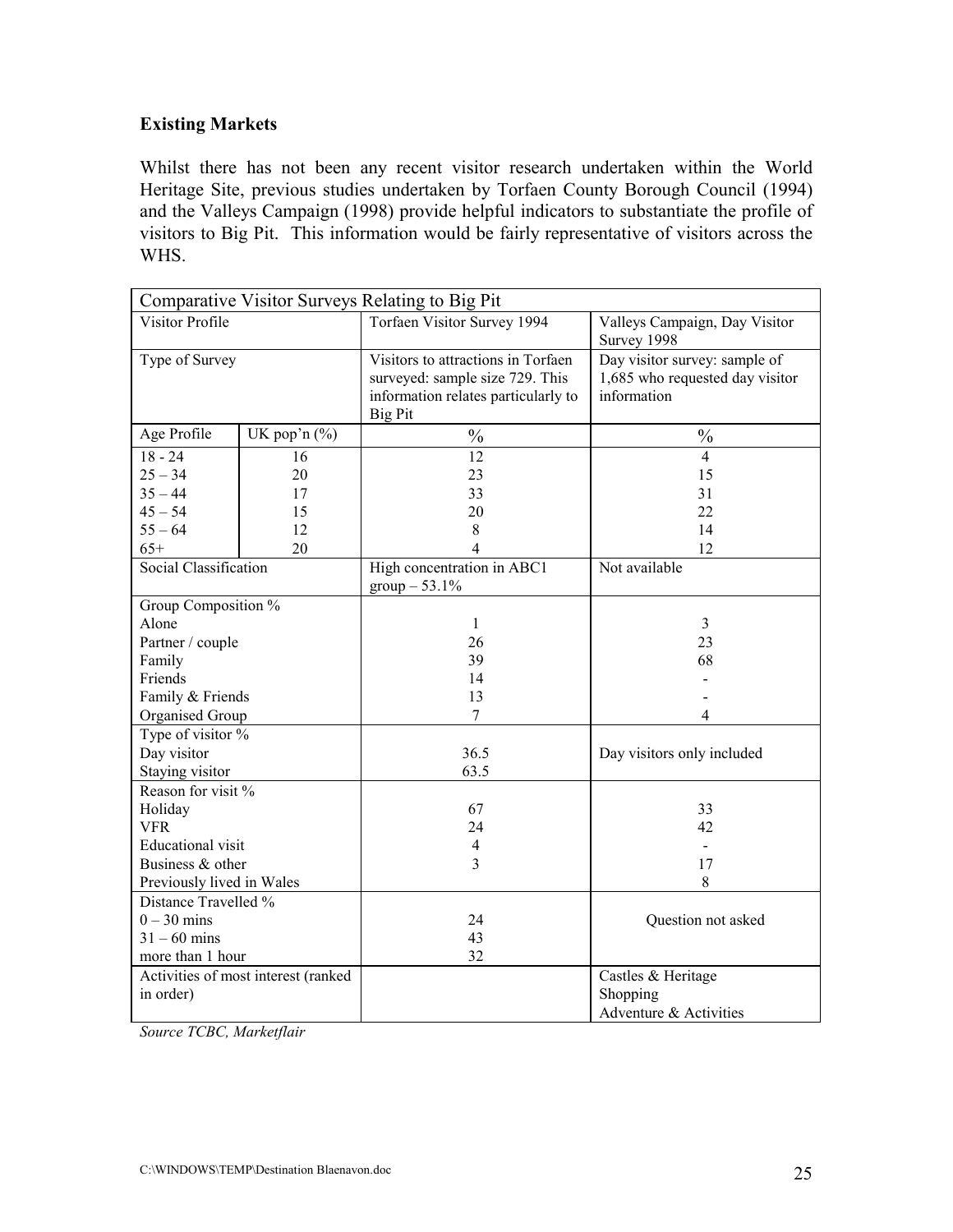In addition, a small visitor survey was undertaken for Big Pit by Beaufort Research in the summer of 1998 and Easter 1999. Key findings are listed below:-

- 42% of visitors came from within Wales, 43% from elsewhere in the UK and 15% from overseas.
- Majority travelled between 30 mins  $-1$  hour (40%)
- Visitors predominantly from South Wales (42%). The South (13%) and the south west (15%) of England represent the largest origin of UK visitors outside of Wales.
- $\bullet$  49% of visitors were concentrated within the 25 44 age range.
- Big Pit attracts a high percentage of people in AB and C1 social class groups; 33% classed AB; 35% as C1.
- 20% of visitors were travelling with partner or friends; 63% with family; 14% as part of an organised group.

### **Market Segments**

Partners within the WHS grouping actively target the market segments listed below through a variety of campaigns. In the case of attractions, the product(s) are the focus of marketing activity, whilst in the case of the local authority and the BBNP, the destination is the prime focus, with attractions being used as a 'hook'.

### **Local residents and day visitors**

The population within a 30 minute drive time is in the region of 250,000. The regional population within SE Wales and Bristol, Gloucestershire, Hereford and Worcester is approximately 3 million.

- Day visitors represent around 40% of visitors in the summer and 60% of visitors in the low / shoulder season.
- There are few visits made by local residents to Big Pit and the other attractions in the World Heritage Site. The exceptions are perhaps the special events that are held at the Ironworks and the Pontypool & Blaenavon Railway.
- Day visits are drawn from South Wales, the south and the south west of England.
- Big Pit is one of the primary reasons for selecting the Gwent area for a day trip.

### **Tourists (UK & Overseas)**

- In the region of 60% of tourist visits occur during the summer.
- The area (and attractions individually) are promoted in the main throughout a1.5 hour drive catchment.
- Leaflets appear to be a successful promotional tool.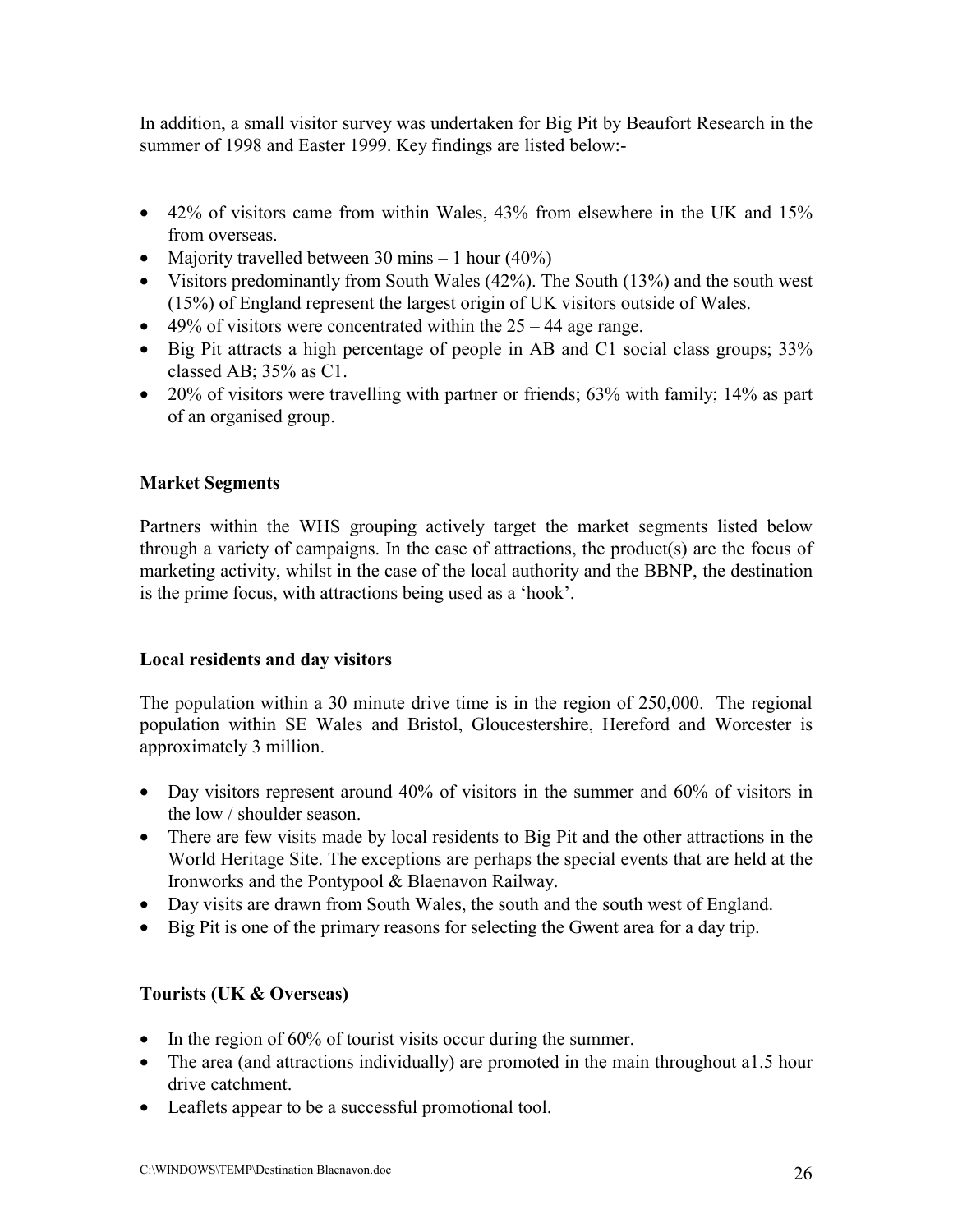• VFR (Visiting Friends & Relations) represents an important market segment. Good source of repeat business.

### **Group Visits**

(educational, special interest groups, coach tours & day excursions)

Big Pit, the Ironworks and Goytre Wharf currently welcome group visits. Other attractions and facilities within the World Heritage Site have never actively promoted to this market segment.

- The potential educational market for the World Heritage Site is in the region of 500,000 pupils (primary  $\&$  secondary) within a 1.5 hour drive time. In addition to this there are higher educational and overseas educational visits which are not quantified.
- Experience at the Ironworks indicates that schools parties will travel from as far away as Essex if the trip meets with objectives.
- Approximately 55% of visitors to Big Pit and 75% of visitors to the Ironworks were part of an organised group (1998 & 99). Roughly half of these, in the case of Big Pit, were from overseas.
- Coach parties create seasonal, mid-week and day peaks at Big Pit. Coach operators tend to be more concentrated on summer weekends and school parties mid-week in the spring.
- Good source of repeat business if experience felt to be positive.
- Average group sizes are 39 for school parties and 27 for other groups.

The Wales Tourist Board have identified affluent retired couples, affluent empty nesters and better off families with older children as the primary target markets for Wales. Younger professionals and younger better off families form their secondary markets for targeting.

The Tourism Working Group of the South East Wales Regional Tourism Partnership (Capital Region Tourism) have also identified the same groups for targeting, although with slightly differing priorities taking into account the nature of the product offer. The overseas markets being targeted by the region are selected on the basis of market intelligence undertaken by the British Tourist Authority. Whilst many of these are coterminus with the markets targeted by the WTB, the Partnership also target additional special interest segments.

### **Existing Marketing Activities**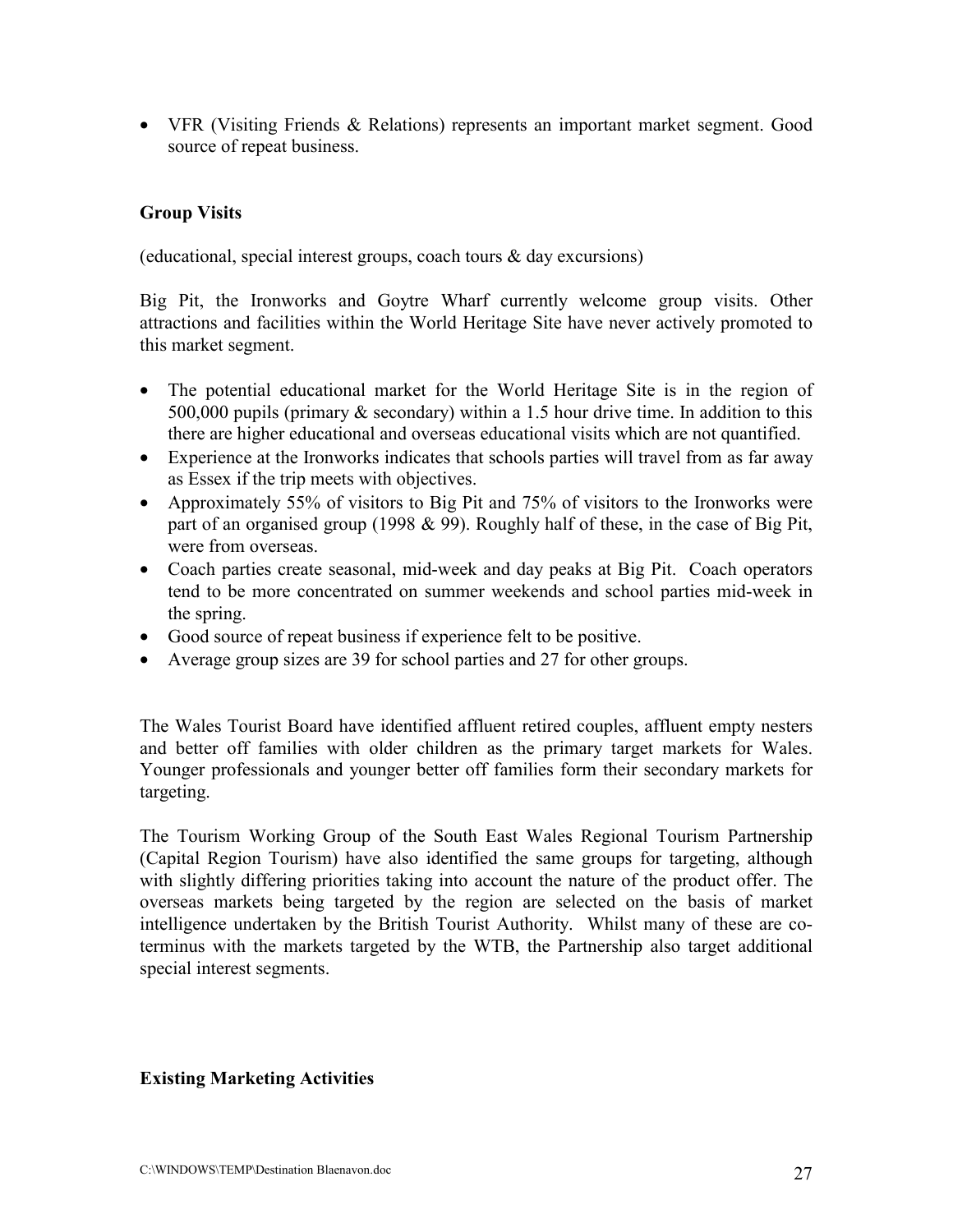There is a range of marketing initiatives undertaken by the WTB, some in partnership with local authorities, through appropriate Area Marketing Campaigns, which actively target these market segments in a geographic context. Regional and National media are used through a co-ordinated UK marketing campaign supported by all local authorities in Wales. This has the benefit of maximising exposure and minimising costs. Each Marketing Area is free to buy in the most appropriate media elements in order to tailor marketing activities precisely to target markets

The Valleys of South Wales (Marketing Area 10), The Vale of Usk and Wye Valley (Marketing Area 12) and the Brecon Beacons National Park have boundaries within the World Heritage Site. Attraction and accommodation operators from within the WHS have the opportunity to buy space in these publications (which are backed by national advertising and direct marketing campaigns) where they feel it is of benefit.

In addition each of the attractions within the World Heritage Site undertake their own marketing activities, which vary according to the individual operators needs, benefits and constraints. A number of the attractions within The WHS also belong to a various marketing consortia which provide benefits of collective marketing campaigns.

The local authority undertakes a whole range of marketing activities to support the area and its tourism products. These can be summarised as follows:-

### **Overseas Marketing**

Activities undertaken in Northern Europe, Canada, USA and Australasia. Operates as a partnership initiative with WTB and other local authorities within South East Wales. Additional activities are undertaken in conjunction with the BTA. Press, PR and familiarisation are an integral part of campaign activity. In the region of 30 overseas exhibitions are attended each year, a presence maintained in BTA overseas offices in the target market areas, which are combined with advertising, promotional activities and direct mail.

#### **Travel Trade & Business & Conference**

Aimed very specifically at these market sectors. Dedicated pieces of print produced. Targeted direct marketing undertaken. Trade press, PR and familiarisation activities undertaken. A full programme of exhibitions attended. Partnership of local authorities and private sector within South East Wales.

### **UK (Domestic Marketing)**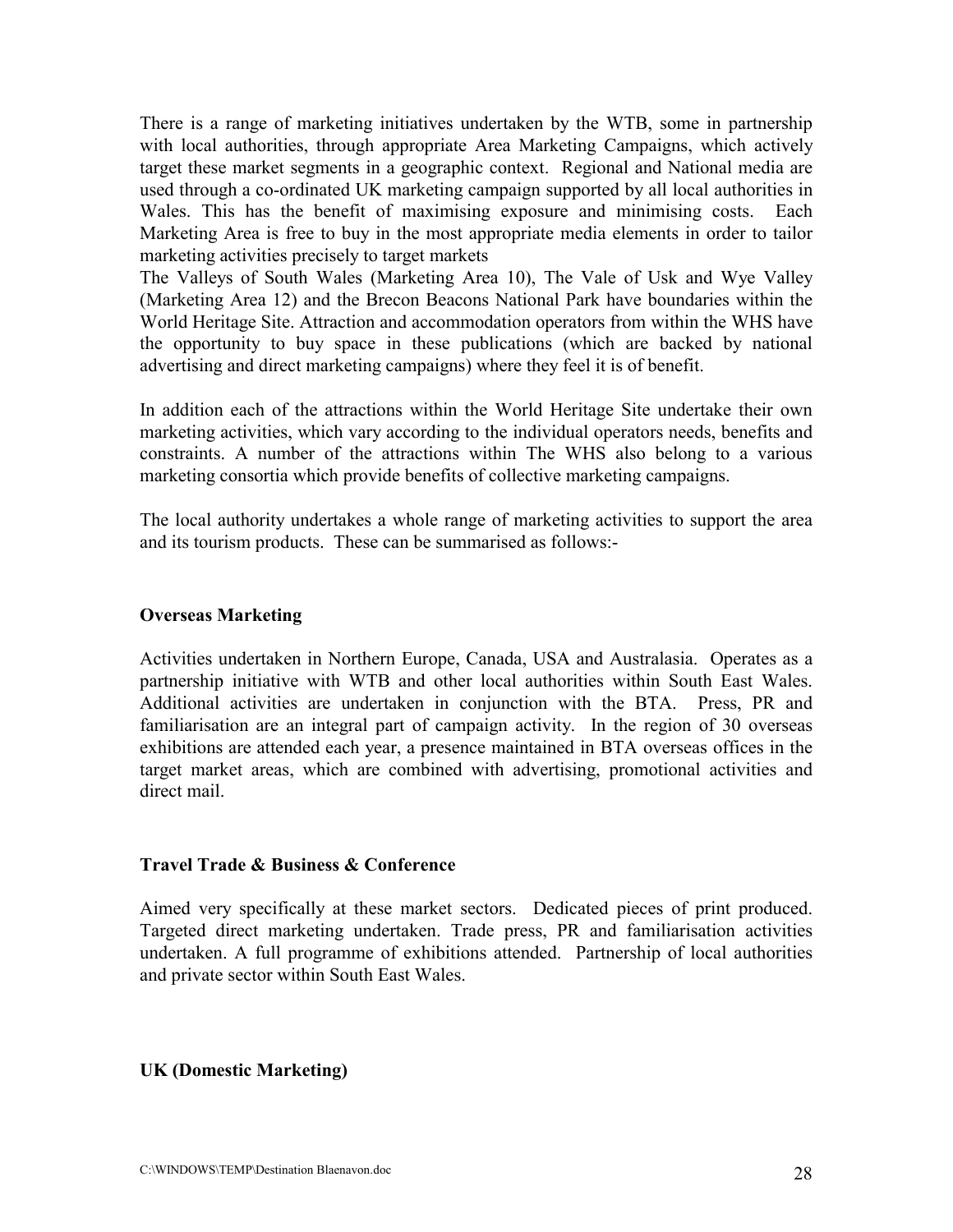A general marketing campaign, running alongside the WTB's promotional activities. Partnership of Valleys area authorities, making up Marketing Area 10 (currently promoted under the banner of Heritage Breaks). Activities include press and PR, familiarisation and media advertising in conjunction with the WTB. This campaign focuses on attracting staying visitors into the area, whilst the day visitor market is addressed on behalf of this campaign by the South East Wales Attractions Partnership.

#### **Precinct Promotions**

Torfaen have been undertaking precinct promotions this year for the first time, in an attempt to counteract the impact of Foot and Mouth last year. These appear to be going well with a generally positive response from the market. Evaluation of this activity will take place at the end of the initiative and decisions will be made as to continuation or otherwise.

#### **Local fulfilment print**

Torfaen produces a limited amount of print for local consumption, including an attractions and accommodation guide and an events publication. These are locally distributed through attractions and accommodation providers, all manner of public buildings and the Tourist Information Centres within the greater Gwent area. They are also mailed to enquirers and to the existing database.

#### **Websites**

Torfaen's recently developed tourism Website provides information on the area to potential visitors. It also links directly with operator's sites.

The WTB's 'data management system' is a vast portal of information on all of Wales, providing links, information and direct booking facilities.

The World Heritage Site Website was established during late 2000, providing information on the significance of the site in terms of the inscription.

All of these are at an evolutionary stage and will develop over time.

#### **Themed Marketing**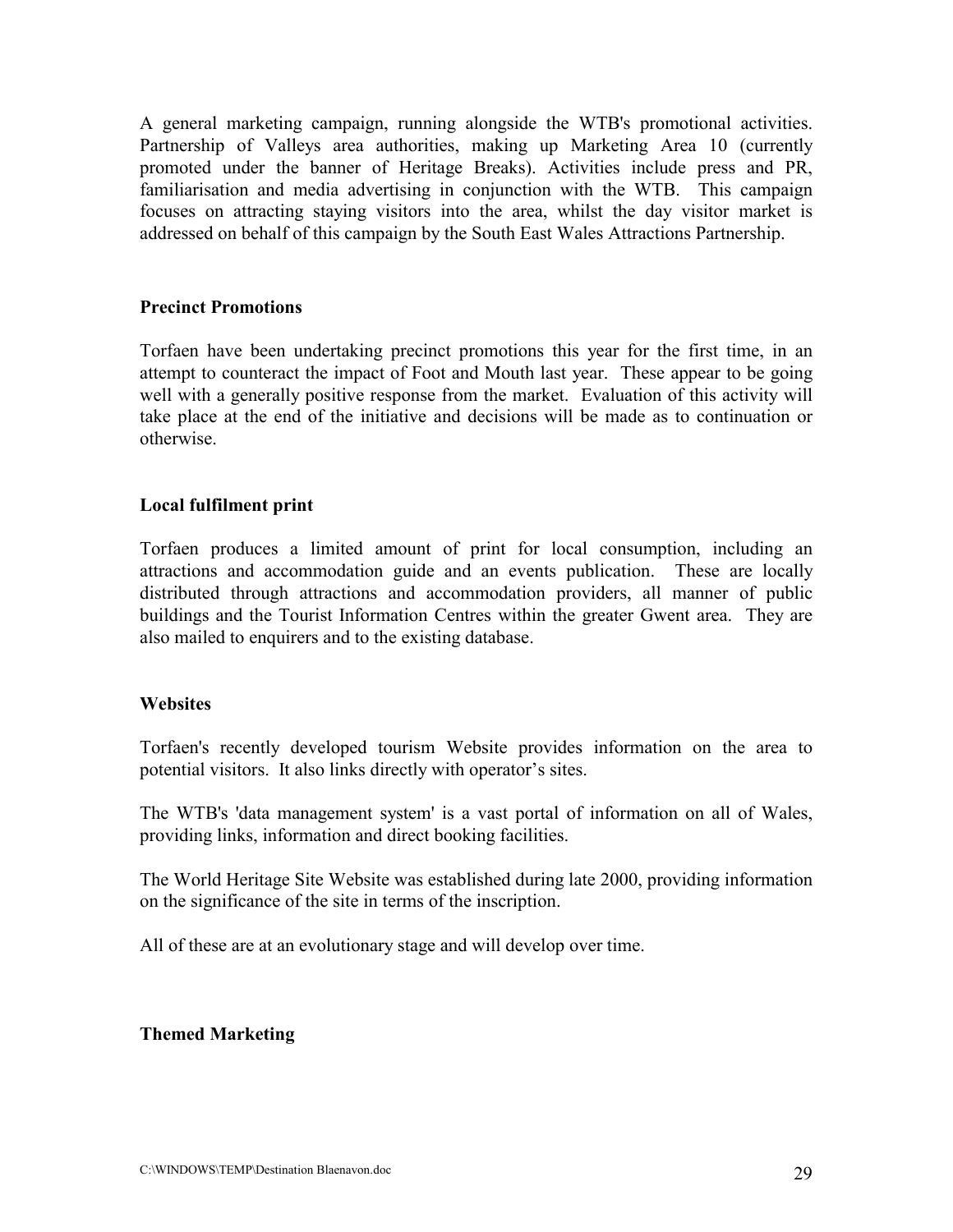There are generally a few themed marketing campaigns in operation at any one time, taking advantage of emerging trends and market opportunities. Participation in these is undertaken where they are deemed to be applicable and where resources allow.

#### **Consortia-based activities**

The Council participates and assists Marketing Consortia such as the South East Wales Attractions Partnership, Gwent Association of Tourist Attractions. These organisations undertake valuable work in promoting the area with an attractions focused lead. They tend to be day-visit orientated, although not exclusive. They generally promote their members within an area of up to 2 hours radius.

### **Information Provision**

The provision of information for visitors is handled in a variety of ways by the local authority. The Tourist Information Centre at Blaenavon if the key recognised focus for enquiries, be they in person, by telephone, fax or e-mail. The TIC is part of the WTB's DMS (Destination Management System - outlined above), and also the Wales TIC Network.

Enquiry handling is also undertaken by the tourism section, where it comes directly into the office.

Cwmbran Shopping provide information to visitors through their Information Centre located in the town centre.

All attractions and accommodation providers within the area act as advocates for each other, providing information to visitors and helping to spread them throughout the area. This aspect is reinforced through the Tourism Forum.

### **Key Points**

- The Blaenavon Industrial Landscape area has a sizeable and varied product;
- Target markets for the region identified;
- Visitor generating areas identified
- A wide range of marketing activities are currently undertaken by public bodies, public/private sector consortia and individual operators;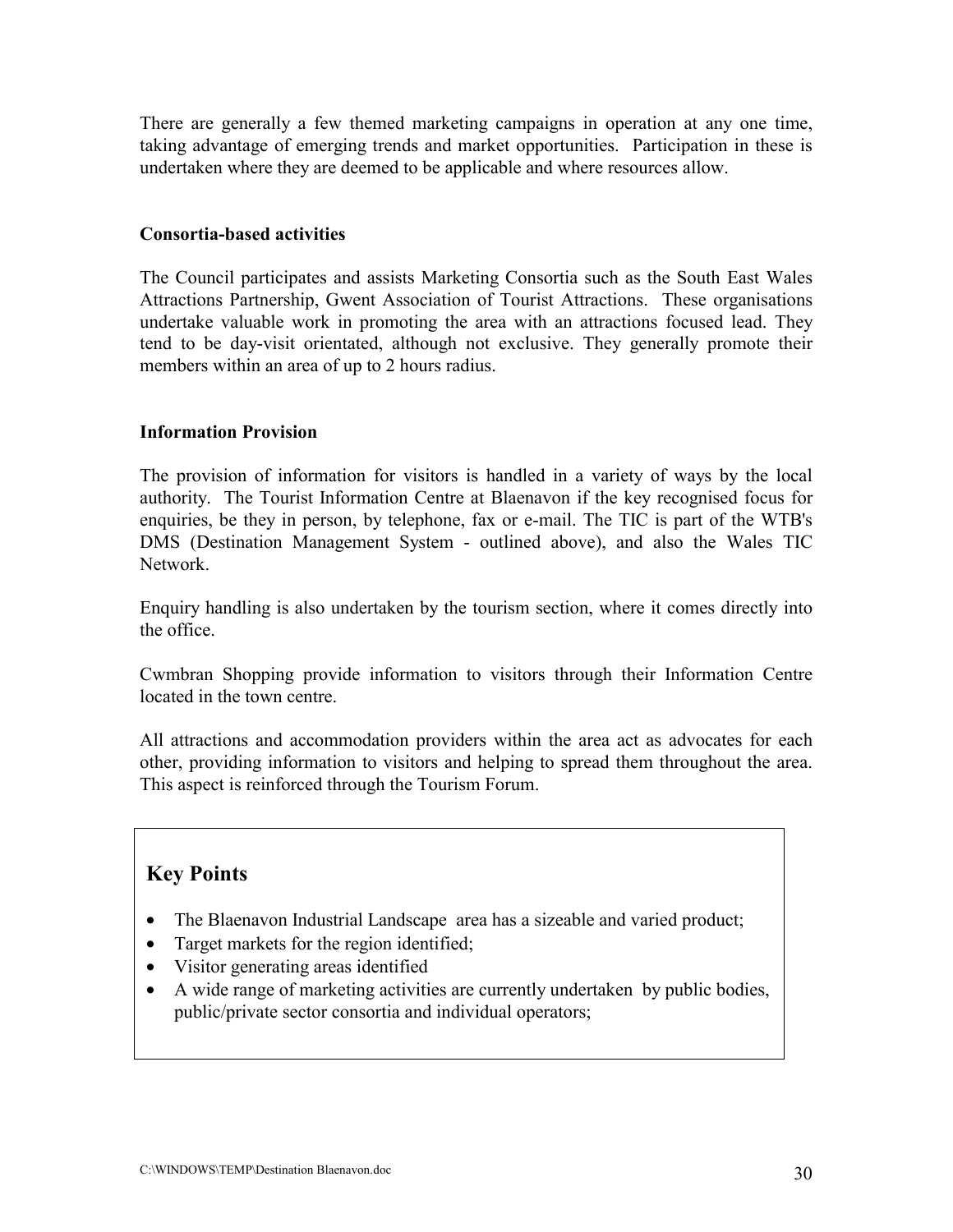### **4. DEVELOPING THE PRODUCT**

### **4.1 'Destination Blaenavon'**

If Torfaen County Borough Council and their World Heritage Site partners want to realise the benefits of World Heritage status, then they must work to develop the tourism product to make it a more attractive marketing proposition. Blaenavon has been internationally recognised for its historical merit, not for its visitor infrastructure. World Heritage designation can be used as a unique selling point to attract significant numbers of visitors into the area, but tourist infrastructure will have to be provided to ensure that these visitors have a positive experience.

This is not to negate the very real potential which is offered by the World Heritage listing for Blaenavon, but to highlight the inadequacies in the product that is currently offered to visitors. No matter how interested in industrial history Blaenavon's visitors may, be they will need (and will expect) some visitor necessities and niceties!

- They will want to feel confident and excited about their visit, which should be reinforced through literature and welcoming entry signage.
- They will expect clear signage to car parks, and tourist facilities as well as visitor orientation at key entry points.
- They will want shops, cafes, pubs and restaurants where they can get something to eat and drink and buy postcards, maps, guidebooks and souvenirs of their visit.
- They may need to ask for directions from local people to attractions, roads, hotels and campsites - and they will expect a knowledgeable and helpful response.
- They will need toilet facilities which are accessible for all (including families with babies and wheelchair users).
- They may want to stay the night/weekend in Blaenavon.
- They will also expect a level of quality in the provision of these facilities, which is based upon the international status which has been conferred upon Blaenavon.

The provision of these things adds up to a recognition, on the part of Blaenavon, that they are proud to be a World Heritage Site and ready to host visitors from around the world.

### **4.2 The Vision – Achieving 'Destination Blaenavon'**

Torfaen County Borough Council and its partners must have a clear vision of what they want to achieve in Blaenavon - **an internationally recognised World Class Tourist Destination,** based upon the World Heritage Landscape. This will be the way that time and money invested in the nomination bid can best be returned to the local economy.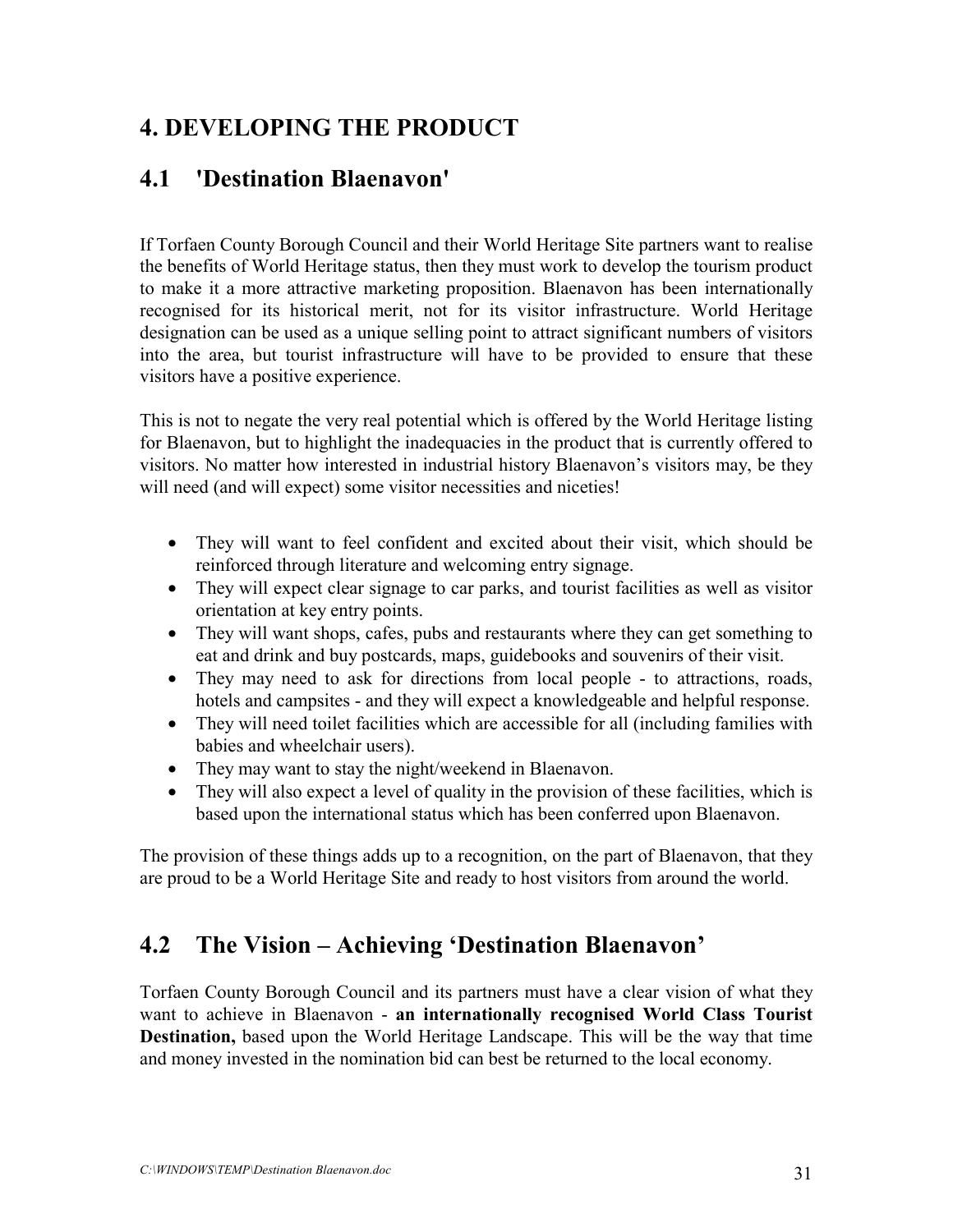To achieve the relatively modest visitor target of 175,000 visitors pa (Blaenavon Economic Impact Study Report/Phase 2 by the Welsh Economic Research Unit, Cardiff Business School) to the Blaenavon World Heritage Site over the next 5 years investment needs to be made in product development and marketing - now. Product development, both physical work to improve the infrastructure and quality of the attractions, facilities and landscape of the World Heritage Site, and increased marketing activity to complement the physical improvements, must progress hand in hand.

Marketing activity must ensure that visitors do not arrive with false expectations of the World Heritage Site. It would be easy to frustrate visitors who cannot find public toilets or a place to stay or eat. So the marketing messages should be responsible and truthful. In fact visitors often like to feel they are seeing something before the 'masses' arrive, and with care and thought visits to the Blaenavon World Heritage site could be effectively promoted through this theme of a 'developing destination'. The key will be to grow the visitor numbers steadily, using existing facilities imaginatively, whilst developing the infrastructure on the ground.

Visitors must also be made aware of future plans and developments, so that they will make return trips to the area. This will avoid any visitor dissatisfaction with the product on offer at present. Education and orientation are crucial and until St Peter's School is in a position to receive and inform visitors, this activity must be carried out elsewhere in Blaenavon. Promotional material, as well as the attractions, have an important role to play in getting across the message that this is a developing tourist destination.

Product development and skilful marketing will be the key to Blaenavon's long-term success. Many product weaknesses have been identified in previous studies. Some have been, or are currently being addressed through funding bids. Several infrastructure projects have been included in the 'Matrix' list of projects identified by Torfaen for Objective 1 funding and other grants including Heritage Lottery Fund support. However product development does not happen overnight – it is a long-term strategy which needs investment and perseverance to see to fruition. Successfully pursued it will create a tourism destination that will be capable of attracting and pleasing hundreds of thousands of visitors annually, providing substantial benefits to the local economy – **'Destination Blaenavon'.**

This report on product development draws on all the studies and proposals that have been put forward for the World Heritage Site in an attempt to compile a comprehensive list of the various elements of the 'tourism product' which will need developing to achieve 'Destination Blaenavon'. These elements have been grouped together in relation to the development of 1) Tourism Infrastructure, 2) Tourist Attractions 3) Blaenavon Town 4) Countryside Access & Interpretation 5) and Marketing of the World Heritage.

### **Tourism Infrastructure**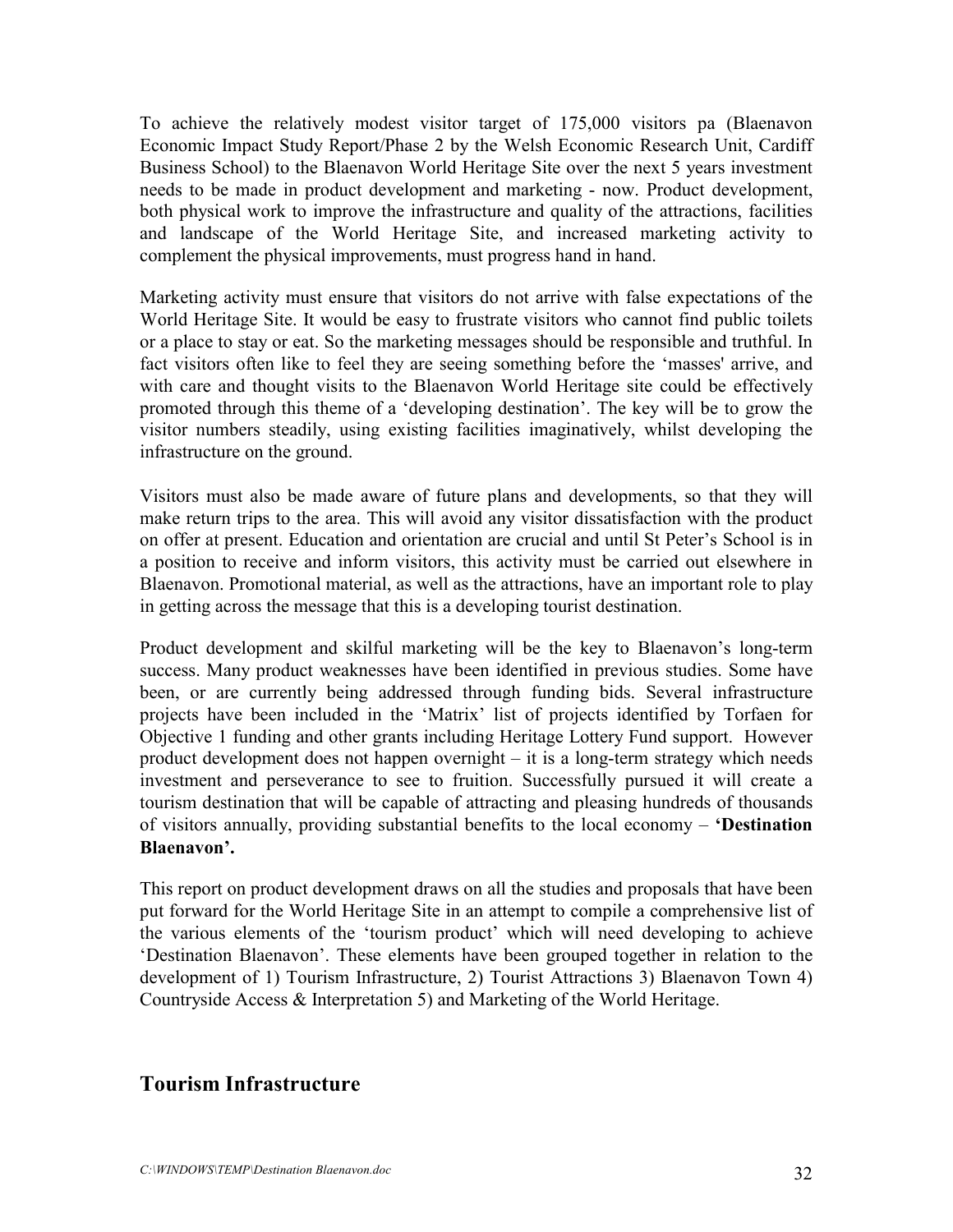### **Weaknesses of the Tourism Product within the World Heritage Site**

The list of weaknesses detailed below are by no means all of the weaknesses in the tourism product as it currently exists. However this list provides an indication of the depth and breadth of work which is required to overcome these problems.

- Lack of a clearly articulated vision for the future of the World Heritage Site.
- No public toilets
- Limited retail offer in the shops, (no postcards, guidebooks, maps)
- Many of the shops are boarded up or empty.
- Limited catering few places to get food and drink.
- No accommodation available in town no hotel, B&B, hostel, camping or selfcatering.
- There is no visitor orientation point or visitor centre related to the World Heritage Site.
- Approaches to the town/World Heritage Site are untidy/uninspiring!
- The Tourist Information Centre is not accessible when the Ironworks are closed. There is no Out-of-Hours information for visitors arriving late in the town needing to find somewhere to stay. (There could be some winter provision in a local shop where leaflets about the town and accommodation details could be picked up.)
- There are no signs in the town to show visitors where facilities are.
- There's nothing to tell visitors they have reached, or are going through, a World Heritage site: there's nothing to show that Blaenavon has been recognised by the rest of the world as somewhere worthy of preserving!
- There is little animation, activity or interpretation within the World Heritage Site.
- Local people do not appreciate the opportunities of World Heritage Site status and are becoming cynical because change is slow.
- There is little in the way of comprehensive Tourist guides or leaflets providing information on **'Destination Blaenavon'**.
- There is only limited joint marketing between the attractions operating within the Blaenavon World Heritage Site.
- The tourism product is heavily skewed to interest an industrial heritage market. There are limited facilities having 'general appeal'. (The development at St Peter's School, and improvements to the railway and improved assess to the canal and landscape will provide an integrated visitor experience for those not purely interested in a visit to a coal mine or ironworks.)
- The various sites are not linked together by any transport network.
- The limited access points out to the countryside of the World Heritage Landscape are poorly defined and without interpretation.

### **Developing Tourism Infrastructure**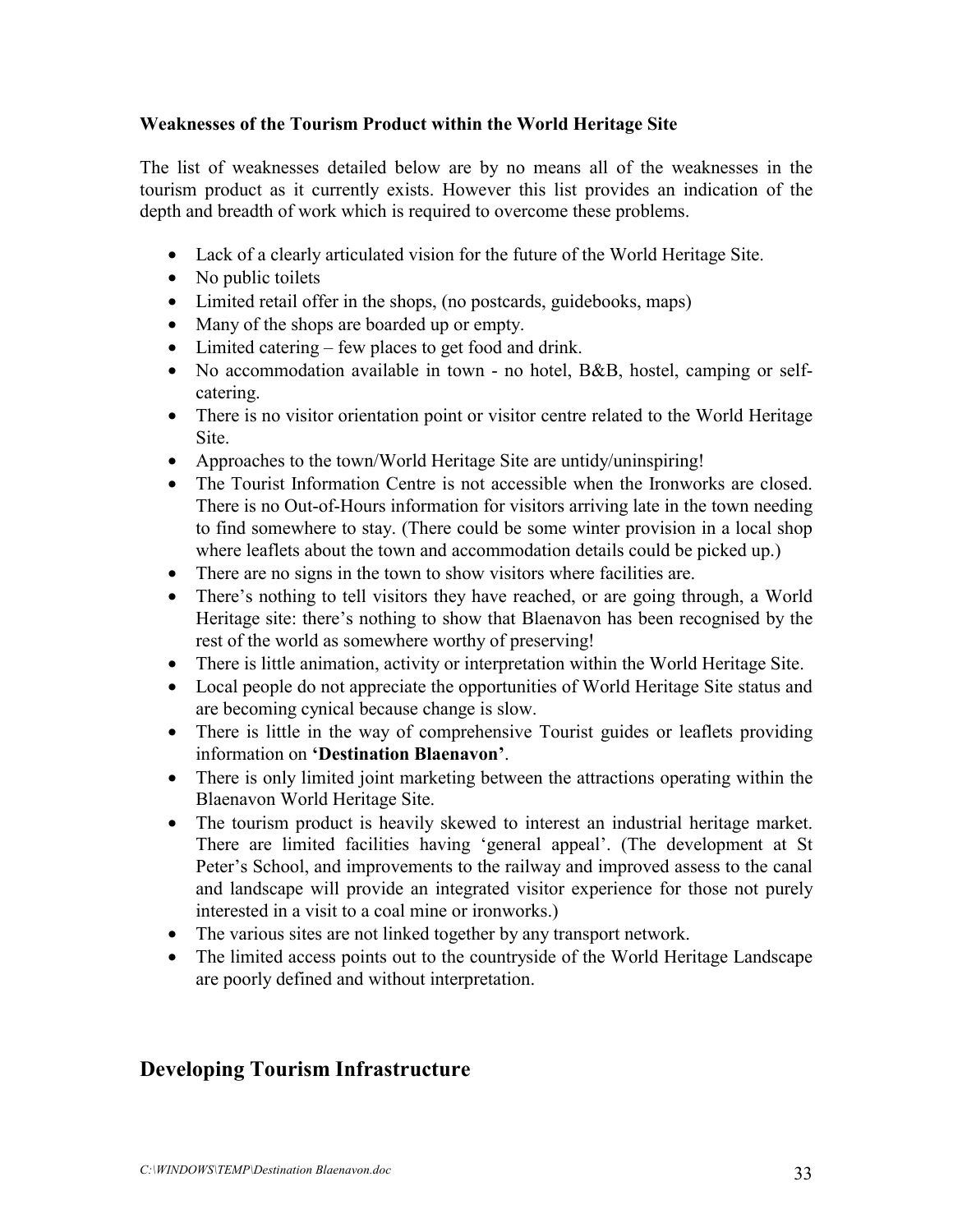This section looks at the improvements needed to resolve key aspects of the tourism infrastructure within the world heritage site.

### **Interim Orientation and Visitor Reception Facilities**

There is an urgent need for a temporary, 'mini' orientation/education centre within Blaenavon, to inform the local community and visitors about the World Heritage Site and its development. An empty shop in the town centre and space at Big Pit should be secured and dedicated to this purpose, until St. Peter's School comes on line. A low-key and lowtech solution will be sufficient - displaying drawings, plans and maps which show the various proposals. This would provide a valuable educational resource until St. Peter's is operational. It would also offer the opportunity to engage with the local community and to secure their long-term involvement in the development of the World Heritage Site. (To underestimate the value of this 'development' phase is to miss a huge marketing opportunity – visitor facilities provided to view the building of the Second Severn Crossing and the Channel Tunnel became important tourist attractions in their own right.)

A temporary centre would also provide an opportunity to discover more about the market and visitors' expectations, desires and requirements which would help shape future product development. There could also be retail activity – sales of maps and guides and branded Blaenavon World Heritage site merchandise items, which are detailed later in this report.

#### **Transport**

Investigation should be made into the possibility of European funding to provide sustainable public transport to link the World Heritage Site attractions together. It might prove cost effective to buy an old bus and operate it as a tourist attraction its own right. Driver-guides should help interpret the World Heritage landscape. Bike racks and storage space for other countryside users' equipment should be a consideration. As well as linking the industrial heritage attractions, the bus should provide access to walking and cycle routes within the surrounding countryside. It could also provide transport links with the Brecon Beacons National Park and Abergavenny, traditional tourist generating areas.

The key sites that need linking are Blaenavon Town Centre and St Peter's School, the Ironworks, Blaenavon High Level Station, Big Pit, the Pontypool & Blaenavon Railway (and depending on the railway extension the Whistle Inn/Waunavon), Garn Lakes, Keeper's Pond and Llanfoist Wharf.

#### **Accommodation**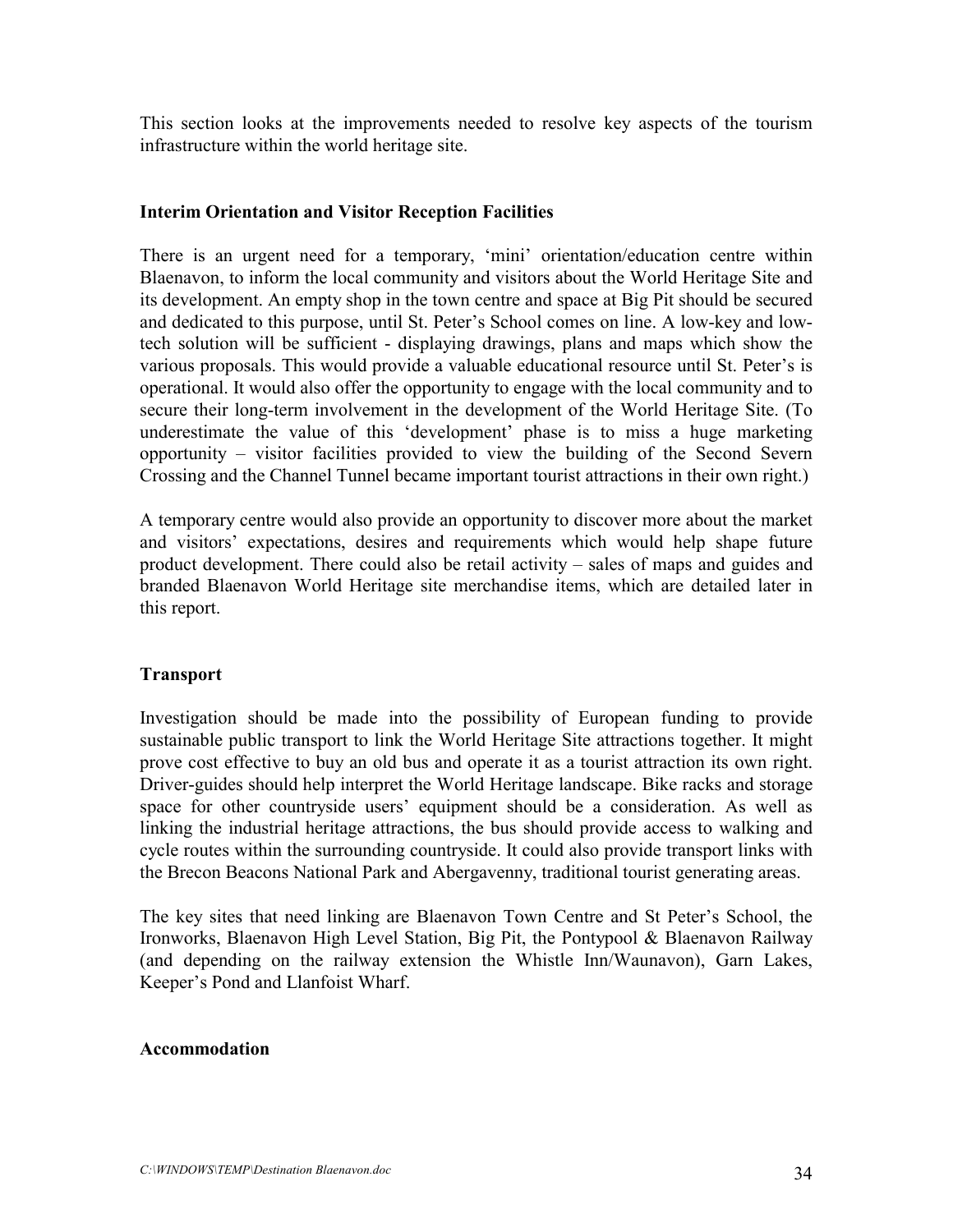It is vital that the accommodation sector is developed because there is no provision within Blaenavon, however, 45% of the World Heritage Site lies between Monmouthshire and the Brecon Beacons National Park. Facilities within the rural area have tended to benefit from visitor expenditure which would have been very beneficial to Blaenavon. This is particularly so for accommodation because it is one of the largest proportions of visitor expenditure. The potential leakage out of the local economy will remain large as long as there is nowhere to stay in Blaenavon.

 As the product development planned for the World Heritage Site progresses, there will be too many attractions to see in Blaenavon in one day and the demand for local accommodation will increase. Once the product offer becomes of interest to the short break visitor there must be suitable accommodation available within the World Heritage **Site** 

To raise awareness of the opportunity for accommodation development projects it is proposed that a seminar, 'Opportunities for Accommodation Development' should be held in the town, aimed at local people. The seminar would explain the opportunities offered through World Heritage listing and provide assistance in accessing Wales Tourist Board grant aid. Partners in this seminar and follow up campaign would be Torfaen, the Wales Tourist Board and possibly the WDA.

It has been suggested that the cottages at Blaenavon Ironworks could be converted to selfcatering accommodation. It is unlikely that Cadw would want to diversify into this sort of commercial activity, but if the National Trust are involved with St Peter's School, then they may see merit in closer involvement with Blaenavon, through the Stack Square cottages. They have a successful holiday property arm to their business and few properties in this part of Wales.

### **Car Parking**

It will be necessary to improve car parking to allow easy walking access into the town centre, and safe parking at access points into the industrial landscape. Visitor orientation and pedestrian signage needs to be provided at each car park. Careful analysis of future space requirements needs to be made in the light of visitor targets. . Enhancements to existing car parks within Blaenavon is under way. The key sites for car parking provision/enhancement during 2002/3 are:

- St Peter's School
- Blaenavon Ironworks
- Keeper's Pond
- Pwll Du
- Pontypool & Blaenavon Railway
- Llanfoist Wharf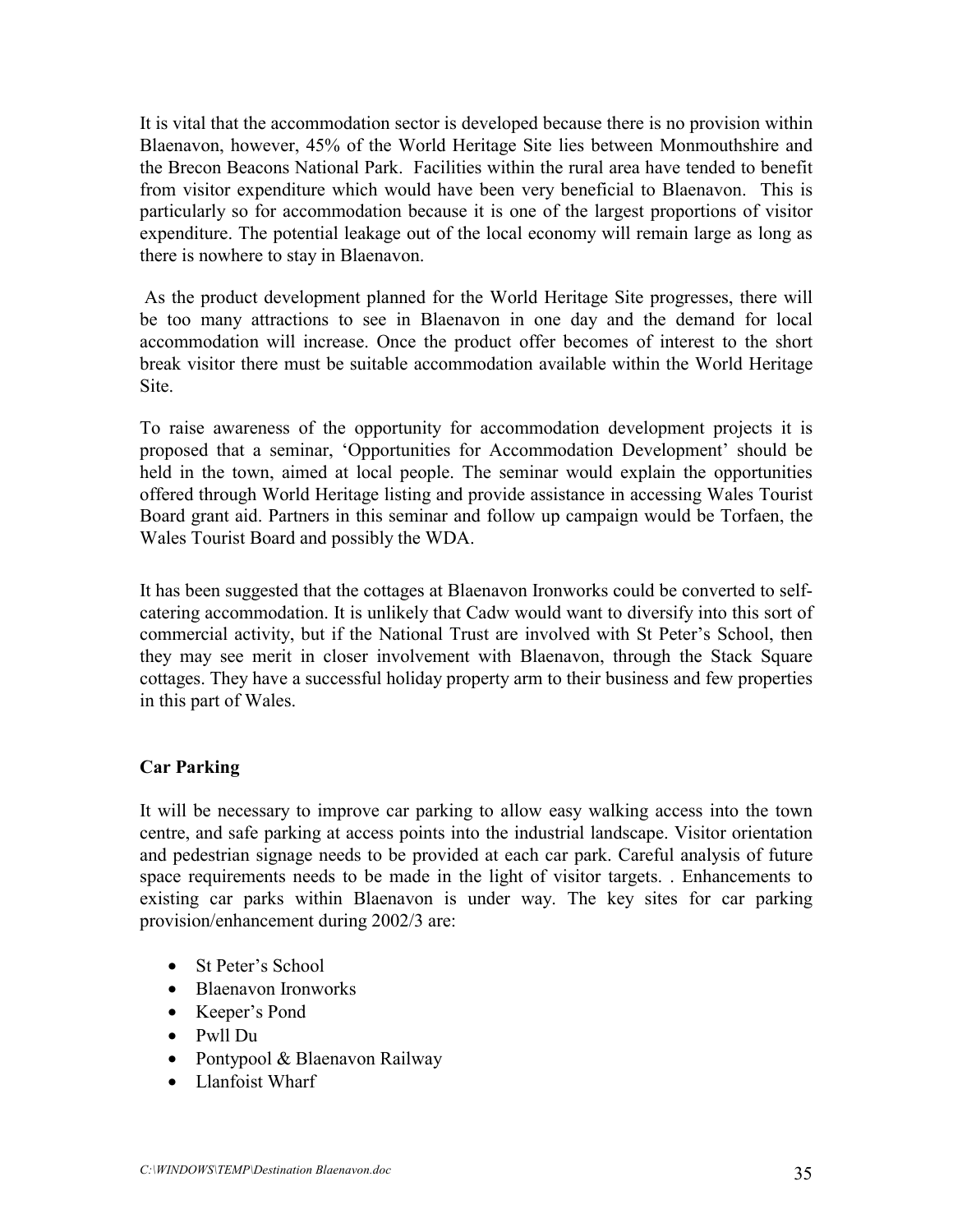### **Coach Parking**

It is vital to designate coach parking space within the town close to the attractions, and to sign it clearly on the approaches into the town. Proposed provision of 2-3 coach spaces adjacent to St. Peter's may need to be revised upwards as visitor numbers increase. Consideration should be given to the provision of a suitable site for a coach driver's facility within the town centre. A self-contained room with toilet, TV, kettle, microwave and fridge facilities, would enhance the coach driver's experience of Blaenavon. This type of provision can repay the investment many times as it builds driver loyalty and repeat business. Possible sites include St. Peter's School, The Heritage and Cordell Museum, and the Ironworks.

### **Road Entry Signage**

Securing road entry signage on all the main routes into the World Heritage Site is vital. Branding needs to be carried through on this signage and the World Heritage Site logo (or a simplified version of it) incorporated.

Tourism signage from the M4 corridor, A40, and A465 will be crucial in assisting visitor movements and raising the profile of the World Heritage Site. The possibilities of European and WTB funding should be investigated and an application made now to the Highways Authority/ Welsh Assembly as signage approvals are notoriously lengthy to achieve.

### **Pedestrian Signage**

A comprehensive scheme for pedestrian signage around Blaenavon needs to be implemented. The World Heritage Site logo should be incorporated. To ensure a coordinated and consistent approach town centre signage should complement countryside trails and rights of way signs.

#### **Public Toilets**

Blaenavon has achieved international recognition and the town must provide the most basic of facilities - pubic toilets - for visitors who may have come from all over the world. Existing provision does not allow for the visitor who may need a toilet at 2pm on a Friday afternoon (when the Library is closed). Refurbishment or preferably replacement of the old toilets in Lion Street must be an integral part of the wider town improvement scheme.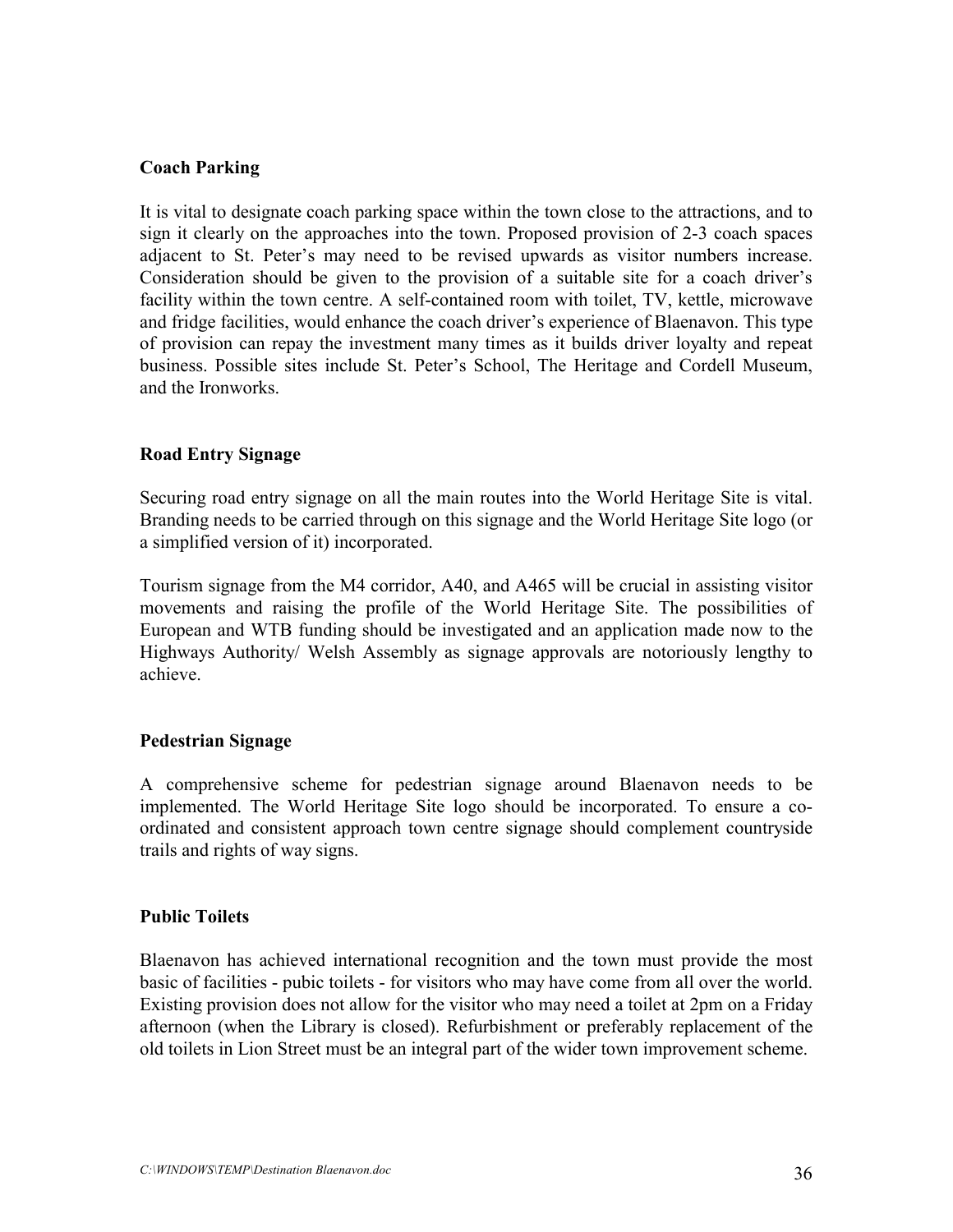### **4.3 Product Development at the Tourist Attractions**

This section looks at the improvements required to develop the product at each of the tourist attractions within the World Heritage Site.

### **Big Pit National Mining Museum**

Taken over by the National Museum & Galleries Wales in 2001 and renamed 'Big Pit National Mining Museum of Wales', this is Blaenavon's main tourist attraction and will remain so for the foreseeable future. It must sustain its visitor numbers if the World Heritage site is to become a genuine visitor destination. Big Pit has secured £7 million funding to be invested on capital development over the next 3 years, upgrading facilities and improving the product offer. When complete, the re-developed Big Pit will provide significant orientation about the World Heritage Site.

### **Product Weaknesses**

Since taking over Big Pit's management National Museums and Galleries Wales have identified a number of weaknesses:

- Lack of investment over last decade.
- Urgent need for facilities to be upgraded and renewed.
- Need for a new attraction on site.
- Need to improve the landscape on the approaches between Big Pit and Blaenavon.
- A current weakness from this study's viewpoint is the lack of visitor orientation about the World Heritage Site at Big Pit, although this will be addressed as part of the de-development of the attraction.

### **Product Development Plan at Big Pit**

National Museum and Galleries Wales are addressing many of these weaknesses through the capital investment programme. They will be carrying out improvements to the fabric of the site, restoring and conserving the Grade II listed buildings. Their aim is to maintain a historic core of buildings on the surface which look like a coal mine. The quality of the restoration and rebuilding work will be on a par with buildings that have been conserved at St. Fagans. This will ensure that in the future the site looks much more like a coal mine and less like a tourist attraction.

The capital development programme includes new build elements: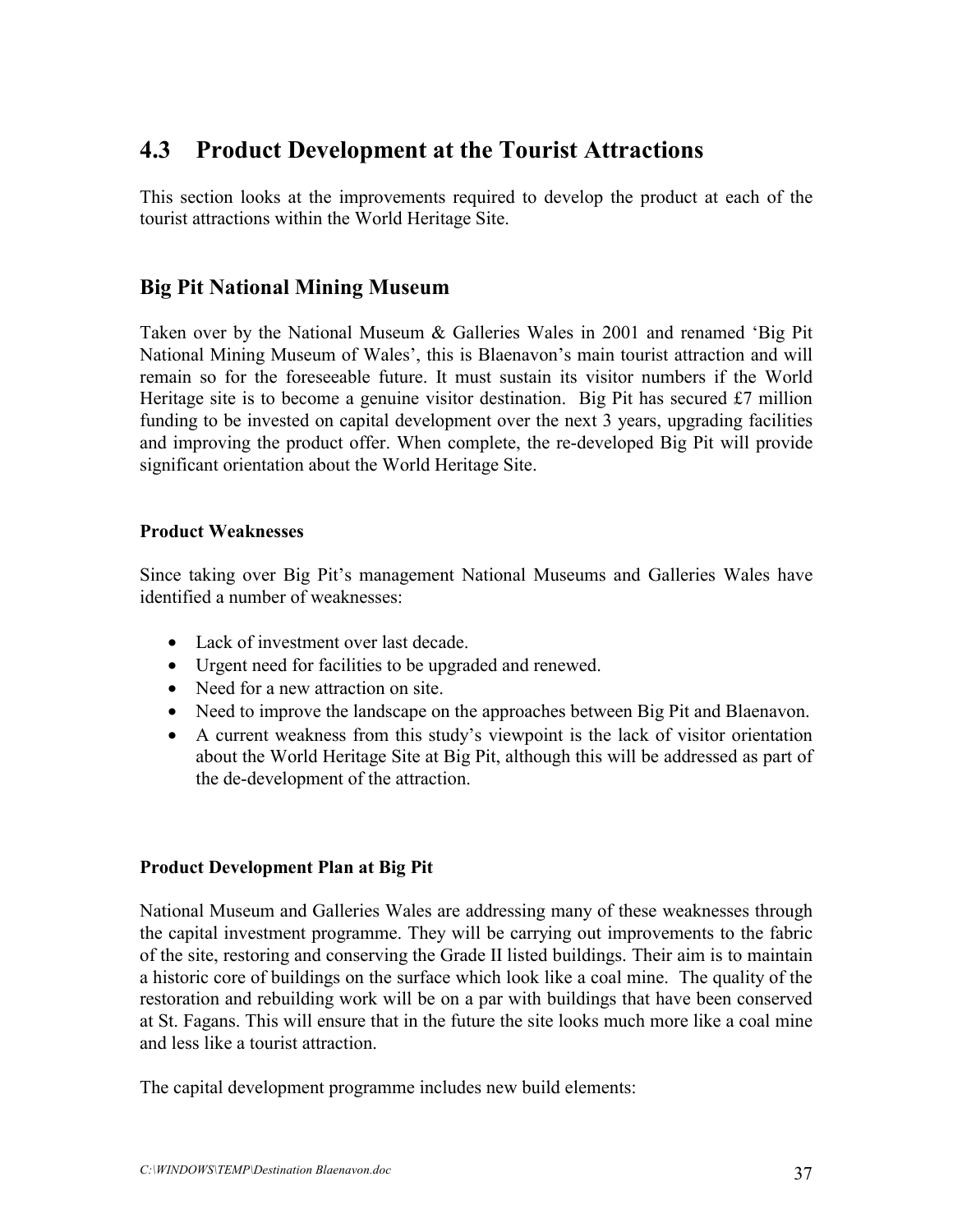- An Operations and Resource Building with a research facility.
- A purpose-built Workshop  $&$  Store which will be designed to allow the public to view conservation in action, as conservators work on both fine and heavy objects. This will help combat criticism that much of the National Museum's collection is not accessible to the public. It will also help to make the visitor experience at Big Pit more interactive and will offer a wider appeal than the coal mine experience.

It is planned that a new exhibition will be housed inside the existing buildings. There will be mining galleries and mining simulation displays and the AV theatre will be updated using high-tech interpretation methods to interpret modern mining methods.

The Pithead Baths will remain a traditional museum with exhibition objects in glass display cases and supporting information panels.

It is proposed to locate a visitor orientation panel adjacent to the pithead baths, where there is a good panorama of the surrounding countryside and town. This will point out features in the World Heritage Landscape and allow visitors to work out where they are in relation to Blaenavon's other historic sites. There will also be some visitor orientation displayed in the reception area with information on the World Heritage Site.

The Underground Tour will remain largely unchanged apart from some amendments to improve the accuracy of the tour.

Work is scheduled to begin in 2002 and finish in 2004. A finance package involving funding from the Heritage Lottery Fund, Wales Tourist Board, The National Assembly for Wales, Garfield West, Private Trusts and the Coalfield Trust has been put together. By 2004 it is envisaged that there will be over 50 people employed on site and that Big Pit will be attracting in excess of 120,000 visitors.

Other Product Development Issues Not Addressed by the Current Investment Programme:

- The approach road from Big Pit to Blaenavon town needs to be improved to make it a more attractive entry route into the town.
- Big Pit's physical links with other sites within the World Heritage Site needs to be further considered – possibly through transport links.
- Big Pit will provide space for clear and easily accessible visitor orientation about the World Heritage Site. Visitors to Big Pit will not be allowed to leave the attraction without being aware of the World Heritage Site and the other attractions within it.

### **Developing Marketing Activity**

Now it is part of the National Museums and Galleries of Wales's portfolio, Big Pit will benefit from the marketing activity of this major Welsh tourism operator. The priority is to address seasonality issues, spreading visitors over the shoulder months of November, December and January. This is particularly difficult when entry is free and visits are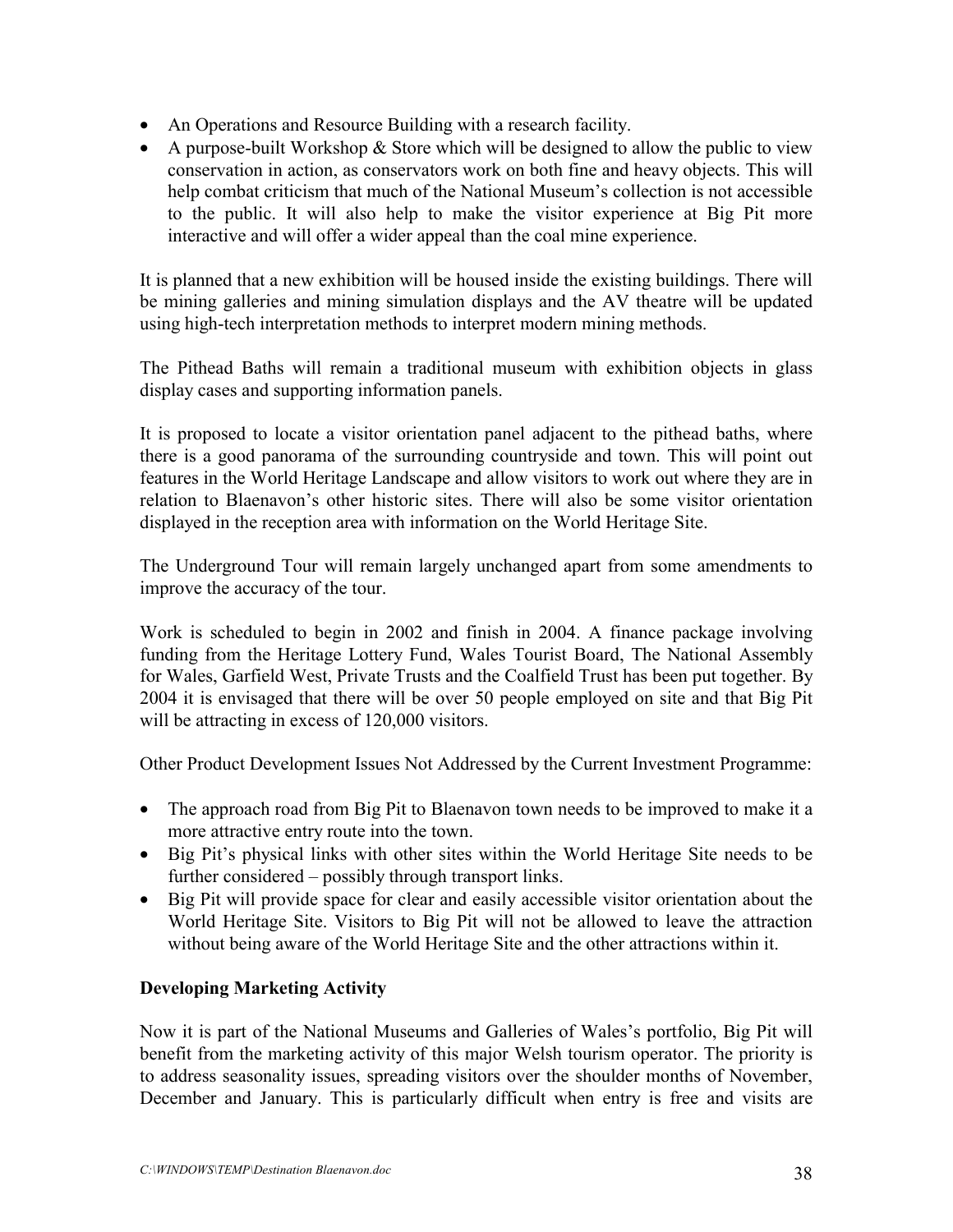heavily skewed towards the summer holiday months - a price sensitive policy doesn't work when there is no admission charge.

Joint ticketing is also problematic due to the free entry policy. Big Pit has made recent moves to carry out a joint ticketing venture with the Railway, who offer a ½ price travel discount to passengers showing a Big Pit ticket. The truck token proposal (which is detailed later) could be introduced at Big Pit.

Big Pit believes that best value can be put on the marketing effort through improving web activity and through regular networking with the other Blaenavon attractions. Big Pit also sees potential in looking at the educational offer of each of the attractions in Blaenavon and analysing how they fit together. A co-ordinated approach would improve the 'sales pitch' to teachers and increase the benefits to each individual site.

### **Key Issue To Address**

The key issue for the World Heritage Partnership is Big Pit's relationship with the other attractions in the World Heritage Site and the town itself. As the major tourist draw in the area and a World Heritage partner Big Pit has a responsibility to act as a referral point for the wider Blaenavon Industrial Landscape, especially in the period before St. Peter's School comes on line. Big Pit must, over the next few years, act as the 'selling on' point for visits to other attractions in the town and the World Heritage landscape.

### **Blaenavon Ironworks**

Under the guardianship of Cadw the Blaenavon site is one of the best preserved early Ironworks in Europe. There is an extensive programme of conservation work underway although Cadw is working towards a Monument Management Plan for the Ironworks, it can only increase public access to the site as conservation work allows. The desire to improve public access is secondary to conservation and safety objectives.

Torfaen County Borough Council manages the visitor services on the site, having responsibility for custodial duties, guiding and information provision. This is undertaken through a contractual agreement with Cadw who provided tapered funding (which has now ended). Torfaen should consider renegotiating funding arrangements for the site management services they are now providing to Cadw free of charge. (Cadw pay the costs of employing ticket sales staff at their other sites.)

Torfaen also operate the Tourist Information Centre located on the site in the restored former pay office. Through this centre increasing numbers of educational visits have been organised.

Enhancements to the car park adjacent to the Ironworks, and to the visitor approach to the Ironworks' entrance are underway. This will greatly improve first impressions of the site.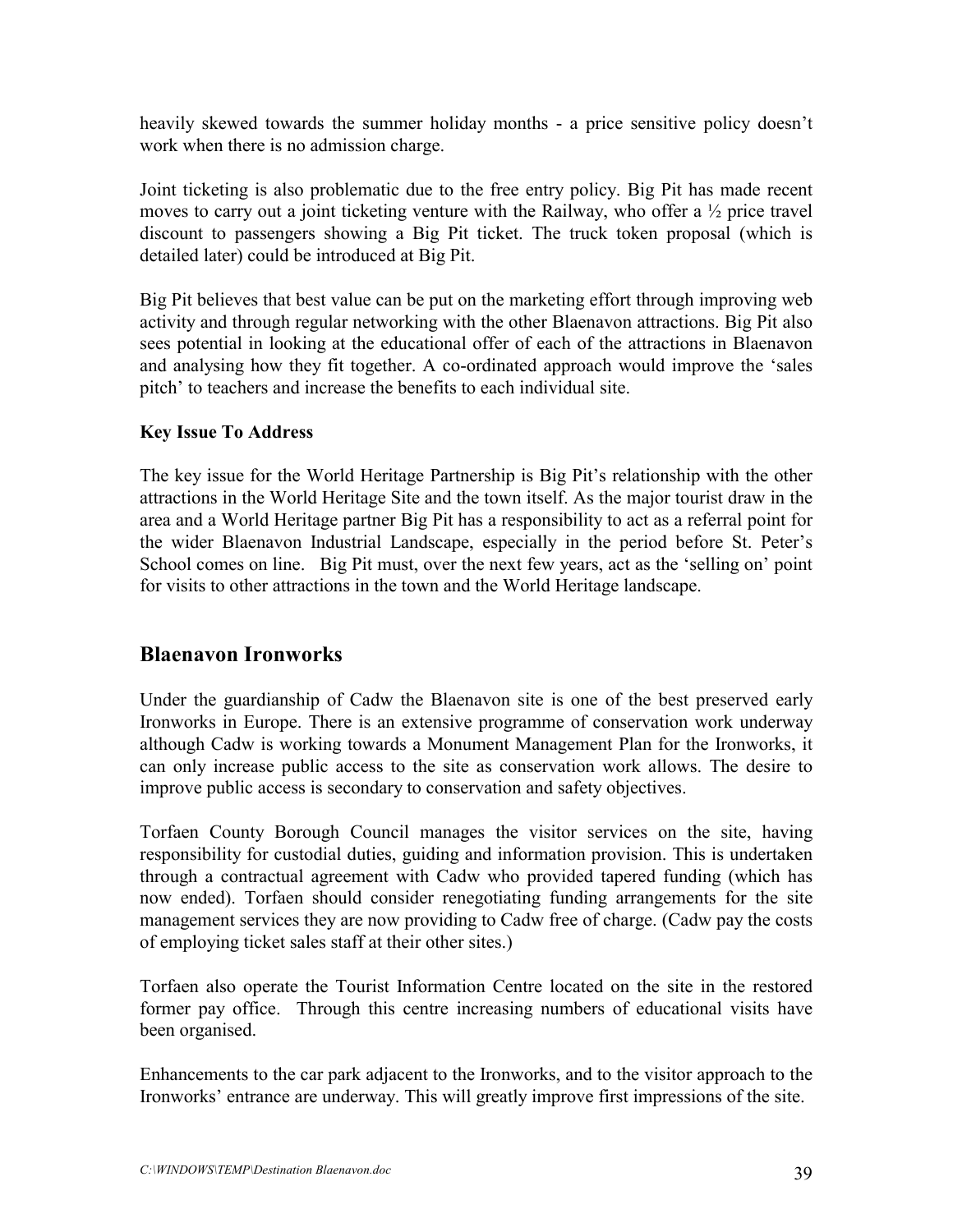It is also hoped to get the water balance tower working as a participative visitor experience, taking people from the lower level to the top. This would give the Ironworks a unique and highly attractive visitor experience. However, given that conservation and safety imperatives must take a priority, it may never be possible to carry people up and down the tower without unacceptable modifications to the historic structure.

Events to bring the social history of Blaenavon to life have been held in recent years at the Blaenavon Ironworks including a highly successful Son-et Lumiere' in September 2001.

Recently Cadw have strengthened the interpretative information on this site by the provision of high quality models including one of the Ironworks in its heyday approximately 1850.

### **Product Weaknesses**

- The temporary nature of the entrance to the Ironworks, and the visitor facilities, do not give a good first impression to visitors
- There is limited public access to the site.
- There is limited on-site interpretation.
- There are limited visitor facilities.
- There is little movement or action on site to capture the visitor's interest.
- The development of the site is constrained by Health  $&$  Safety issues.
- There is no formal, long-term visitor management plan for the Ironworks.
- There is confusion in the market place caused by free entry to NMGW attractions**,** such as Big Pit. The situation as it currently stands is irrational to the paying visitor.
- The site only receives c.7000 visitors p.a.

### **Product Development at Blaenavon Ironworks**

Increased public access is important in ensuring that the Ironworks continue to grow as a tourist attraction.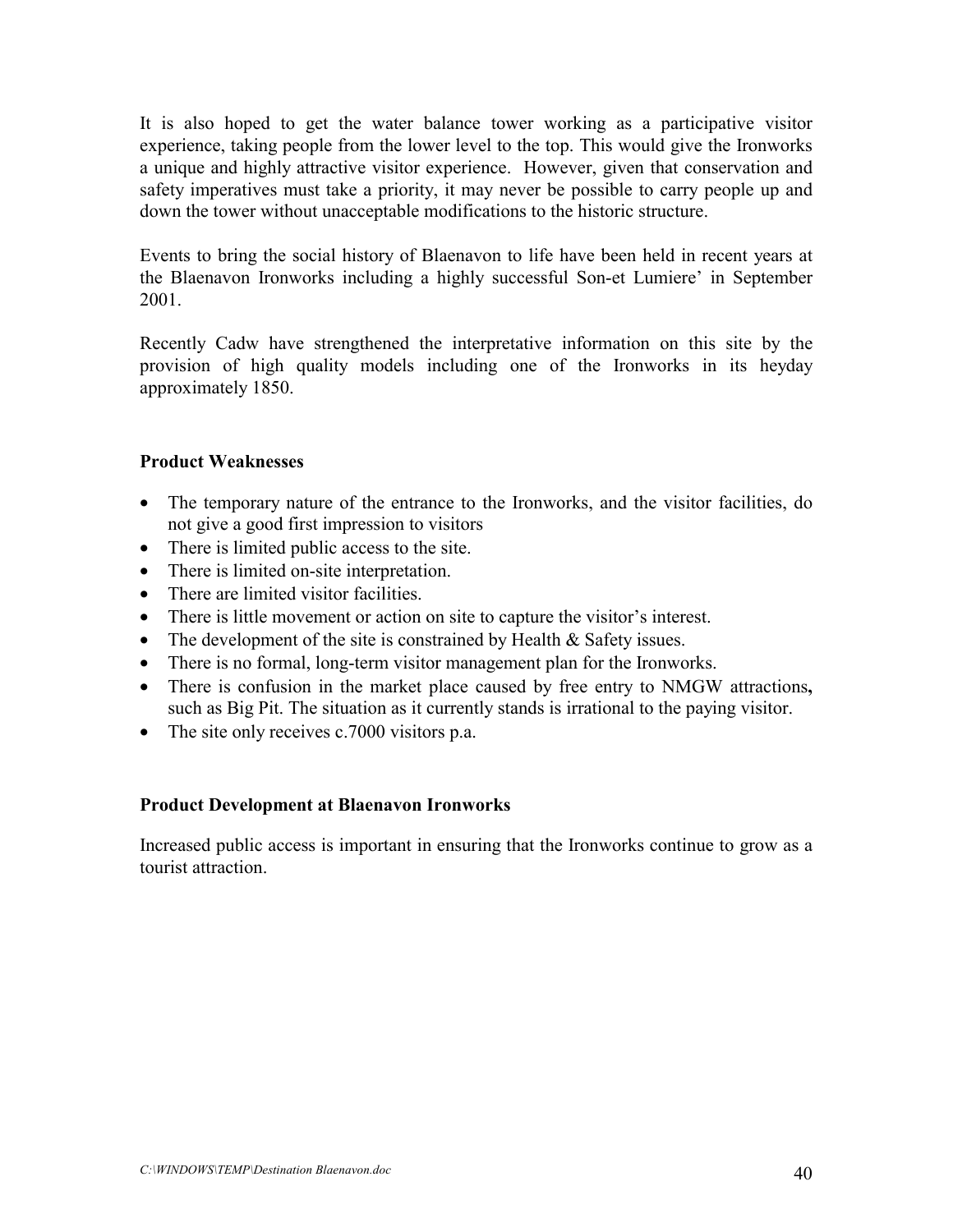As identified above, Cadw do not have a long-term visitor plan for the Ironworks site. However they are currently working on a number of schemes to improve public access to the buildings on the Ironworks site. They have designs in place for a path which will take visitors around the cottages in Stack Square, past the yard and up to the top of the balance tower. However the work involved in this could cost over £500,000 to resurface the paths, repair walls and provide railings. It is therefore unlikely that all of the intended improvements to visitor access will be achieved in 2002. Cadw do hope to secure public access to the furnace yard and the balance tower at least, during this year, if it is safe to do so.

The provision of a pedestrian footbridge has been suggested but would be costly. This would create a powerful visual link into the site and a new landmark for the World Heritage Site, allowing also a much safer access than the awkward road crossing (especially for school parties), and give a level access to the TIC.

From a product development viewpoint there is an urgent need to secure visitor access to the top of the balance tower, the cottages, the bottom of the balance tower and furnace 2 and 4. (The only other significant attraction on the site which could be opened up to public access is the top of the blast furnaces, but this would be a long term objective.)

### **Interpretation**

The interpretation of the Ironworks was improved during 2001 with the installation of two scale models of the Ironworks and the Industrial Landscape. The interpretation of the cottages in Stack Square however remains limited, although Cadw have plans for extending this. In the longer term Cadw would like to provide some basic furnishings indicative of the nineteenth century within the end two cottages of Engine Row. (There are staffing issues related to any increase in security requirements on the site, and at the present level of conservation, Cadw feel there is insufficient justification to radically change the visitor experience.) However better interpretation, particularly of domestic history, would widen the product appeal and increase the number of visitors to the site.

Torfaen County Borough Council have been instrumental in developing a pool of first person interpreters who provide occasional re-enactments of life in the Ironworks. A small group has been established and a training programme is underway, with the goal of securing a number of volunteers who will be available during the peak months to enhance the visitor experience through re-enactments. This will be crucial in bringing colour, action and activity into the Ironworks visitor experience. Industrial heritage sites need careful human interpretation to broaden their appeal.

Unless the cottages are to become self-catering properties Torfaen and Cadw must agree proposals to improve interpretation and secure the required funding.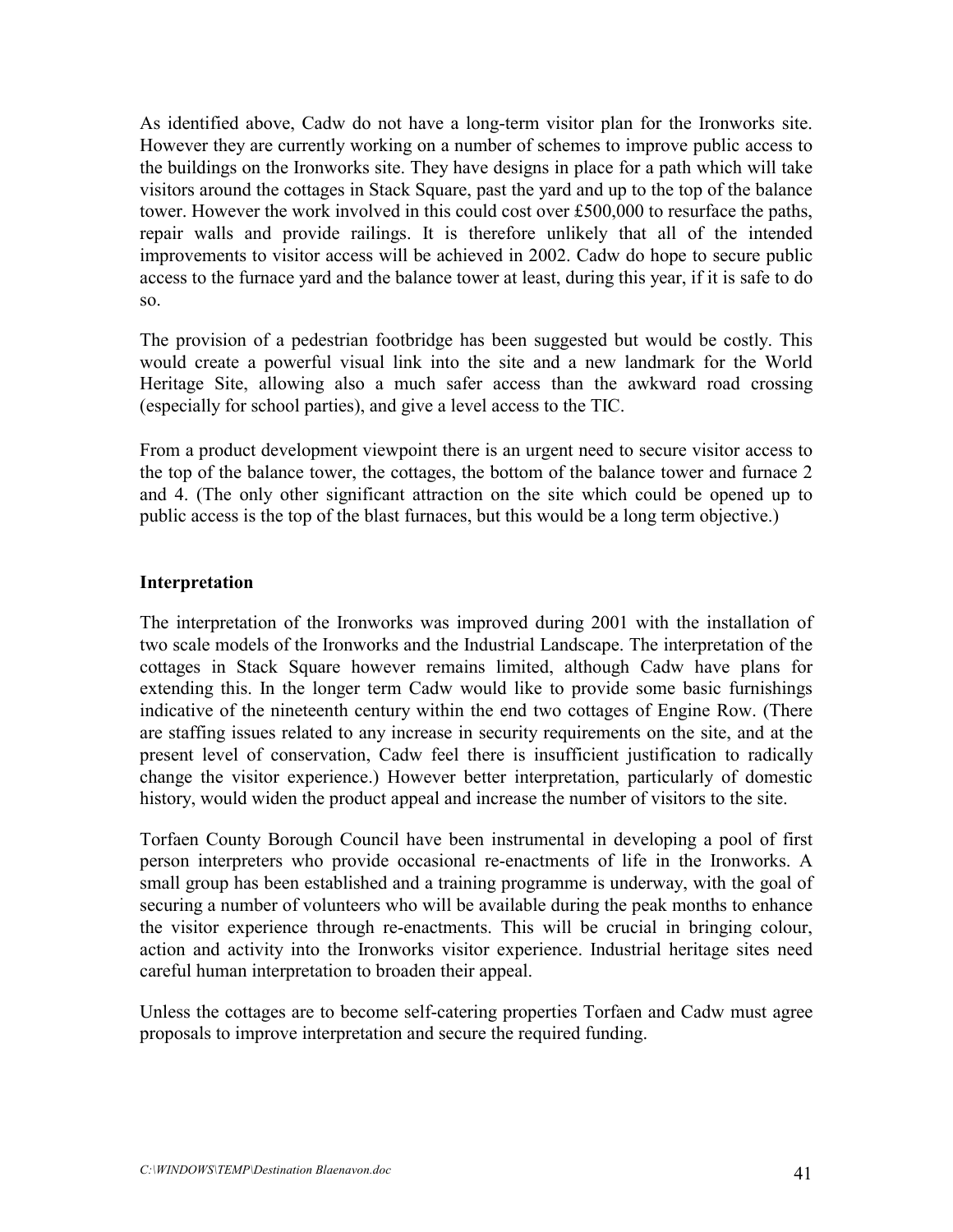### **Events**

Special events have also been held at the Ironworks site in the past. Events are crucial bringing the site to life and encouraging visits by a wider section of the market. A formal events programme needs to be planned and promoted each year. Major events such as the Son et Lumiere' should be budgeted for, featuring in the annual events programme.

As part of an Objective 1 marketing bid (see later marketing section) funding could be secured for a 3 year event development scheme, which could also include budget elements for the re-enactments detailed above.

### **Visitor Management - a system of truck tokens?**

The Tourist Information Centre is housed in the former Ironworks Pay Office where workers used to be paid. With a bit of imagination the Tourist Information Centre could act as a 'truck shop token' distributor. Visitors to the Centre could be given 'tokens' to be used at attractions and facilities throughout the World Heritage Site. This could be a way of channelling visitors into the town's cafes and shops and to the smaller attractions.

This would need to be a Council or World Heritage Partnership funded venture, but might become self-supporting in the medium to long term. Tokens could also be sold as souvenirs and for use in the proposed Truck Shop in the town centre. (see Town Development below)

The idea could be developed further. Visitors to Big Pit who have 'done' a shift underground could be given a pay slip showing the amount of pay due to them, which they have to take to the Ironworks pay office to receive their pay - a truck token or 'dib'. Tokens could then be exchanged for food and drink at venues in the town, or used for reduced entry to the Ironworks, the Heritage and Cordell Museum, or reduced cost of travel on the Pontypool & Blaenavon Railway. The system could be developed across the whole Blaenavon tourism product, tying together the varied sites of the area in an original, imaginative and educational way.

The scheme would have to be described in promotional literature as well as promoted at each participating venue. The idea could be developed first with educational groups and later extended to all visitors.

### **Key Issues To Address**

#### **The Balance Tower**

Every effort should be made to allow the Balance Lift at the Ironworks to be restored to its working condition. Cadw should also explore the feasibility of carrying people up and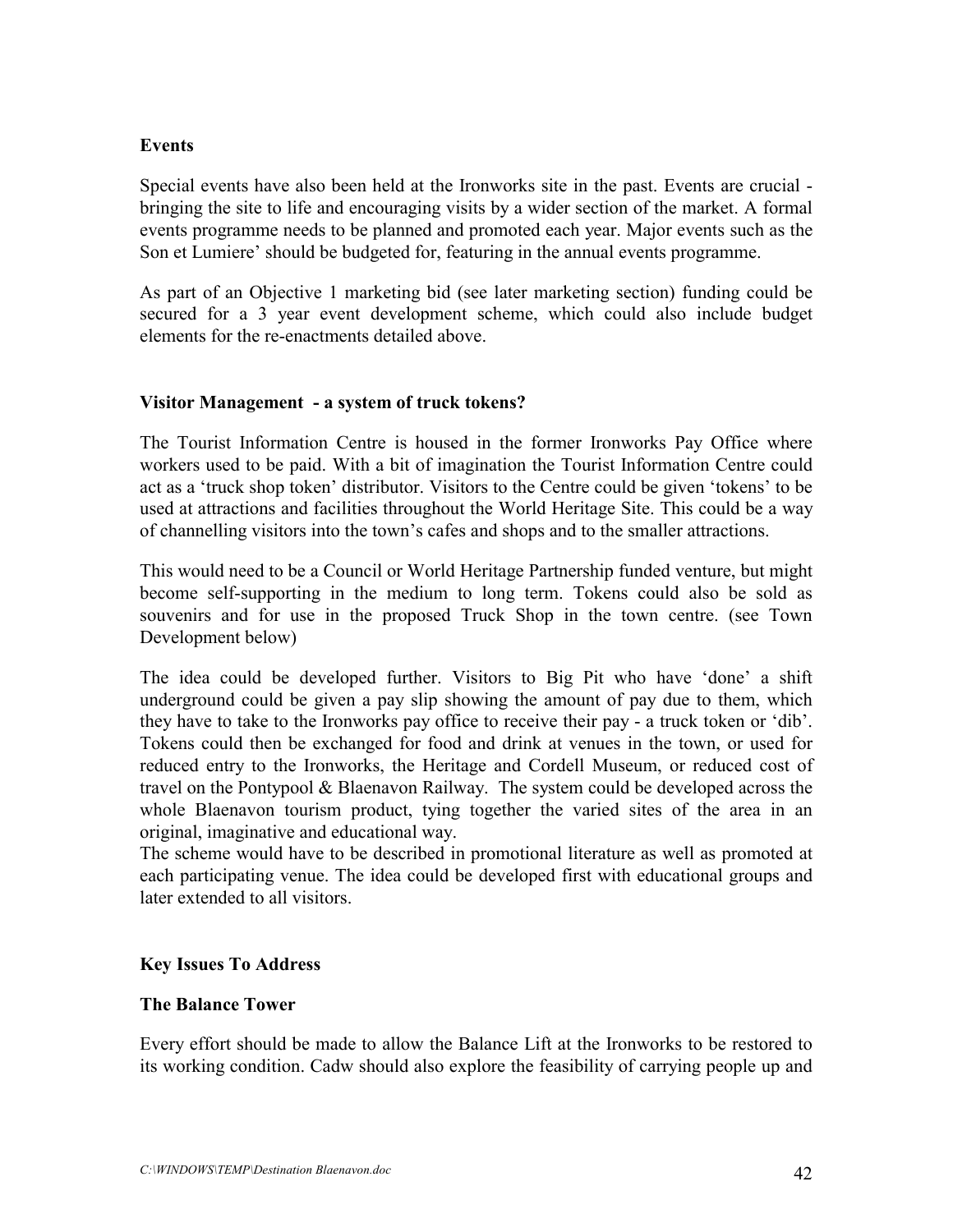down the tower. This would bring much needed action to the site -making it less of a passive and more of an interactive visitor experience. **Bringing Life Back to the Ironworks**

Interpretation on site could be made more imaginative and active. Interpretation in the cottages, through furnishings and people would be an attractive idea. Expanding costumed re-enactments and providing more events on site throughout the year will help to drive up the visitor numbers. The restoration of some the cottages for holiday rental should also be explored.

### **Switching the Promotional Machine On!**

Cadw should be encouraged to advance the marketing and promotional aspects of the Ironworks site as fast as is practical.

### **Pontypool & Blaenavon Railway**

Pontypool & Blaenavon Railway, a company limited by guarantee with no share capital, is run by volunteers. Located close to Big Pit the Railway makes up for limited facilities through the enthusiasm of its volunteers. The Railway offers a short ride on a steam or diesel engine from Furnace Sidings, as far as the Whistle Inn pub. There is also a locomotive and carriage collection, of interest primarily to rail enthusiasts. Christmas, Easter and other Bank Holiday 'Specials' are run for families and young children. The Railway receives about 7,000 visitors annually.

#### **Product Weaknesses:**

- Recent erosion to the track needs repairing before trains can operate this year.
- Limited visitor facilities.
- Not enough track for a comprehensive visitor experience.
- Run by volunteers which constrains opening.
- Over 100,000 visitors pass the entrance to the Railway every year going to Big Pit, but only about 7,000 go to the Railway.

#### **Product Development Plans:**

A detailed study of the development options for the Railway was undertaken by L  $\&$  R in 2001. The possibility of extending the length of railway line in three phases, and the development of a Transport Museum were the main areas of investigation. The study recommended a phased approach to development as detailed below: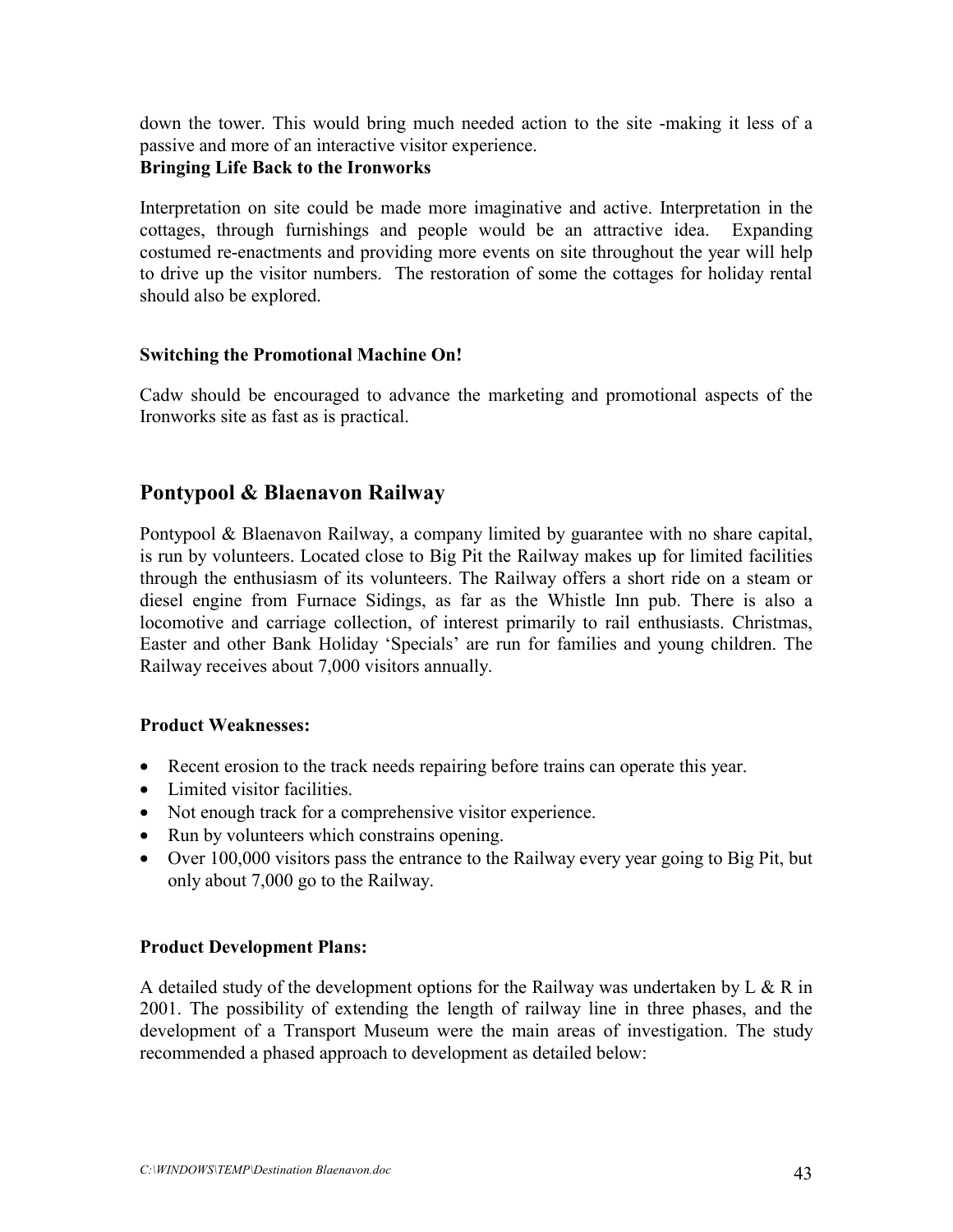Phase 1a Proposal:

- 1. To extend the line to Blaenavon High Level Station and create a run round loop at Whistle Inn, increasing the line from 1km to 3km in length, increasing journey time threefold, and allowing opportunities to get on and off the train at Furnace Sidings, Whistle Inn and Blaenavon High Level Station, giving walking access to the town centre.
- 2. To develop visitor facilities at Furnace Sidings including toilets, café, interpretation, office and storage facilities for staff and rolling stock.
- 3. The development of a bus link between Big Pit, Furnace Sidings and the Ironworks and back via St. Peter's School and the town centre.

Phase 1b Proposal:

1. To extend the line to Waunavon from the Whistle Inn.

Phase 2 Proposal:

1. To extend the line to 2.9km to Varteg Road (Blaenavon High Level)

Phase 3 Proposal:

- 1. Development of the Railway Collection Centre.
- 2. Extension of the line from Varteg to Talywain.
- 3. Create a viewing point on the water tower at Furnace Sidings.

### **Key Issues to Address:**

- The priority should be to implement Phase 1 proposals to extend the line, as they offer an excellent opportunity to develop the historic relationship between the railway and the other attractions within the World Heritage Site. There is a major financial threshold in the order of £2.5m to overcome. Torfaen County Borough Council should pursue every avenue to secure funding this work although realisation of this project will be very difficult.
- As the length of visitor stay on site is extended the need for improved visitor facilities at Furnace Sidings will become more important, especially toilets, a waiting room, interpretation, catering facilities and longer platforms. The long term goal of developing a Railway Collections Museum at Furnace Sidings (in partnership with National Museums and Galleries of Wales and/or British Waterways - possibly rehousing the Goytre Wharf tramway exhibits) should be reassessed once Phase 1 is complete.
- Signage from the Big Pit entry road to the Railway should be improved to ensure more of the 100,000 visitors to Big Pit who pass the entrance to the Railway site every year, actually take a trip on the Pontypool & Blaenavon Railway. Improved information about the Railway available at Big Pit, plus joint marketing activity with the Pit are key to raising visitor numbers.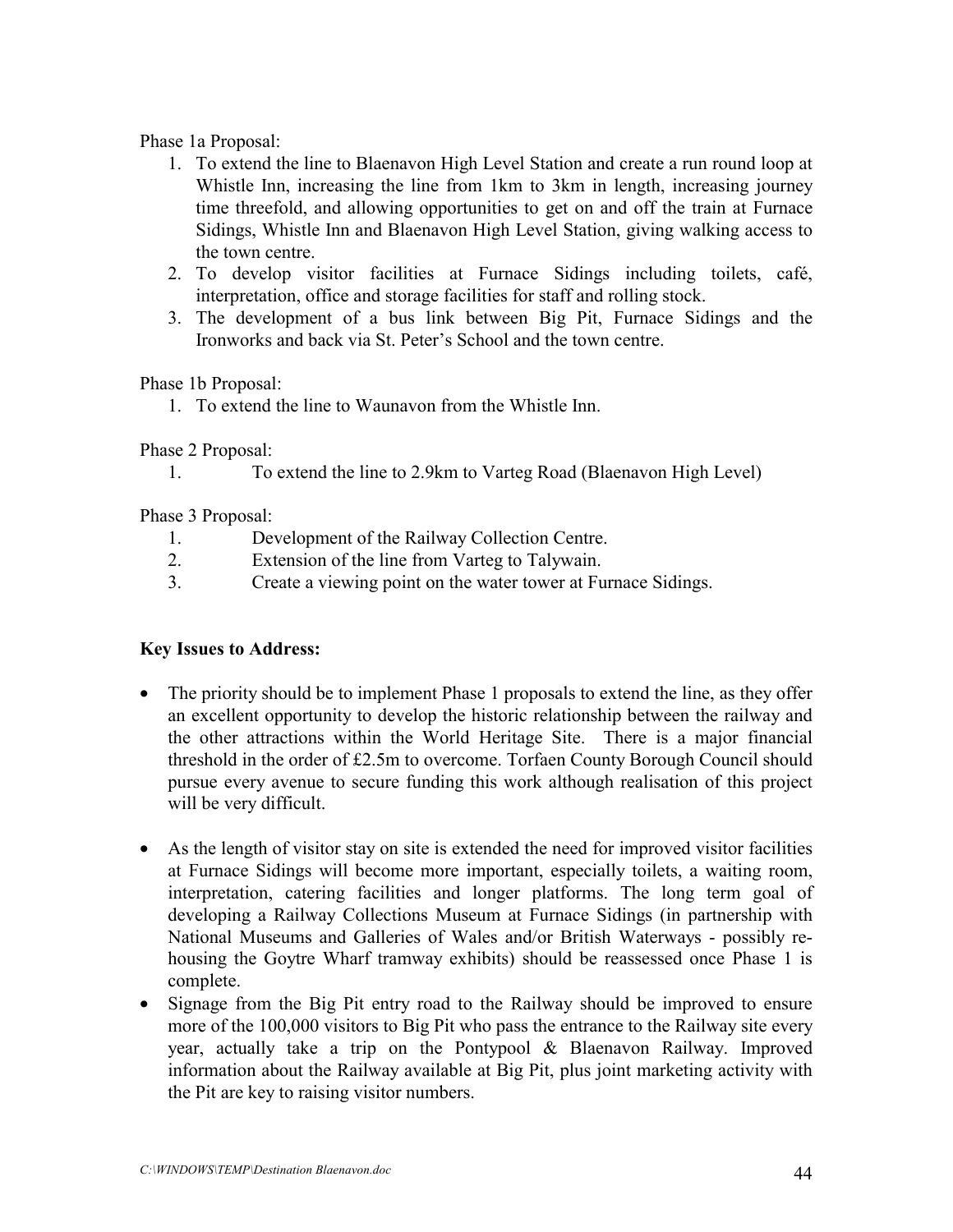• The marketing message for the Railway must emphasise the uniqueness of its product: its setting within the World Heritage Site, its history in terms of 'firsts', its position having the highest station in England and Wales, all of which set it apart from other steam railway rides in the UK

### **St. Peter's School – World Heritage Site Centre**

Located next to Church Road and adjacent to St Peter's Church, St. Peter's School is within easy walking distance of the town centre. It has a fascinating history as the oldest known ironworks school in Wales. Two adjacent buildings make up the site - the original school and the newer infants school.

It is proposed that this site becomes the main visitor orientation and information centre for the World Heritage Site. It will be called the Blaenavon World Heritage Centre and should be the first port of call for visitors who are not familiar with the area. A major conservation and development project has been submitted for Stage II Heritage Lottery Funding approval.

World Heritage Status will not realise its potential unless there is a focal point for the World Heritage Site within the local community. It is vital that St. Peter's becomes this focal point.

### **Product Weaknesses:**

- At present there is no formal orientation or Visitor Centre for the World Heritage Site.
- There are limited educational facilities for school and college groups visiting Blaenavon. (A schools' room and associated facilities would improve the educational offer of a trip to the World Heritage Site.)
- A prominent and historically significant building, in need of urgent restoration, is currently contributing to the poor physical environment within the town.

### **Developing St. Peter's – the Proposals**

St. Peter's School offers the opportunity to orientate visitors at an edge of town location, creating the potential to spread the benefits of tourism into the town. The aim of St. Peter's will be '*to inspire interest in the Blaenavon World Heritage Site, and an understanding and appreciation of the significance of the history and cultural value of the Blaenavon World Heritage Site, through the use of the Centre's information resources'.*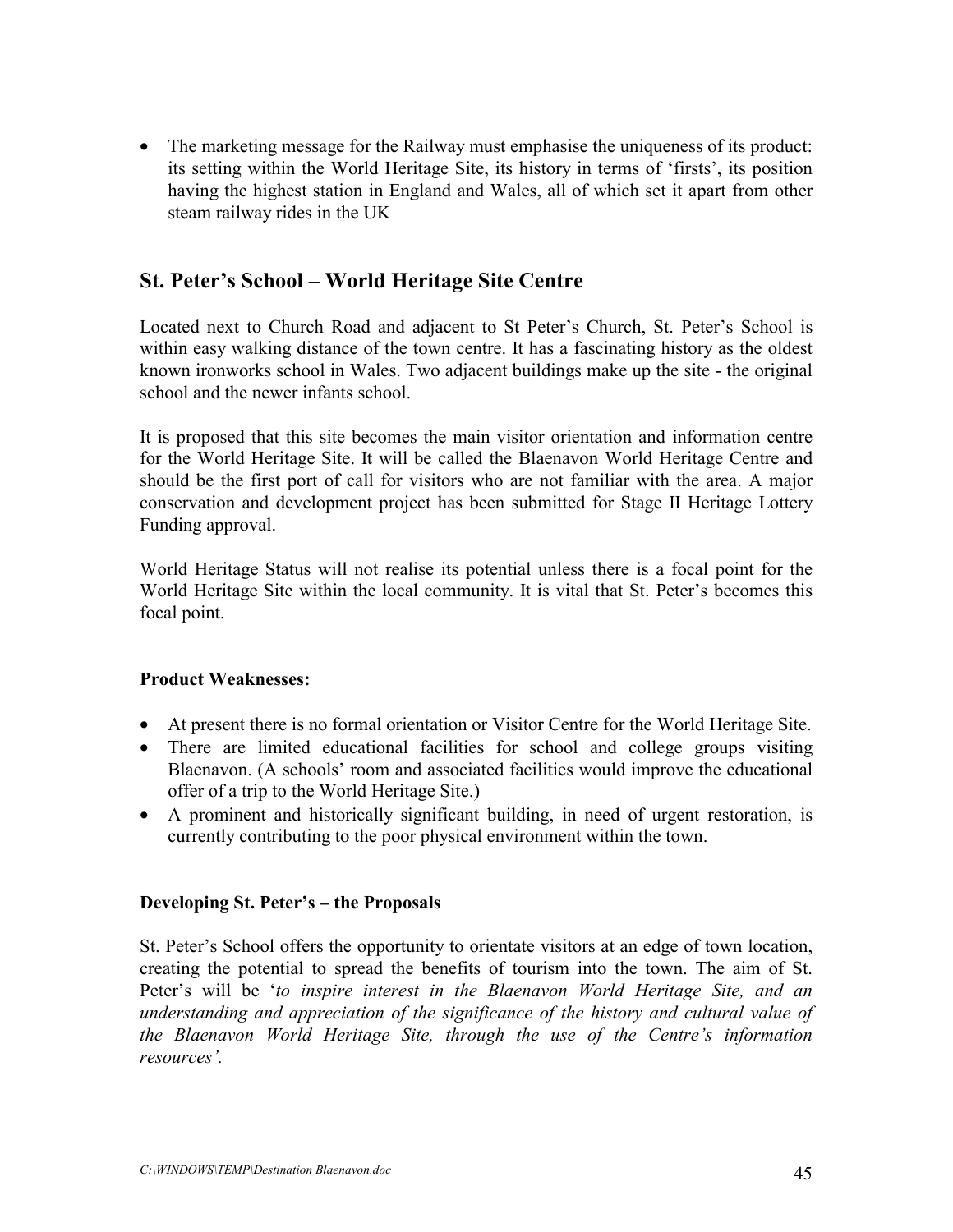St. Peter's will act as a focal point, helping to orientate people both physically and intellectually. It will explain the significance of the World Heritage Site and the implications of achieving World Heritage designation. Interpretation will not be limited to industrial objects and buildings within the World Heritage Site, but will also feature the families, social organisations, values, attitudes, religion and language of the people who made Blaenavon what it is today. This will ensure that the community and cultural aspects of Blaenavon are given importance.

It is proposed that the Centre will be responsible for the collection and management of information about the World Heritage Site. St. Peter's will complement its on-site services through outreach work off-site and on-line via the web. It will have an IT archive resource for educational purposes and for use by local people and visitors. It is also proposed to link the Centre with other related World Heritage Sites. An imaginative web site will be an important element facilitating access.

A number of zoned areas are proposed for St Peter's:

- The Data Zone will include data capture, data management and data output.
- The Story and Learning Zone will interface with the public and provide 'story-telling' packages – traditional, high-tech, on-site and on-line. It is proposed that drama, arts and lectures will be programmed by the Centre both on-site and off-site at other attractions as well as on the web.
- The Public and Community Facilities Zone includes catering, retail, toilets and meeting rooms. It is proposed that St Peter's will have educational facilities to support field trips and school visits to BIL.
- The Marketing, Management and Administration Zone will provide office space for staff and volunteers.

It is proposed to join the two schools with a new build reception area which will provide information, and sell tickets, souvenirs and books. Café, toilet, shop and cloakroom facilities are adjacent. The former infants school will house the exhibition space and lecture/meeting rooms. The original school building will house the introductory exhibition space, archive and study rooms.

There may be benefits in St Peter's School working closely with the Workmen's Hall Committee due to the close proximity of the two buildings and the range of accommodation available.

Proposals for the National Trust to be a key partner in the operation of St Peter's School should be carefully fostered. A nationally recognised institution with the membership and following of the National Trust, working as a key partner in visitor management, orientation and education in Blaenavon would be a major coup for the World Heritage Site. The credibility and profile of the site would be greatly improved by the presence of the National Trust. Visitor perceptions of the Trust respected and quality tourism operator will give invaluable benefit to the Blaenavon product. However, it must be appreciated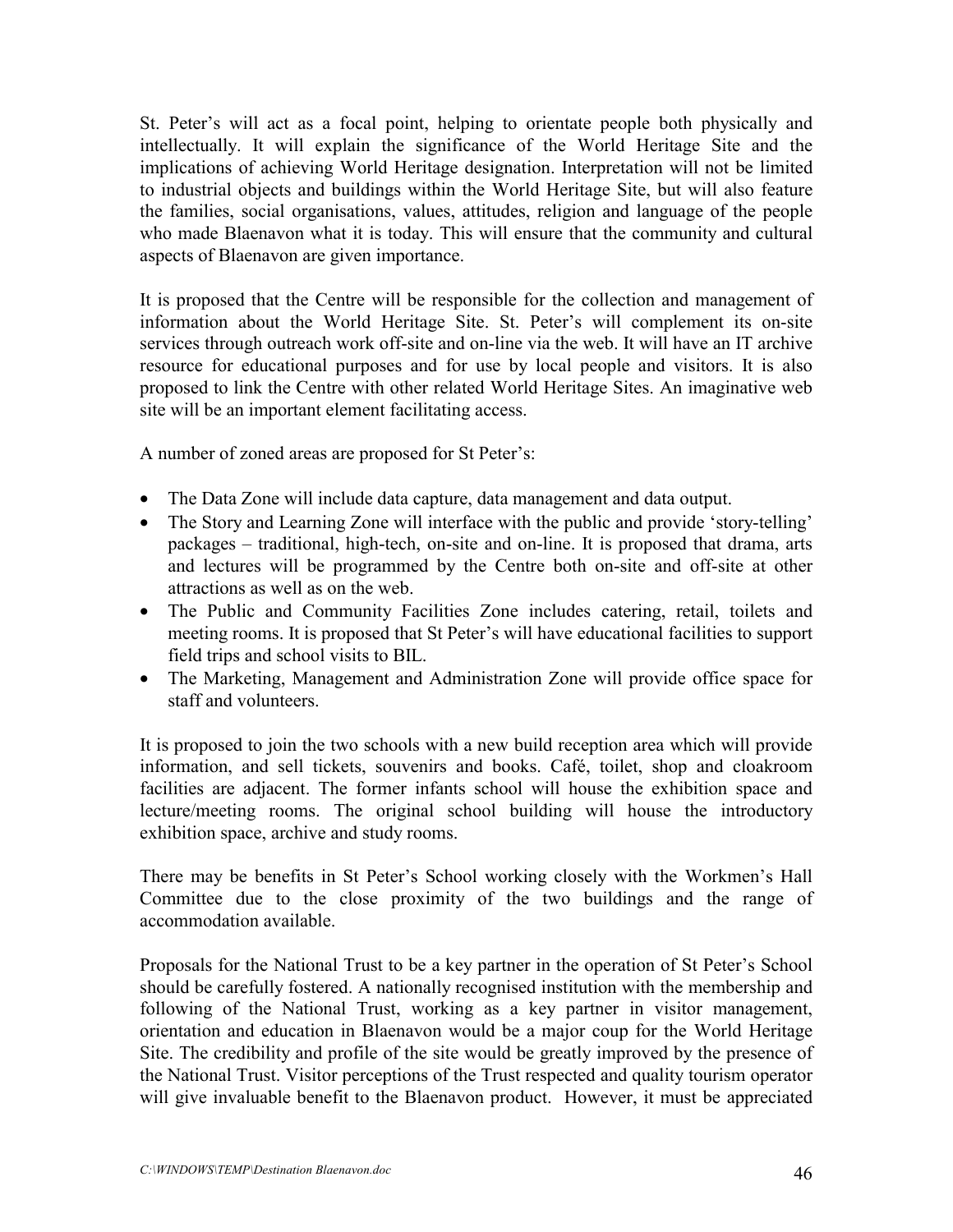that the current practice of the National Trust is to take ownership of the properties in which they have an interest. This would not be the case at St Peter's where some form of innovative partnership would have to be arranged.

### **Issues Needing Resolving Before Development Proceeds:**

- Who will manage and operate the Centre and to what standards and criteria?
- What exhibits and displays will go into the Centre?
- Will the community heritage group be involved?
- Will the Centre provide a local history/ family archive facility?
- Will staff be paid or volunteers?
- What staff will be required? Education officer, marketing and events officer, catering, reception, and administrative staff? Centre manager?
- Should school's room provision be provided at the Workmen's Hall?
- Should tourist information be provided here in the long-term?
- Is the proposed throughput of 15,000 (Locum Destination Consultants estimate) visitors too conservative?
- Pedestrian links to the town centre and the Workmen's Hall across the road need to be formally provided through a pedestrian crossing and pedestrian signage.

### **The Blaenafon Heritage & Cordell Museum**

This is a new attraction currently being developed in the basement of Blaenavon Library, located on Lion Street close to the Town Centre. The Community Heritage and Cordell Museum will be a small but important attraction, adding to the interpretation of the Blaenavon Story. It is proposed that the Museum be run by volunteers, the Blaenafon Community Heritage Group.

Alexander Cordell based his international best-selling novel *Rape of the Fair Country* in and around Blaenavon. In fact, Cordell recognised the historical importance of the Blaenavon Industrial Landscape at least 50 years before the World Heritage Listing. A collection of some of Cordell's personal writing possessions, including his desk and typewriter are on display, alongside interpretation panels about the author and his writing. There is also a collection of books from Cordell's personal library, including foreign language versions of many of his most popular works.

The local community heritage group are providing a range of local history displays which will add a personal and human dimension. As it is planned that the Museum (which has toilets and catering facilities) will be operated by volunteers, it could become a very important interface between the local community and visitors to the town. Personal associations with the industrial landscape will be more meaningful to the visitor than high-tech interpretation.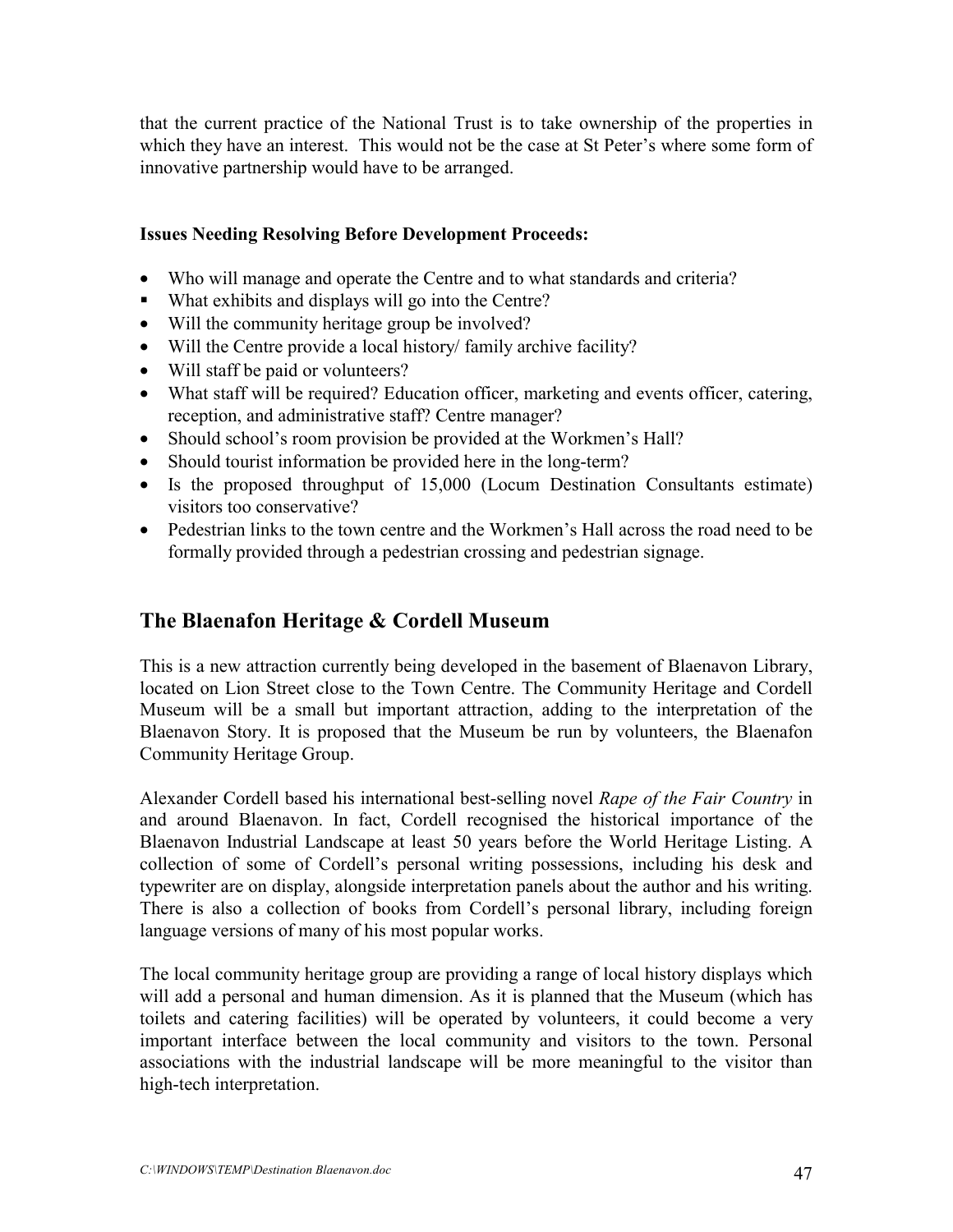### **Product Weaknesses**

- The exact role and remit of the Museum needs deciding. Is it a collections-based Museum? What is their collections policy? Is it a local family history centre? Will there be duplication with provision at St. Peter's?
- Who will operate and manage the Museum and to what standards and criteria?
- There is no long-term plan to ensure that the Museum grows and develops.
- The attraction needs exterior signage to ensure local residents and visitors alike know where the facility is.
- Opening hours will be limited by volunteer availability.

### **Product Development**

- There is potential to develop the Cordell Country theme considerably, both as an important marketing proposition, and physically as a reference point for those interested in literature and the work of Alexander Cordell. Walks offered by a World Heritage Site Ranger might include a series of 'walking talks' across the Blaenavon Industrial Landscape, pointing out sites featured in Cordell's novels.
- The development of a Cordell Literary/ Writing Prize will be an important development of the Cordell Museum. It will add value and credibility and has the potential to generate substantial media interest. It will help to develop the cultural aspects of the World Heritage Site.
- Close links with the library need to be fostered so that the displays and collection are 'owned' by the local community
- A long tem development plan needs to be drawn up. The Museum is new now, but will need to develop over the medium term if it is to bring in sustainable visitor numbers.

### **The Workmen's Hall**

This is primarily a local community resource, operated by a committee and staffed by volunteers. It is located opposite St. Peter's Church and St. Peter's School, forming a triangle of historic buildings and attractions close to the town centre. At present the Hall houses a cinema, catering facilities and various meeting / performance rooms, but the building should have an important role to play in telling the story of the Workingmen's Hall tradition.

### **Product Weakness**

• Uncertainty about how the Hall fits into the World Heritage portfolio. What is its role?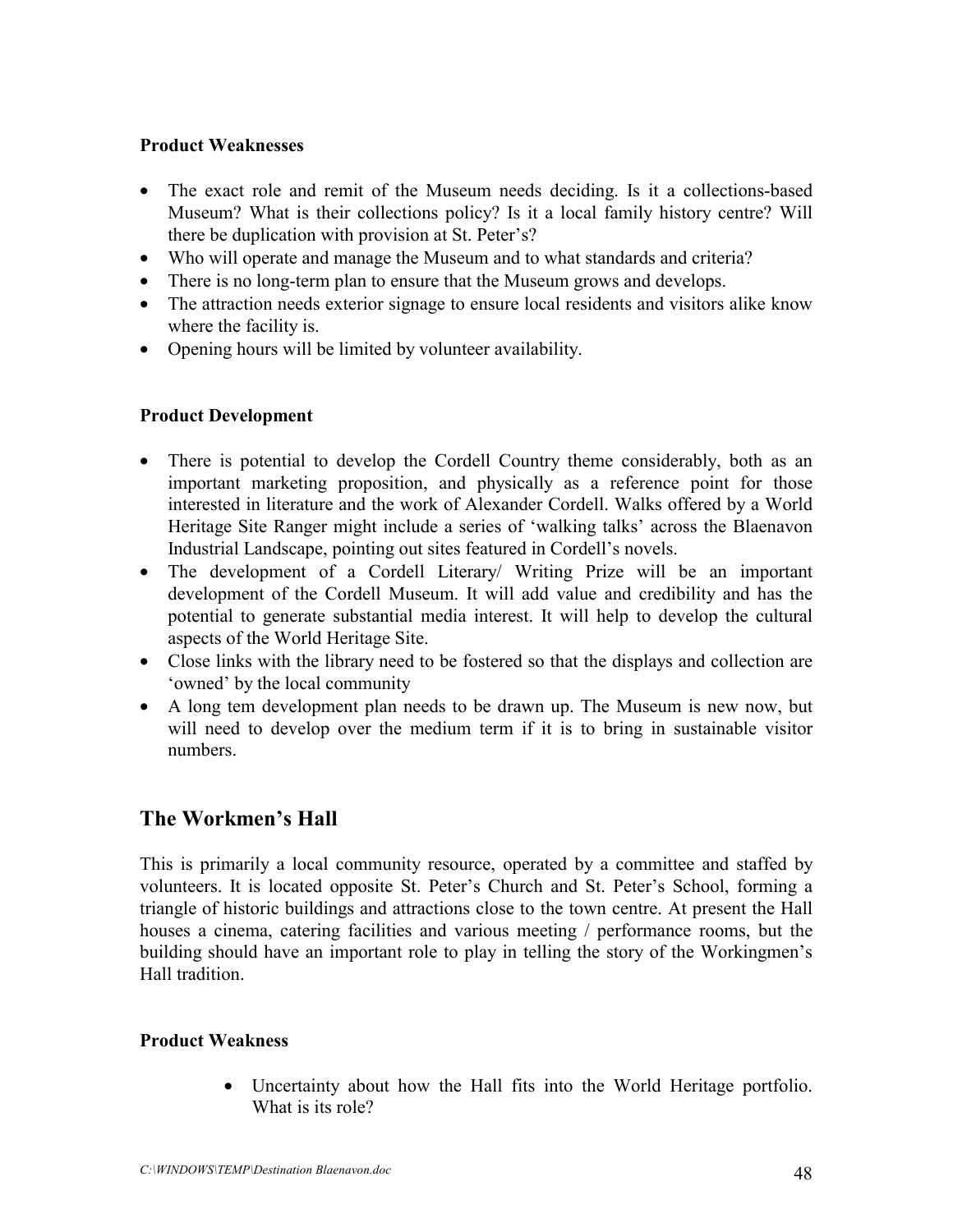- No long term plan for development of the Hall.
- Run by volunteers so opening hours limited.

With its close proximity to the Blaenavon World Heritage Centre in the former St Peter's School, the Workmen's Hall is ideally placed to provide supporting facilities for the Centre. The cinema facility could be used to show films for educational groups. Meeting rooms on site could be used as educational classrooms for World Heritage Site visitors. (This would be a fitting use for a building that was originally provided to fulfil the workingmen's traditional goal of self-improvement.) Its theatre also offers potential for small-scale drama productions, talks, poetry readings etc. It could be the venue for the Cordell Literary Awards.

### **Proposal**

A long term plan for the role of the Hall within the World Heritage Site needs to be drawn up.

### **The Brecon & Abergavenny Canal & Llanfoist Wharf**

The Brecon & Abergavenny Canal runs through the World Heritage Site and the canal wharf at Llanfoist was historically linked to Blaenavon via Hill's Tramroad, a series of three self-acting inclines. The Canal is in the care of British Waterways, whilst the buildings at Llanfoist Wharf are in private ownership, including a boat hire operation - Brecon Park Boats. The Wharf is a well-used centre and an excellent entry point into the World Heritage Landscape. It was identified in the Gillespies' Countryside study as a key access point into the Blaenavon Industrial Landscape offering potential to refer canalborne visitors at Llanfoist to the World Heritage Site.

#### **Product Weaknesses**

- Limited interpretation at present
- Limited remains of Hill's tramroad.

#### **Product Development Plans**

• British Waterways and Monmouthshire County Council have agreed proposals to interpret Hill's Tramroad at Llanfoist Wharf. In this context a new small car park has been provided by Monmouthshire County Council at Llanfoist adjacent to the main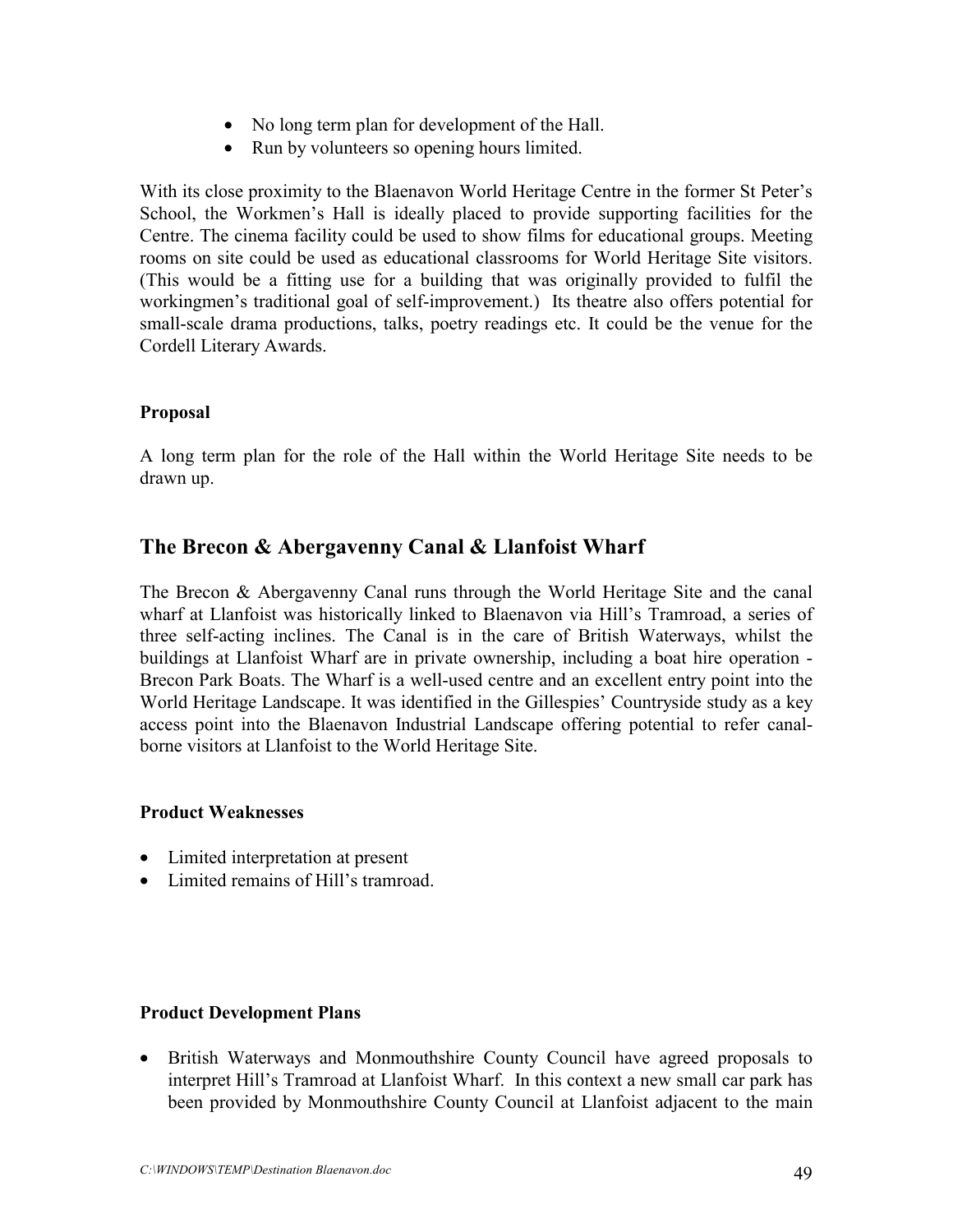road directly opposite the right of way leading to Llanfoist Wharf. The plans involve replacing a short section of the incline so that visitors will be able to see what the tramway looked like when it was operational. This will be supported by interpretation panels on the towpath at Llanfoist Wharf at the bottom of the incline, and at the top of the incline on the Blorenge, explaining how the tramway worked. There are also plans to locate a full-scale replica tram on the replaced tramway close to the warehouse at Llanfoist Wharf.

- British Waterways will be restoring the tunnel which carries the old parish road under the canal at Llanfoist Wharf. This will improve access to the site and the tramway/ Blorenge.
- Although outside the immediate World Heritage Site area British Waterways' Canal Centre at Goytre Wharf should be recognised as one of the key entry points into the World Heritage Site. With tourist information and interpretation about the canal, Goytre will undoubtedly act as an important referral point to the World Heritage Site. British Waterways have commissioned a cross section model of the Blorenge Incline for the Visitor Centre at Goytre Wharf, and plan to promote walks from the site into the World Heritage landscape, such as the Holy Well Walk across the Blorenge.
- Development plans for the Pontymoile Canal Basin to the south will also provide opportunities to orientate canal-borne visitors from the south to the World Heritage Site.
- Opportunities for referrals from the Northern terminus of the canal at Brecon should be capitalised upon, through interpretation/ information and through marketing activity.

### **Marketing**

British Waterways are keen to promote the World Heritage Site to their audience. The attractiveness of the canal and its appeal to a wider market is an important marketing benefit.

### **4.4 Developing The Town of Blaenavon**

This section looks at the town of Blaenavon and focuses on the vital aspects of product development which need to be implemented*.*

Blaenavon town centre is potentially very attractive. However, at this time the town centre does not offer the appealing environment generally expected of a tourist destination. Many shop fronts are boarded up or empty and there is limited retail and catering provision.

### **Product Weaknesses**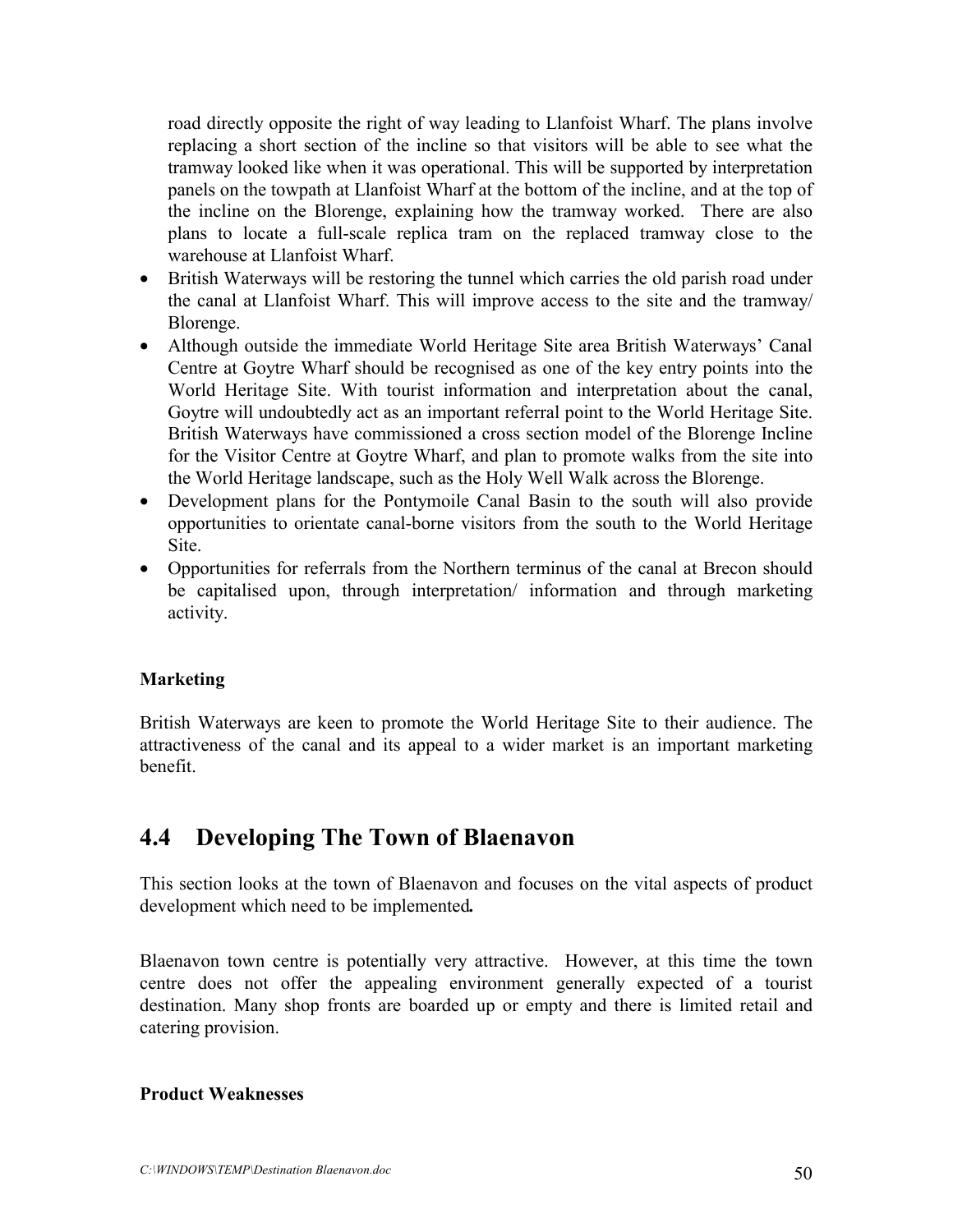- Image of Blaenavon as old industrial, depressed town.
- Limited commercial activity in the town.
- No accommodation provision.
- No public toilets.
- Limited and generally poor offer of retail and catering outlets.
- Low demand for local products, services and property reflecting the depressed local economy.
- Generally poor environmental quality.
- Decay hiding once attractive Victorian town street scene.
- Low take up of WDA's Town Improvement Grants as funding is for the exterior of buildings only. The costs of interior refurbishment (for which there are no grants) is often more than the value of the property.
- Little awareness amongst local people of the potential offered by World Heritage Site status/lack of entrepreneurial skill.
- Local people more aware of the planning constraints that World Heritage Site designation and conservation status has put on the town.
- No tradition of visitor service within the area. Limited tourism experience.

### **Proposals For Developing Blaenavon**

- The education of local people is crucial. Raising awareness of the potential that World Heritage Site status offers must be the priority, to stimulate local business development.
- Positive support and encouragement must continue to be given to local people wishing to start up new businesses using vacant property within the town. New development must improve the visitor offer, especially in terms of retailing and catering
- The development of small businesses linked to heritage and cultural activities within the World Heritage Site Area is also crucial. A working group should be established to work with the local community to foster a new attitude of entrepreneurship. A workshop session, explaining the opportunities which are presented by World Heritage status, should be held in the town. The relevant agencies should be on hand to offer advice about grants/business start-ups, including WDA and WTB.
- Local people could be invited on a 'Blaenavon outing' to Ironbridge, to see at first hand what successful World Heritage Sites are doing.
- Progress should be made on issuing a planning policy statement which will allow change of use in the Town Centre for some of the  $60$  former  $19<sup>th</sup>$  century shops which are no longer viable.
- The Town Scheme Partnership with Cadw needs progressing to address the renewal of buildings within the town centre.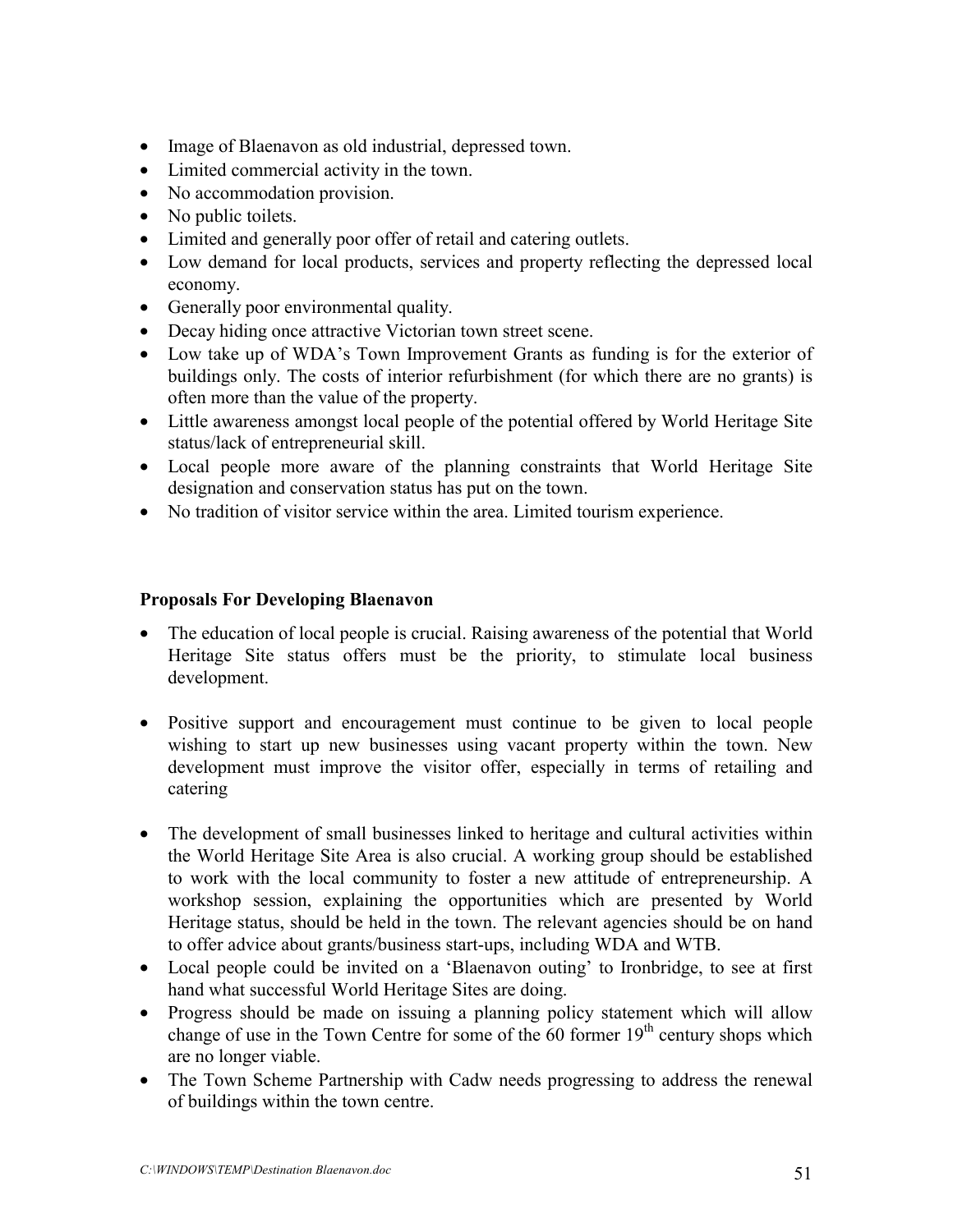- The town could have an attractive Victorian atmosphere full of life and activity. Street markets and special events such as World Heritage Day in September 2001would be an appealing marketing proposition. The buildings in Broad Street would lend themselves to a pleasant retailing and catering experience for visitors and locals alike. Refurbishment of 15-19 Broad Street should be promoted as a flagship project for Broad Street.
- As a short term measure Torfaen could fund and develop a 'truck shop' in one of the refurbished properties. This would be a small-scale attraction, of interest to all sectors of the market, but particularly educational groups. It would set an example for local businesses and create tourist interest in the town centre (The truck shop could also be located in the Heritage & Cordell Museum shop.)
- Pedestrian signage to the main attractions and facilities of the town centre will increase the likelihood of visitor expenditure locally.
- Basic tourism training/ service industry training such as Welcome Host needs to be provided for all operators within the World Heritage Site.
- A carefully designed series of 'industrial' artworks placed throughout the town, reusing obsolete industrial items from the locality, could create added interest to the townscape of Blaenavon. A competition funded through Artwork Wales could be run, generating publicity for Blaenavon. There are plans to locate a memorial statue to Alexander Cordell in the town. This could be located outside the Cordell Museum or in Bethlehem Square. Combined with the literary competition these arts projects would contribute much to the cultural development of the World Heritage destination.

### **4.5 Developing the Countryside Product**

### **Improving Access to and Interpretation of the World Heritage Landscape**

This section looks at proposals to improve the countryside product, focussing on recommendations made in the recent Gillespies Study.

The landscape around the town of Blaenavon was critical in securing the World Heritage Site designation as it contains many fascinating relicts of the industrial period. The effective promotion of the heritage landscape and the management of visitors within it will depend upon the World Heritage Site being easily accessible from a small number of recognisable, managed and marketable access points. Access to a number of important historic sites which are integral parts of Blaenavon's industrial past, can only be gained through the countryside. There are several scheduled Ancient Monuments for which Cadw can provide substantial repair grants. Improved access will increase the appeal of the area to a wider range of visitors, especially outdoor activity enthusiasts, walkers and mountain bikers. The countryside itself, aside from the urban fringe, is visually appealing and offers tremendous views across the surrounding industrial landscape.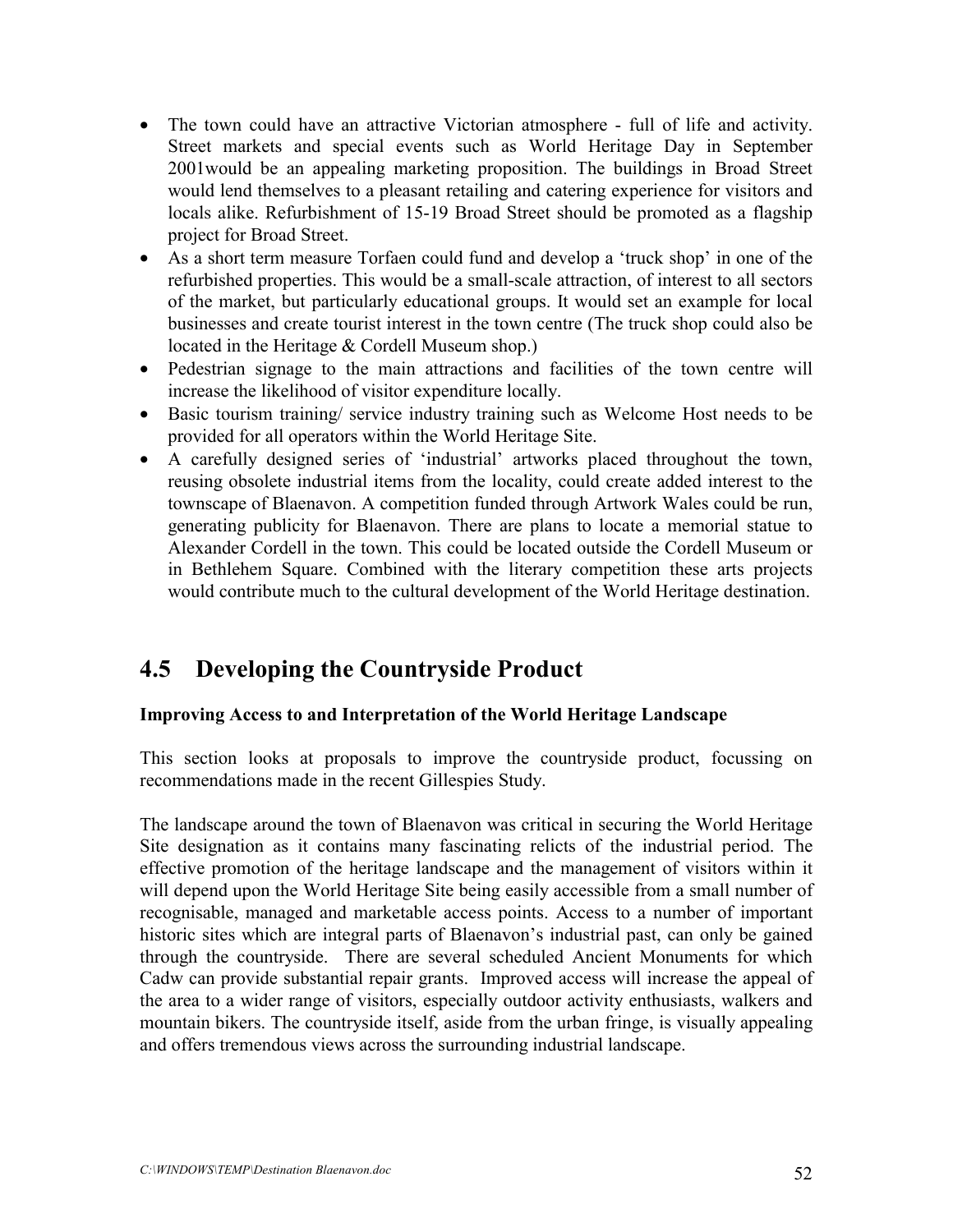### **Product Weaknesses:**

- Currently difficult to get out into the historic landscape from the town of Blaenavon.
- There is little or no interpretation of the historic features of the Blaenavon Industrial Landscape.
- The area is not generally considered a country side recreation destination.

### **Proposals:**

- Funding needs to be secured so that the report's recommendations can be implemented
- Opening up Key Access Points.

Developing the key access points (identified in the Gillespies Report) at Govilon Wharf, Llanfoist Wharf, Keeper's Pond, Garndyrus, Pwll Du, Blaenavon Ironworks, Big Pit, Garn Lakes and St Peter's School must be a short term priority. Improved car parking and interpretation at the main sites of the Ironworks, Big Pit, Keeper's Pond and Govilon/ Llanfoist Wharf should be achieved during 2002**.**

• Developing Walking Routes & Bike Trails

As detailed in the Gillespies Report, the circular walk route linking Blaenavon to most of the industrial features of the surrounding landscape, and the strategically important Monmouth & Brecon Canal and Brecon Beacons National Park must be a priority for 2002/3. Improving access to the industrial heritage landscape through the National Cycle Network must also be a priority. Once in place a PR campaign with walking/ biking magazines should be used to raise awareness of the routes amongst potential users.

• Enhancement of the Urban Fringe & Approaches into Blaenavon

There is a real need to improve the approaches into the town and to tidy up the urban fringe which detracts from the countryside. Tidy Britain campaigns may have gone out of vogue, but a local town scheme (sponsored by the Council or the World Heritage Partnership) might help improve the urban character through annual awards for best kept street/ hanging baskets or floral displays. A community clean up week every Spring before the season begins could be instigated.

- Development of Strategic Interpretation Points Interpretation of the historic landscape should be provided at the strategic access sites identified in the Gillepsies study. Llanfoist Wharf, Garndyrus, Pwll Du, and Garn Lakes should be the immediate priority.
- Hang-gliding & Caving

The World Heritage Site area offers potential for specialist activities including hanggliding and caving. One of the largest cave systems in Britain lies within the site and could potentially be opened up to public access. However, the appeal of these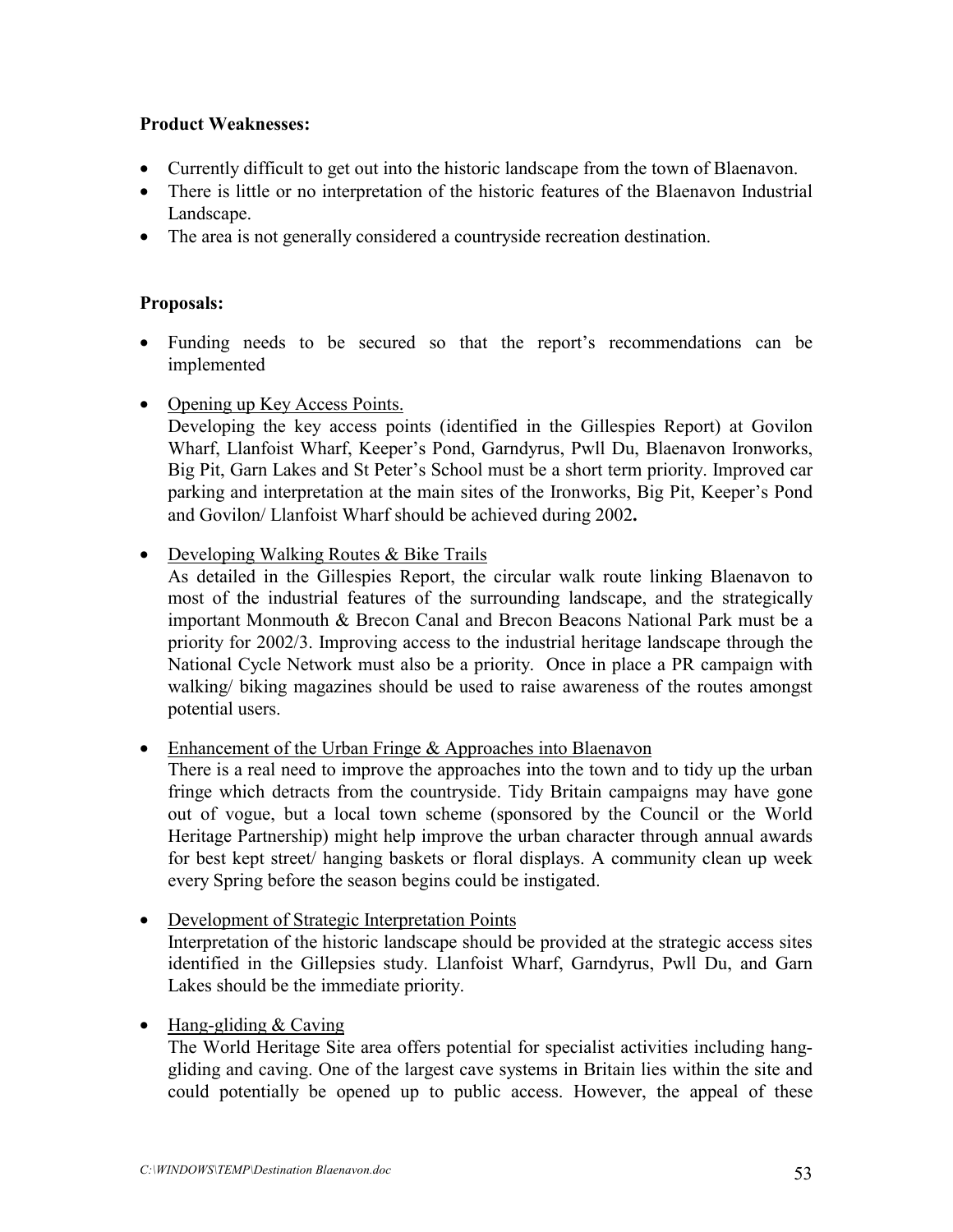activities is limited to specialists, and marketing and development resources would be stretched even more thinly if they are included on any priority action list.

• Development of a World Heritage Site Ranger Service

A World Heritage Ranger Service must be established now. The presence of uniformed rangers will raise the profile of the Site, especially amongst the local community, who will be aware of any new activity in the area. It is intended the rangers should operate out of St Peter's School. A programme of weekend and summer ranger-led walks and discovery trails around the Blaenavon World Heritage Site landscape should be established during 2002.

### **4.6 Development of Marketing Activity**

### **Achieving 'Destination Blaenavon'**

This section looks at development work which needs to be carried out to improve the marketing of Blaenavon.

Due to budget and staffing constraints marketing activity has not taken the fullest advantage of interest generated following the announcement of World Heritage status in 2000. The marketing of the World Heritage Site and its associated attractions and facilities has been low key and limited.

### **Weaknesses**

- No clear responsibility for marketing World Heritage Site.
- No specific budget for World Heritage Site marketing activity.
- No dedicated member of staff to market the World Heritage Site.
- Marketing of the World Heritage site has been low key and limited.
- Marketing by the individual attractions is uncoordinated.
- No history of joint marketing activity between attractions.
- Application of World Heritage Site brand is weak, despite development of a strong brand logo.

### **Developing Marketing Activity**

• Torfaen, as the lead authority should act now. Urgent consideration should be given to an Objective 1. This bid could be submitted, seeking funding under the relevant Priority and Measure, for a comprehensive marketing programme for the next 3 years. (Priority 1 Measure 2/3 and Priority 4 Measure 2/3 and Priority 5 Measure 4/6 all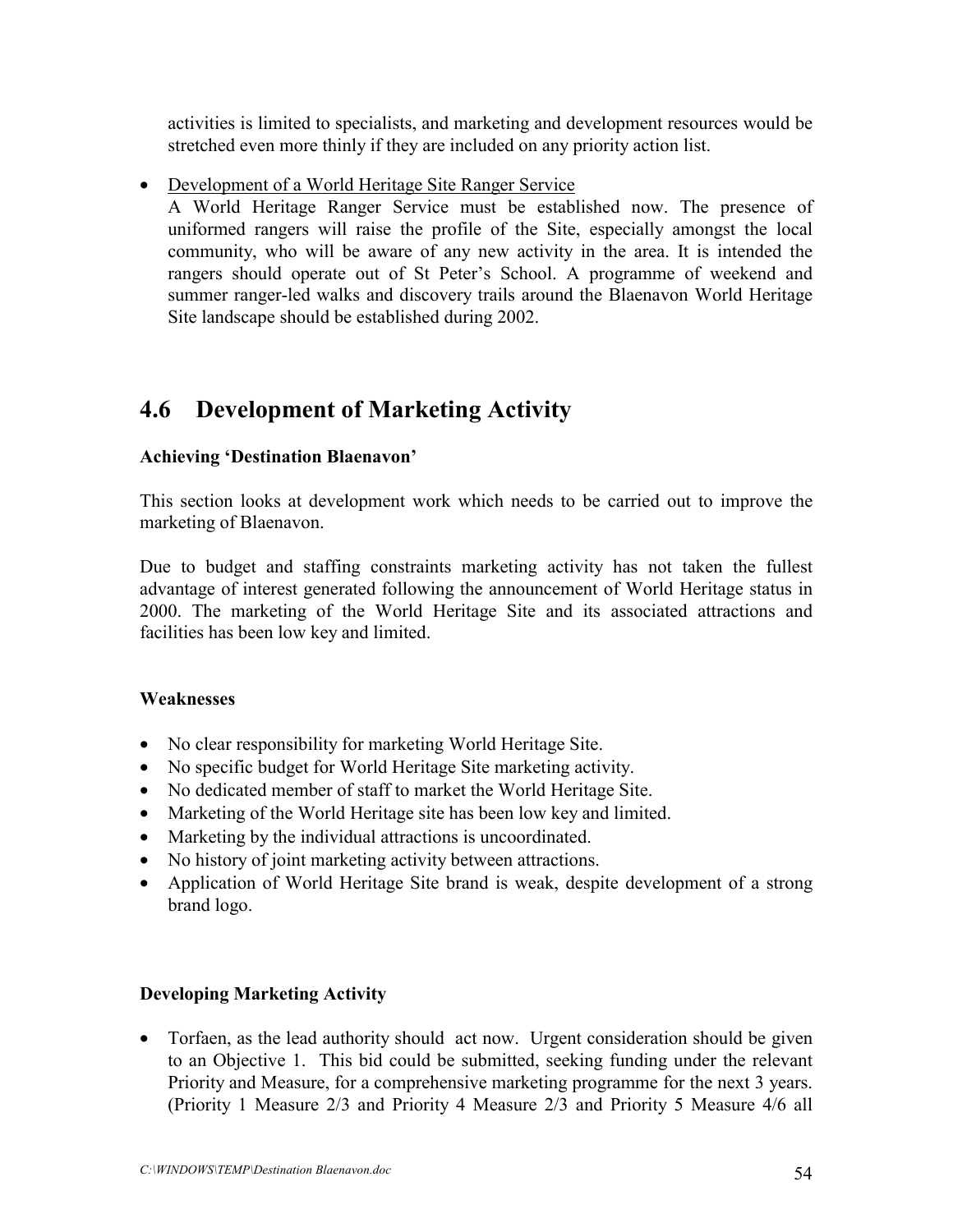offer potential funding sources). This bid should include the revenue costs of a member of staff dedicated to marketing the Blaenavon World Heritage Site, as well as funding for the marketing activity detailed here. Adequate staff resources and funding are vital if Blaenavon is to realise its potential.

- Marketing activity must focus on selling the idea of Blaenavon World Heritage Site **as** a tourist destination. The totality of the World Heritage Site landscape needs to be marketed.
- Blaenavon's usp is its outstanding industrial heritage and the World Heritage Site designation adds marketing credence. It is a recognised 'seal of approval', inspiring confidence that a visit to the site will be rewarded with a rich cultural and educational experience. This must be capitalised on to achieve 'Destination Blaenavon'.
- To market Blaenavon as a destination each partner must promote not just their own attraction or 'patch', but the corporate whole - the World Heritage Site. This means Monmouthshire must dedicate copy/photography to the World Heritage Site in the Wye Valley and Vale of Usk brochure. Similarly the Brecon Beacons National Park Authority must feature the World Heritage Site in their print.
- The World Heritage Site should use the established and successful destinations of the Brecon Beacons & the Wye Valley/Vale of Usk to 'piggy-back' on their activity, both in UK and Overseas Markets. This activity is mutually beneficial. The WHS is a new and prestigious attraction for the established areas, and 'piggy-backing' allows access to their established markets for the emerging.
- Each attraction's individual marketing strategy must have at its core a commitment to mutual support for promotional purposes of all the facilities within the World Heritage Site.
- A corporate advertisement should be drawn up which can be used by all the partners it would be the aim that whenever a partner is buying advertising space to promote the individual attraction that the World Heritage site can purchase space alongside the advert to promote the whole site. Similarly attempts should be made to secure editorial coverage relating to the Site.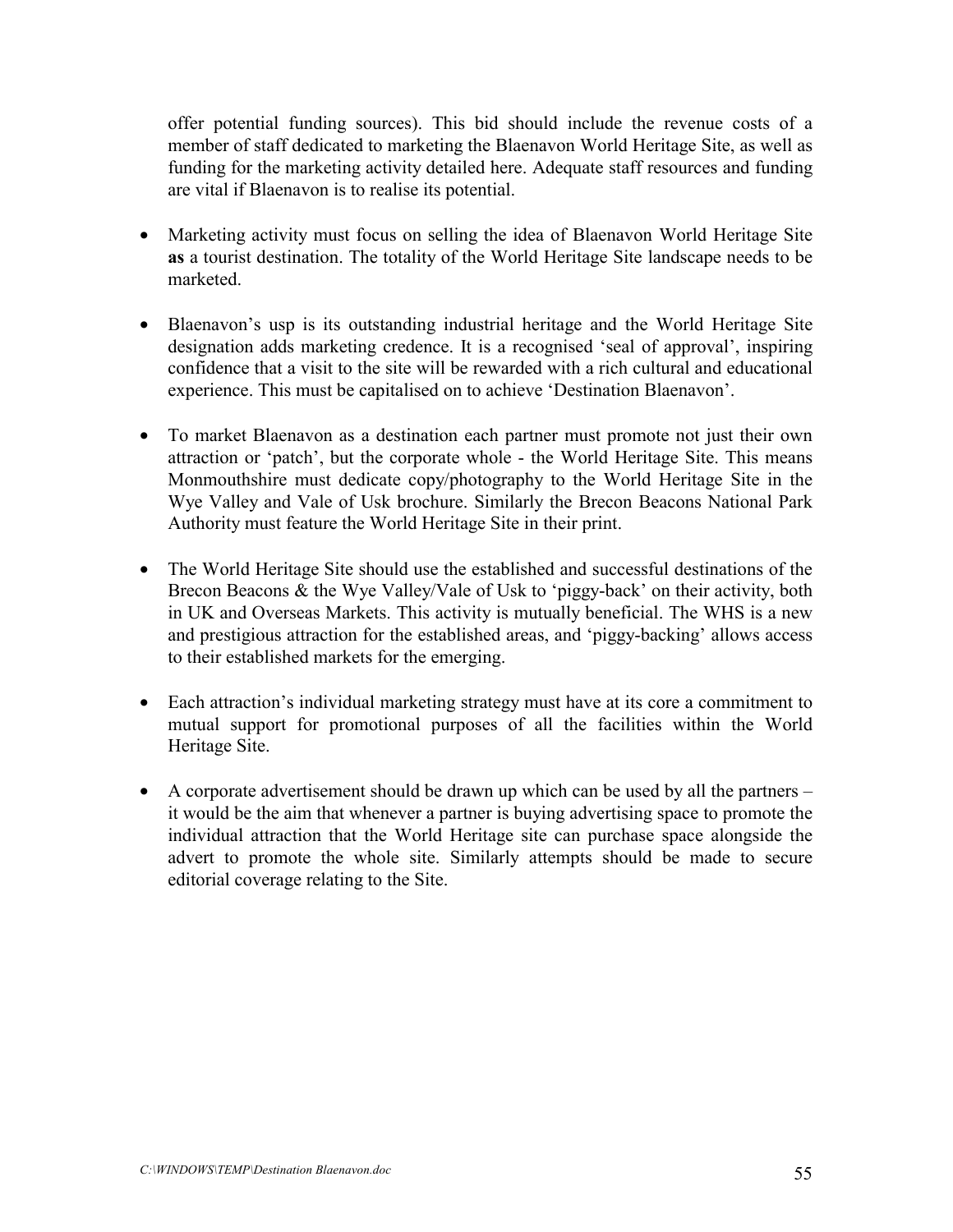### **5. MARKETING STRATEGY AND ACTION PLANS**

Whilst the key objective of the Blaenavon Partnership is to protect, conserve, promote and present the BIL World Heritage Site, the purpose of marketing activities is to generate awareness of the target markets in order that growing numbers of consumers have the opportunity to partake of the experience offered by the BIL.

### **Remit of the Blaenavon Partnership Marketing Sub-Group**

The marketing sub-group of the Blaenavon Partnership was established in April 2000. The group is made up of various professionals from the member partners with expertise in marketing and tourism. The task of the group is to market the BIL in the context of the BIL WHS management plan. The group have identified the following mission statement:-

### *Mission Statement*

To develop, a 'must do' destination which encompasses the range of attractions within the BIL boundary.

### **The marketing sub-group aim to :-**

- develop an effective marketing strategy including building an effective brand for the Blaenavon Industrial Landscape World Heritage Site.
- work together so that the group benefits from mutual understanding and experience. By working together it is intended to ensure that the various attractions within the BIL compliment each other and do not compete unnecessarily.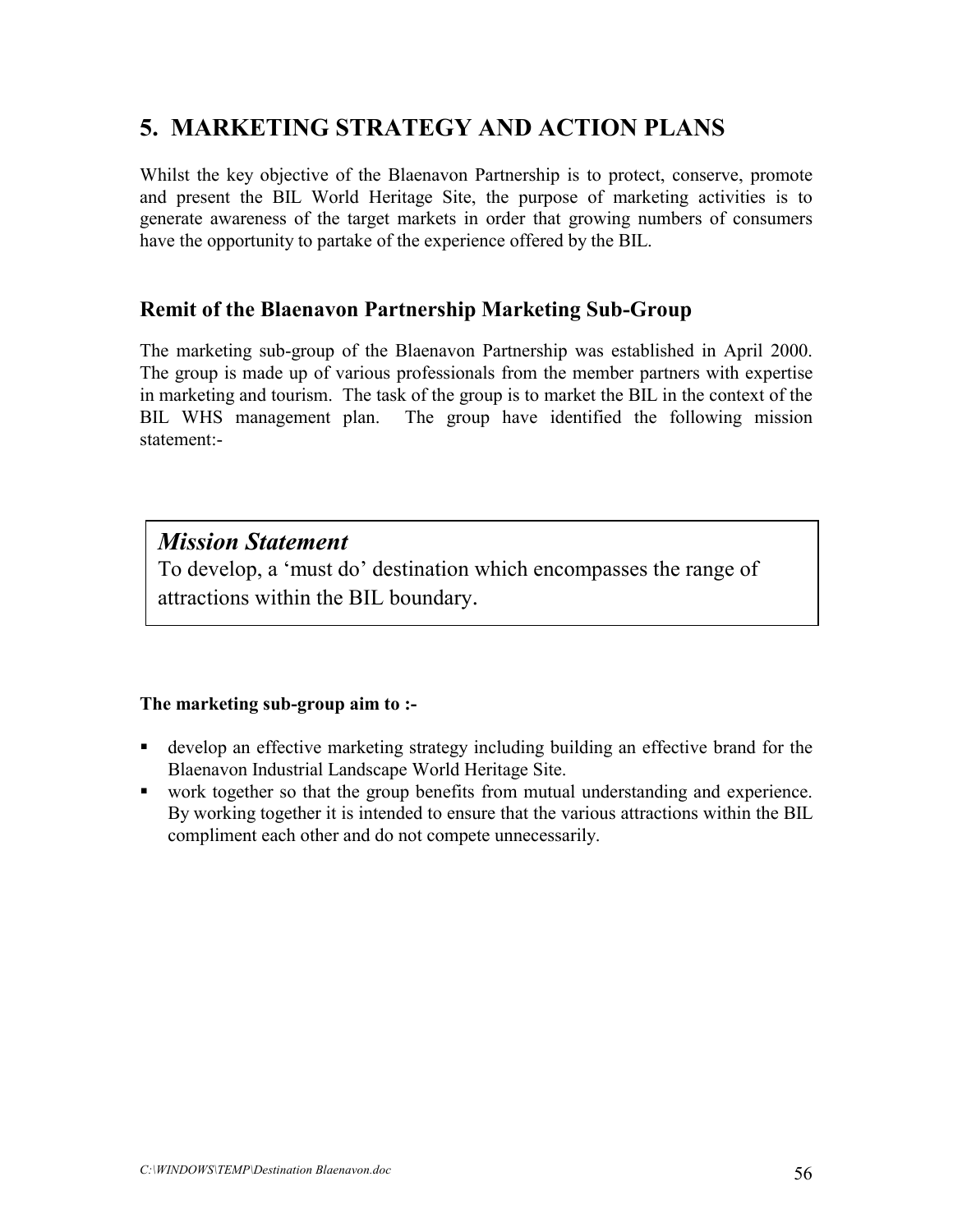### **5.1 Short Term/Interim Marketing Strategy**

In order to promote the BIL as quickly as possible a short term marketing strategy was effectively implemented in 2000/2001. This sought to use new and existing channels, to enable BIL to benefit from inclusion in a broad range of marketing activity.

The objectives of a short term marketing strategy were :-

### *Short Term Marketing Objectives*

- 1. Ensure inclusion of BIL in existing campaigns
- 2. Co-ordinate optimal distribution of existing product print
- 3. Maximise opportunities for media coverage
- 4. Undertake pro-active public, community & press relations activities
- 5. Produce dedicated BIL flyer to run alongside partners' existing product print and as 'stand-alone' leaflet.
- 6. Produce dedicated BIL bedroom browser leaflet.
- 7. Prepare a programme for the launch of WHS (conditional upon achievement)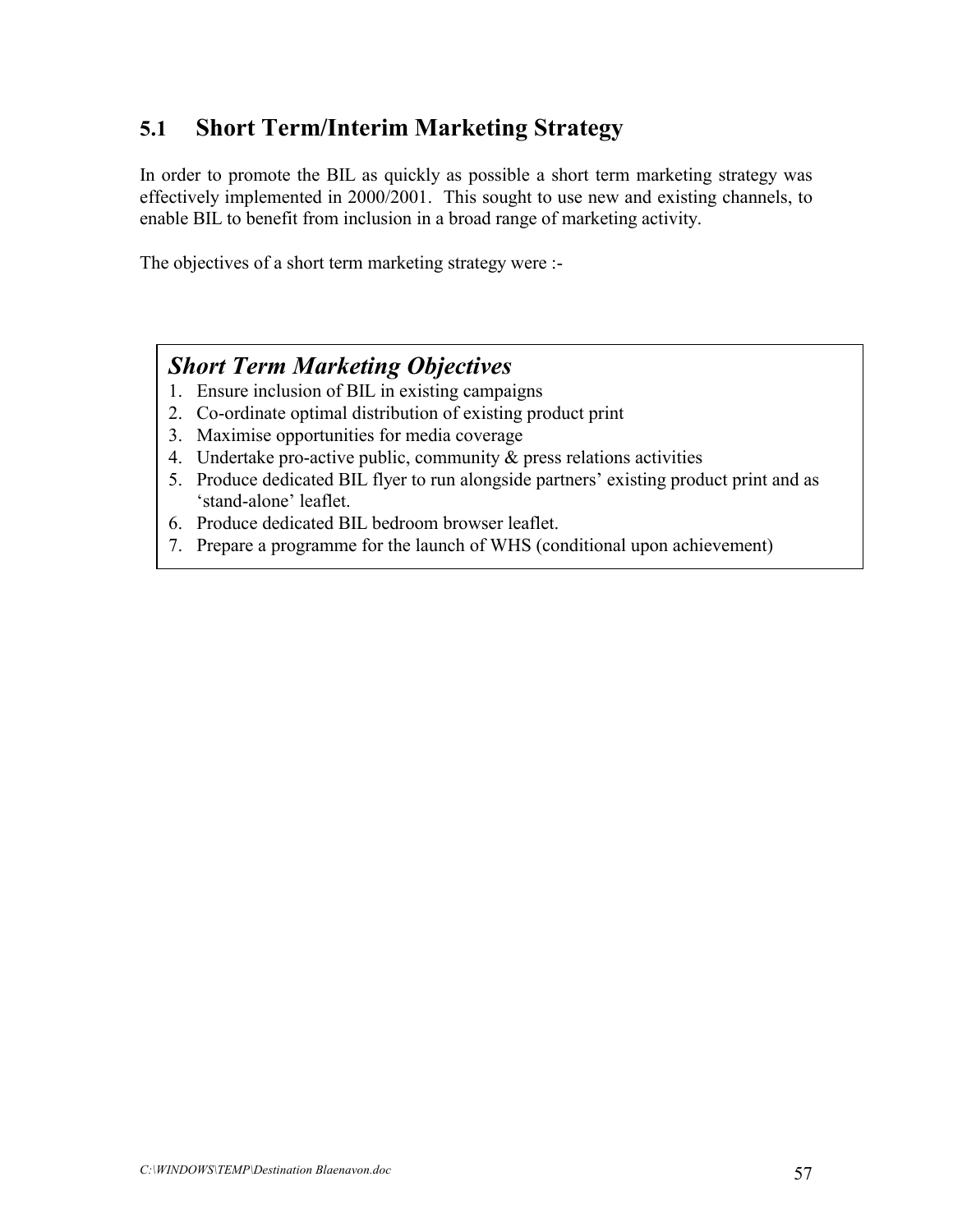### **5.2 Long-term Marketing Strategy & Action Plan**

To develop a 3-5 year marketing plan with identified (and secured) resources, which will build on the work undertaken by individual attractions, and where possible evolve into joint activities, thereby achieving greater impetus and impact.

### **Key Aims**

- That tourism should play a significant, increased, and sustained part in the economic regeneration of Blaenavon, promoting and not endangering the environmental and cultural qualities of the area.
- That BIL should present itself, and function, as a distinctive well-integrated high quality tourist destination area – in terms of management, linked attractions, tourism infrastructure, accommodation services and marketing.

### *Objectives*

- 1. To highlight the importance of the Blaenavon Industrial Landscape and its WHS designation to a wide range of audience groups.
- 2. To position and develop the World Heritage Site as a 'Gateway' site for industrial heritage in South (East) Wales.
- 3. To develop the profile of Blaenavon Industrial Landscape as a viable multifaceted destination.
- 4. Increase visits from day visitors and domestic and overseas tourists.
- 5. Develop educational visitor markets.
- 6. Target and increase visits from special interest markets.
- 7. Develop and increase repeat visits.
- 8. Engender Community ownership.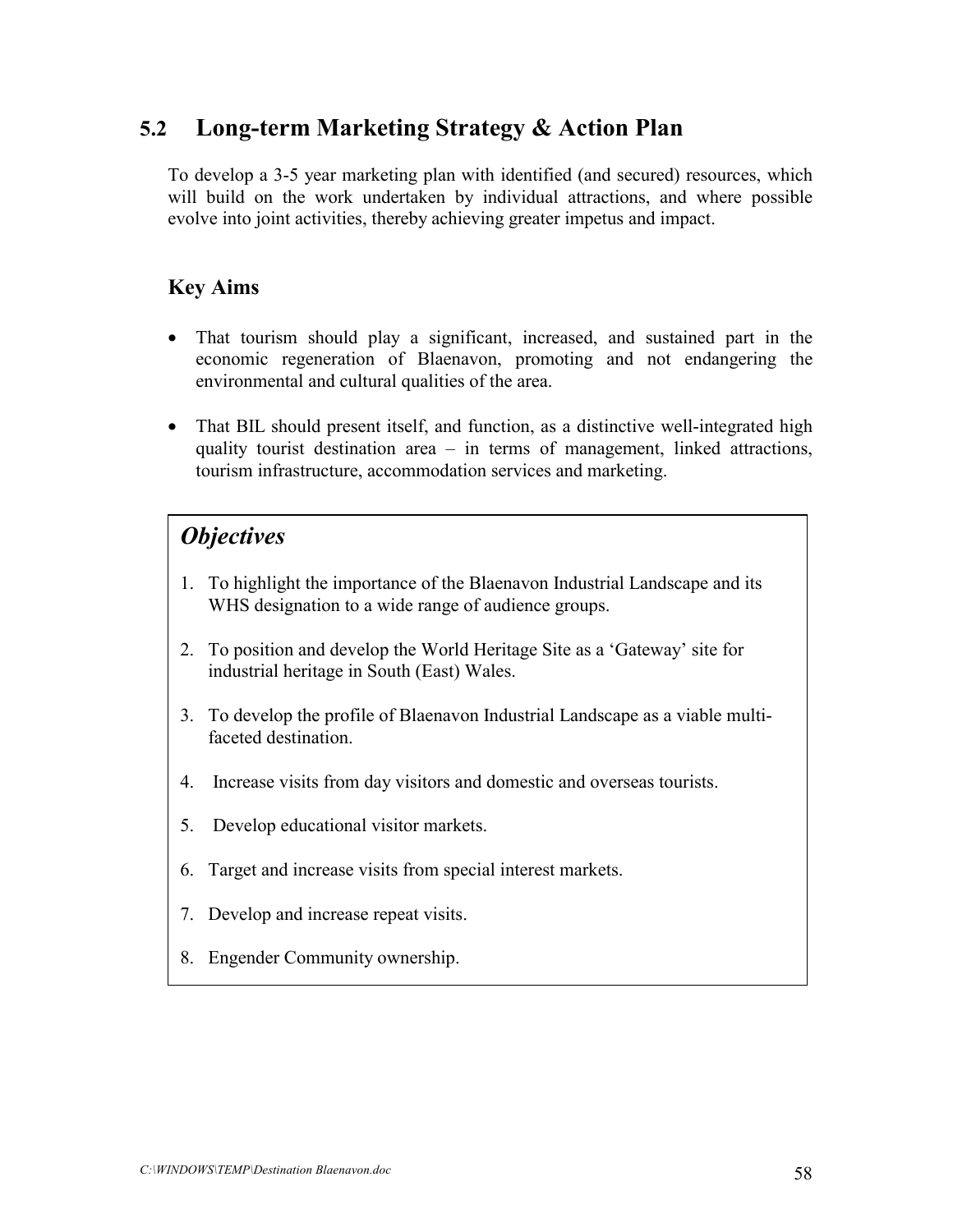### **Current Position**

During 2000 / 2001, the Interim Marketing Action Plan was designed and implemented in order to introduce the World Heritage Site into the marketplace. This was intentionally a short-term solution allowing a strategy to be developed in the meantime. Torfaen CBC took the lead in marketing activities with funding support from Monmouthshire County Council. PR for the launch of the World Heritage Site was handled by CADW in conjunction with TCBC. Information on the Interim (short term) Strategy is contained in the previous section of this report.

As part of the preparation to launch the marketing activities of the Blaenavon World Heritage Site, a branding exercise was undertaken in consultation with Partners and representatives of the community. This resulted in an iconic image being generated representing the World Heritage Site and has been used since the beginning of 2001 on all publications, advertising and print associated with the promotion of the Site and component parts.

The following action plan proposes a comprehensive range of marketing activities that can be undertaken from the outset, focusing on existing attractions and facilities. It is a snapshot and does not take into account any planned or initiated product development initiatives that are not yet complete. Constant work in the product development field is underway, which will result in more facilities coming on line over time, adding to and strengthening the compendium of products that make up the World Heritage Site.

### **Developing Marketing Resources - Staffing and Budgets**

If the World Heritage Site is to succeed as a visitor destination it needs to have the staffing and financial resources to allow marketing to happen at a level commensurate with the status of a World Heritage Site. Torfaen should take responsibility on behalf of the Blaenavon Partnership for resourcing a member of staff to develop this marketing activity. This would be eligible for Objective 1 funding. Given that the focus for the World Heritage Site will be St Peter's School this post will need to be considered in the context of the staffing required to service the proposed St Peter's School, Blaenavon World Heritage Centre. This staffing issue will be referred to in the bid to the Heritage Lottery Fund for grant assistance to achieve the restoration of St Peter's School as the World Heritage Centre.

A separate marketing budget for the World Heritage Site should be established. A budget can be created using contributions from the partners, to draw down European and WTB funding. WTB Tourism Destination Area grants may also be available. (To illustrate: a contribution of £3,500 from each of the partner organisations, would create a marketing budget of £98,000 with match funding from Europe).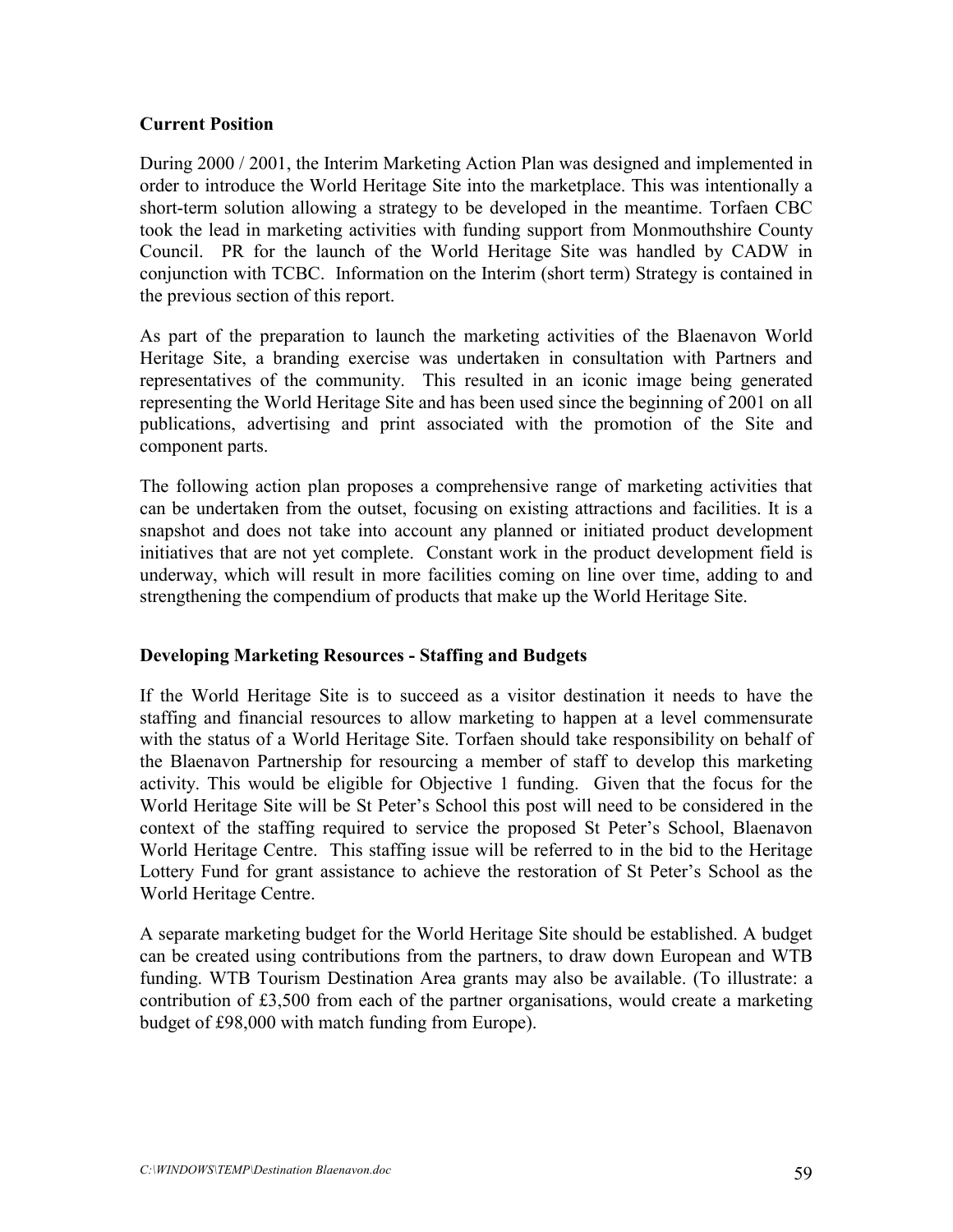### **Structure & Reporting**

Each of the partner organisations has within its remit the promotion and development of its own product and this strategy does not intend to undermine that activity, but to superimpose an additional level of activity which will enable the Site in its entirety to be marketed as a single product. In so doing, the product is expanded to a much larger entity, providing encouragement to visitors to stay longer or return, thereby increasing economic benefit to the area.

It is imperative that the task of marketing the World Heritage Site is undertaken with a full understanding and appreciation of the marketing activities of all Partners.

The existing Blaenavon Partnership Marketing Sub-Group was established in order to drive forward the collective marketing of the WHS. This Group should continue to input into and monitor the proposed marketing activities. Once the strategy has been agreed, finalised and resources made available, accountability for implementation should be clearly defined. Full advantage should be taken of existing tourism and marketing expertise within the partnership, and have a direct input into existing marketing activities undertaken by Torfaen and other organisations. This would provide access to a wide market sector coverage and direct links into the Wales Tourist Board's marketing efforts.

The Torfaen tourism unit actively participates in the following marketing initiatives, which provide the BIL with access to a number of existing and successful marketing campaigns at a significantly reduced cost.

- Overseas Marketing via the 'Southern Wales' campaign
- UK Domestic marketing via 'Heritage Breaks', 'Usk & Wye Valley'
- Travel Trade campaign
- Business and Conference Campaign
- WTB's co-ordinated marketing activities
- Precinct Promotions (TCBC)
- Torfaen's tourism publications
- Literature distribution channels

The tourism unit has direct input into to the Wales Tourist Board's and the British Tourist Authority's UK and overseas marketing campaigns and access to their PR departments.

In product development terms, the WTB's Strategy - 'Achieving our Potential' and 'Competing with Confidence', the South East Wales Regional Strategy establish an agreed direction for the industry. The tourism unit provide input into both of these documents during the compilation and reviews. It is imperative that recognition of the significance of the World Heritage Site remains in the successor documents.

The Blaenavon Project Director is a member of the Steering Group for the recently announced South Wales Industrial Heritage Strategy which aims to present the Industrial Heritage of South Wales in a fresh and dynamic manner. This strategy will also consider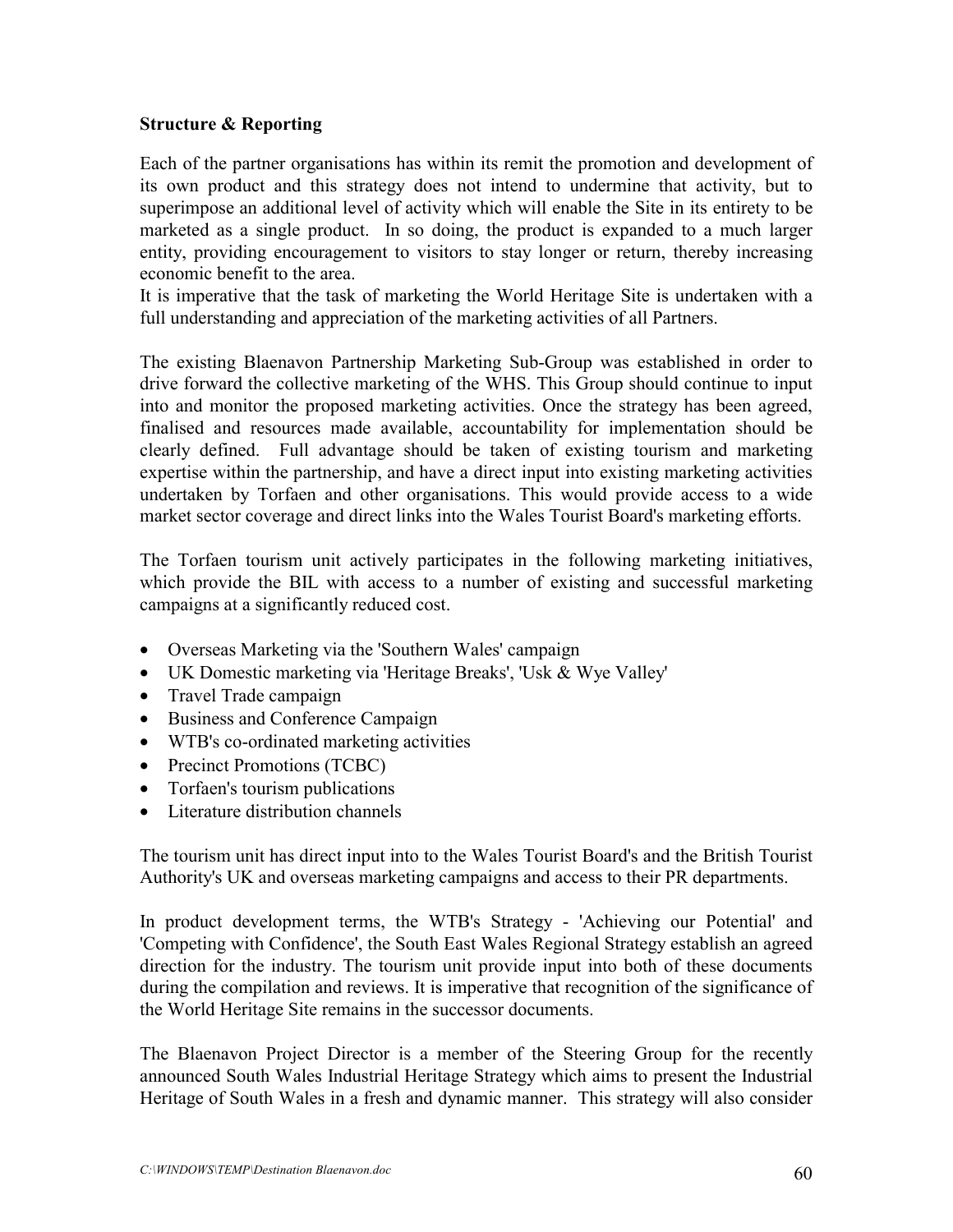tourism development in relation to the agendas of regeneration, social inclusion and education.

### **Developing World Heritage Site Literature**

A quality leaflet promoting the World Heritage Site Destination needs to be produced and distributed across South Wales and the near Midlands. The aim of this piece of print is to create a more credible consumer offer for the World Heritage Site as a tourist destination, by linking facilities and attractions and packaging them more effectively as part of a wider product offer - the Blaenavon World Heritage Site Destination. *'A Visitor's Guide To The Blaenavon World Heritage Site'* will provide all the information visitors need about the area including accommodation and transport details as well as attractions' information.

A budget of £5,000 will be required initially for a print run of 50,000 leaflets. In years 2-5 the print run should increase to 200,000. The leaflet should include:

- Map of World Heritage Site Area showing main attractions.
- Map of town showing key attractions, location of facilities.
- Small locater map showing where site is in South Wales.
- History of the World Heritage Site and Cordell Country links.
- Future development of the World Heritage Site.
- Listings and information about tourist attractions in the area
- Accommodation details.
- Tourist Information Centre.
- Transport Details.
- Countryside Activities. (It is anticipated that separate detailed print will also be produced for countryside activities.)

This publication should also be made available in French, German and Welsh in order to address the needs of those markets. An allocation of £5,000 per publication should be made available for this purpose.

The World Heritage Site also needs an official guidebook – and two pieces of print are currently in the pipeline – a guide produced by Cadw and a guidebook written by Chris Barber. They should be fully supported by the partners.

### **Improving Literature Distribution**

Leaflets about the World Heritage Site need to be distributed professionally throughout South Wales and the near Midlands. A budget of £1000 p.a. should be established for this purpose. A large proportion of visitors to the World Heritage Site will be staying with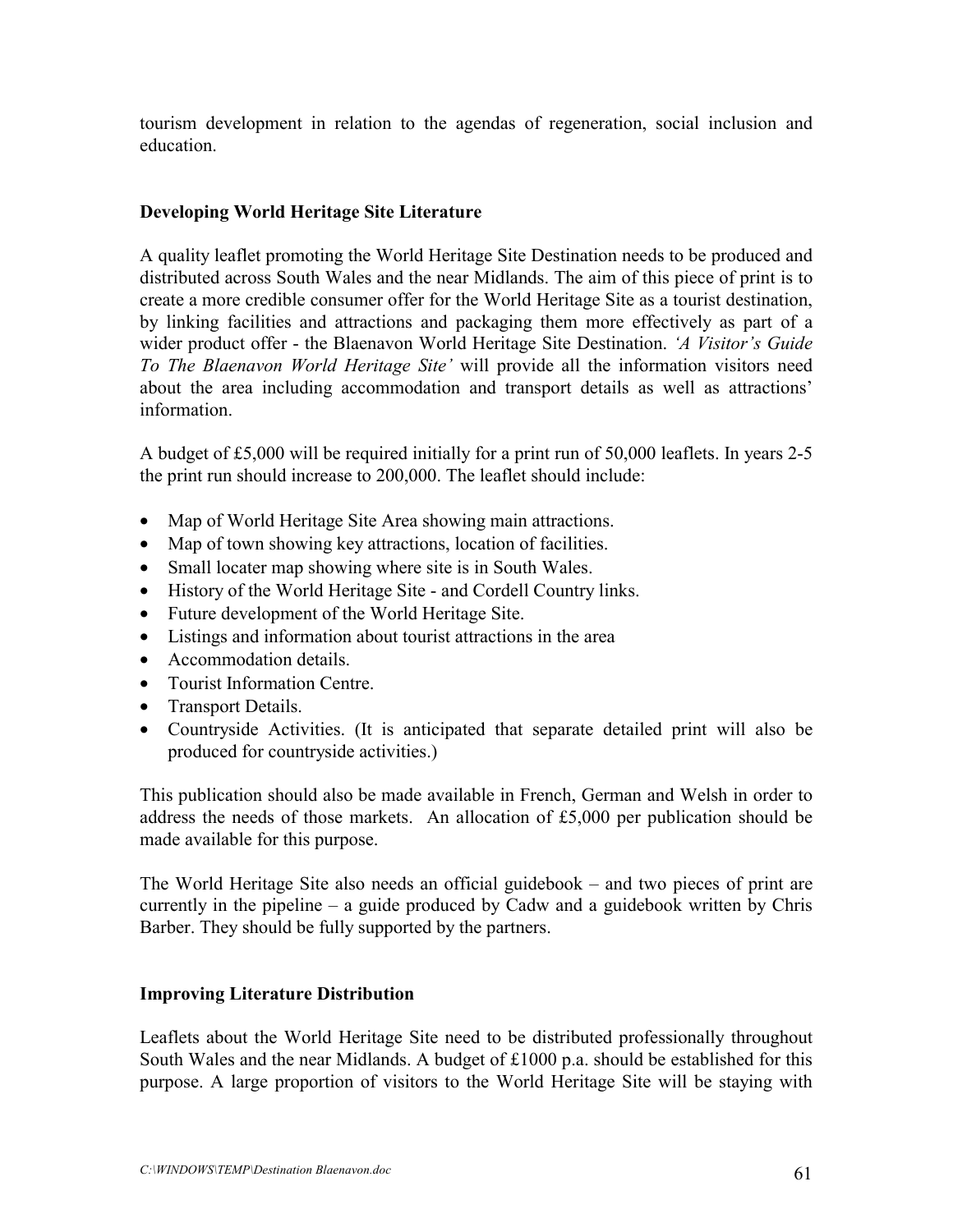Friends and Relatives, so it is vital that literature is constantly out in the South Wales/ Midlands market place.

### **Developing Education Markets**

Blaenavon with its numerous assets related to the industrial revolution makes it a museum resource of particular interest to educational markets. This area, in particular, needs all the attractions to work in partnership to provide the best educational offer possible. A partnership education officer may be the best way to access and serve this market. Web based educational resources will also be required. It is envisaged that this post would be co-ordinated centrally through the St Peter's School / World Heritage Site Visitor Centre, covering all educational elements within the WHS. An allocation of funding for promotional activities associated with developing these markets has been identified as part of this marketing plan. Costs for developing educational resource materials are not covered within this plan.

### **Development of e - tourism marketing opportunities**

Analysis of web based information relating to Blaenavon, its attractions and the World Heritage Site Status highlights the sparcity of information available at present. Big Pit is the only site currently accessible on line. An imaginative web site is crucial as the future of tourism marketing lies with web-based applications. The World Heritage Site cannot afford to omit this interactive and responsive medium from its marketing activities.

The information contained within the proposed *Visitor Guide to the Blaenavon World Heritage Site* leaflet should be made into web pages, providing a web information resource quickly and at low cost. Links to the Tourist Information Centre, Big Pit, the Ironworks and accommodation operators should be integral.

A budget of £10,000 needs to be established to develop and implement this World Heritage Site web site now. Once St. Peter's is operational the management of the website should become a function of the WHS management team.

Networking opportunities offered by the WTB's new Destination Management System should be linked into the web site.

### **Merchandising - Development of a range of branded items**

A budget of at least £15,000 needs to be established to develop the branding of the World Heritage Site for promotional and retail activity.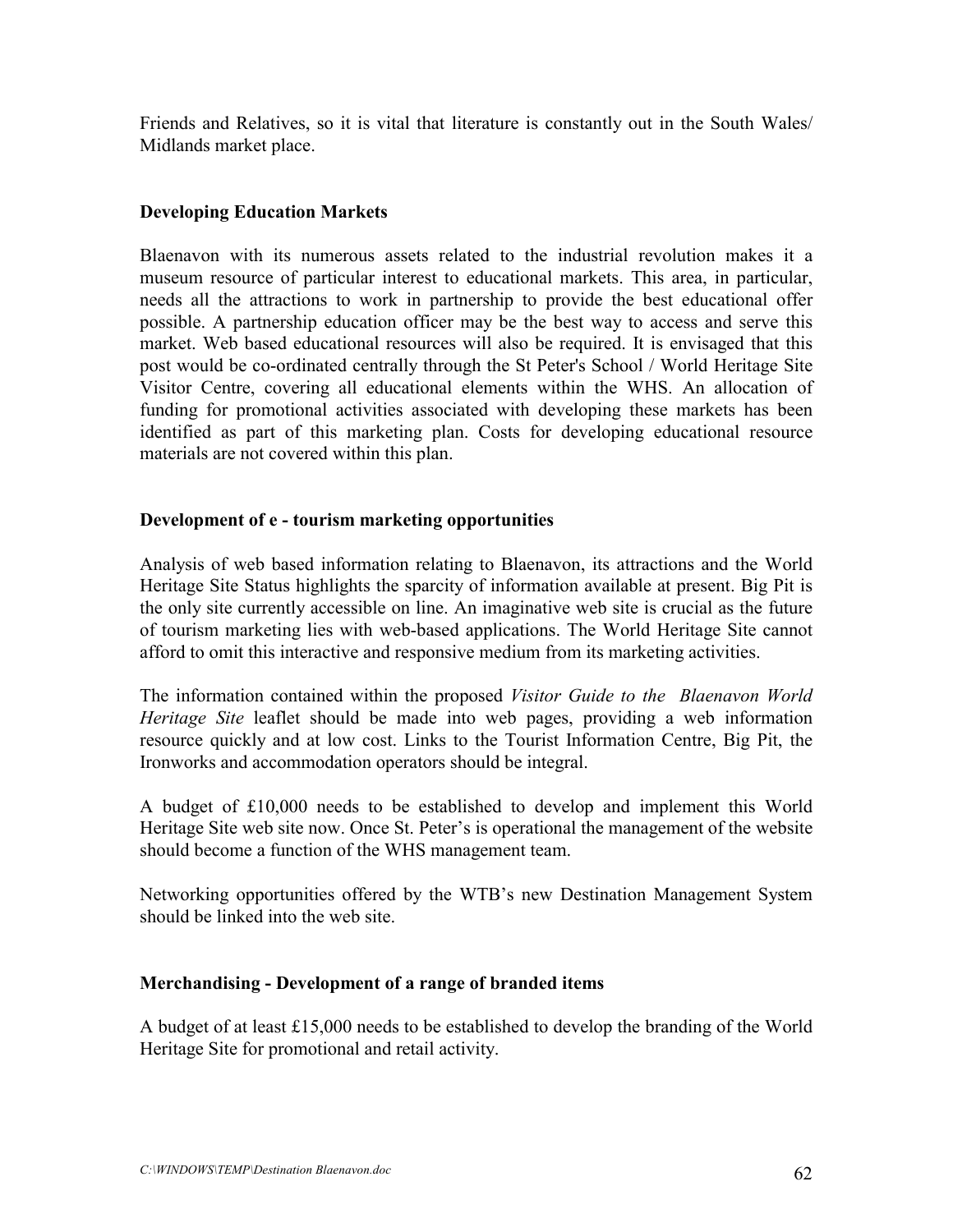The World Heritage site has a powerful and eye-catching logo which if used imaginatively and consistently will create a very positive and strong brand for Blaenavon. The official Blaenavon World Heritage Site logo should be applied across a range of merchandise both for retail use and promotional activity:

- T shirts & Caps
- Mugs
- Tea Towels
- Pens & Pencils
- Rubbers & Pencil sharpeners
- Pencil Cases
- Note Pads
- Postcards/Posters (set of 4 different designs one to be existing logo, plus similar style pictures of Ironworks, Canal, Big Pit). Indicative costs are supplied in Appendix 2.

### **Developing Advertising Activity**

As the product development comes on line in Blaenavon the budget will need to be increased to at least £30,000 pa specifically for advertising the World Heritage Site.

### **Developing Events**

Events are an excellent way of raising the profile for the area, and of involving the local community. A budget of at least £15,000 p.a. should be secured. This would finance major events such as the Son et Lumiere and historical re-enactments at the Ironworks. It should be possible to secure match funding from Europe for a 3 year events development programme, or through the WTB's Tourism Destination Area grant scheme.

### **Public, Press and Media Relations**

A budget of at least £10,000 p.a. is required for public relations activity. A modest budget of this size can generate large amounts of press coverage. PR activity will be crucial to raise awareness of the World Heritage Site and its developing attractions. It needs to be closely tied in with the product development programme to ensure that pr messages and reality do not conflict.

### **Photography**

One of the most effective ways of developing the product from a marketing perspective is to invest in new photography. Perceptions of an area can be radically altered through attractive and innovative photography, which interests and excites the public. Investment should be made in a portfolio of shots of the main sites and landscapes that make up the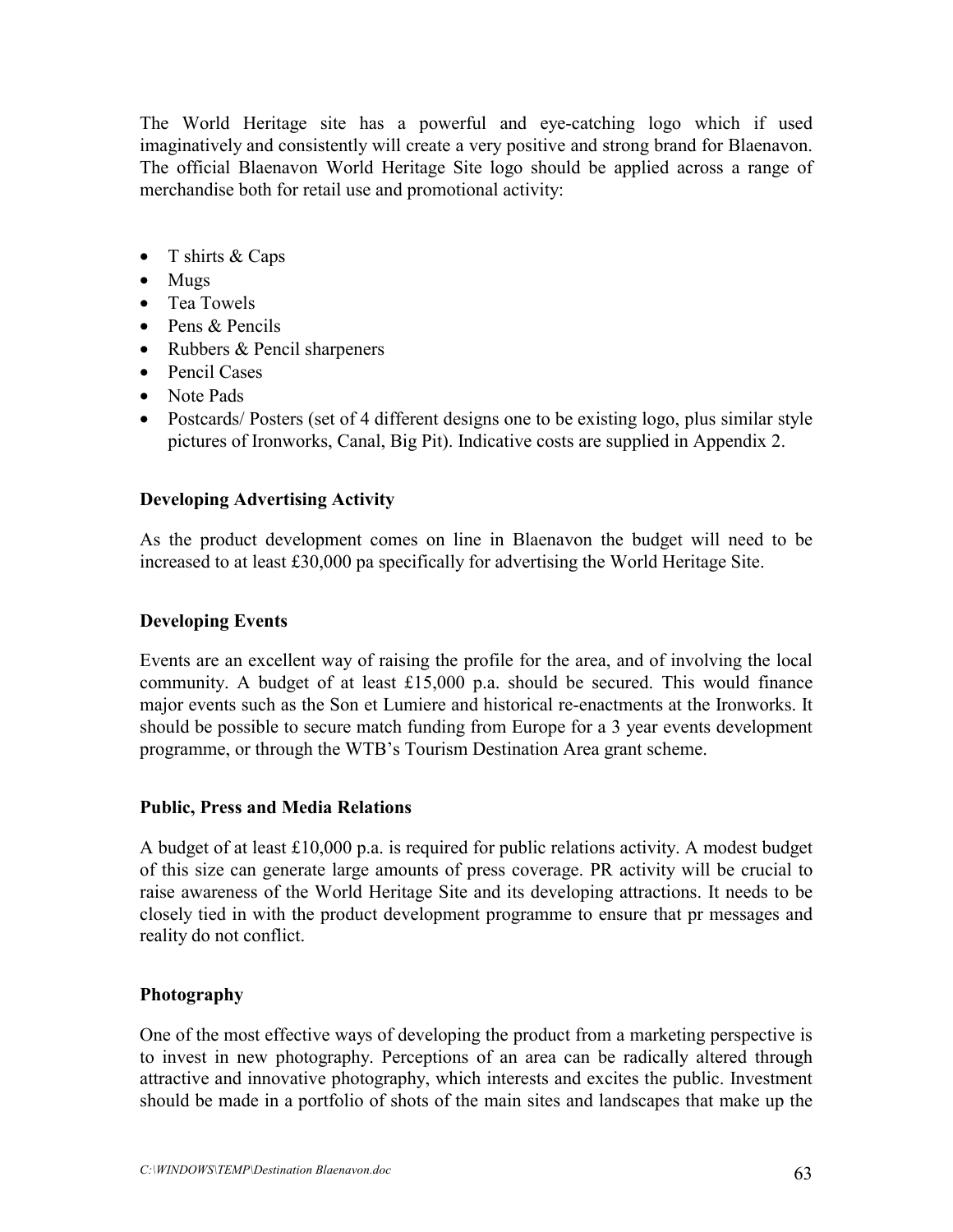World Heritage Site. Photography should capture people and activity as well as the attractions themselves (and could include local personalities from Blaenavon, to convey the character of the World Heritage Site as a living landscape inhabited by the descendants of the original coal and iron-working families).

An investment of £2000 would guarantee a range of shots which could be used to support press releases and features generated through pr activity. An approach should be made to both the British Tourist Authority and the Wales Tourist Board suggesting a joint photo shoot around Blaenavon. This would ensure first class images of the World Heritage Site are used in the BTA's literature in key overseas markets and by the WTB in their promotional material (and the cost would be halved).

### **Targets**

Currently, the attractions within Blaenavon attract in the region of 130,000 visitors each year. An aspirational target figure of 175,000 visitors per annum by 2010 has been put forward for the WHS. In order to achieve this target, substantial resources and effort need to be injected into the product development and marketing of the World Heritage Site. Basic visitor facilities, information, interpretation and new attractions need to be in place before significant progress towards this target is made.

In order to maximise the economic potential for the communities within the WHS, it is also essential the stay of visitors is extended. Collaborative marketing can affect the propensity of extending visitor stays and encouraging repeat visits.

### **Marketing Budget**

There are significant resource implications associated with any marketing activities. In this instance, cost have been kept as low as possible, subsuming BIL into existing marketing campaigns which already have funding commitment from the local authority. The costs outlined below are primarily associated with BIL having a raised profile within these activities, buying into proven successful and properly funded activities rather than trying to 'go it alone'.

In addition there is an allowance made for the production of a dedicated BIL piece of print, the translation of this into at least French and German, the further development of the BIL Website and a dedicated educational website/page.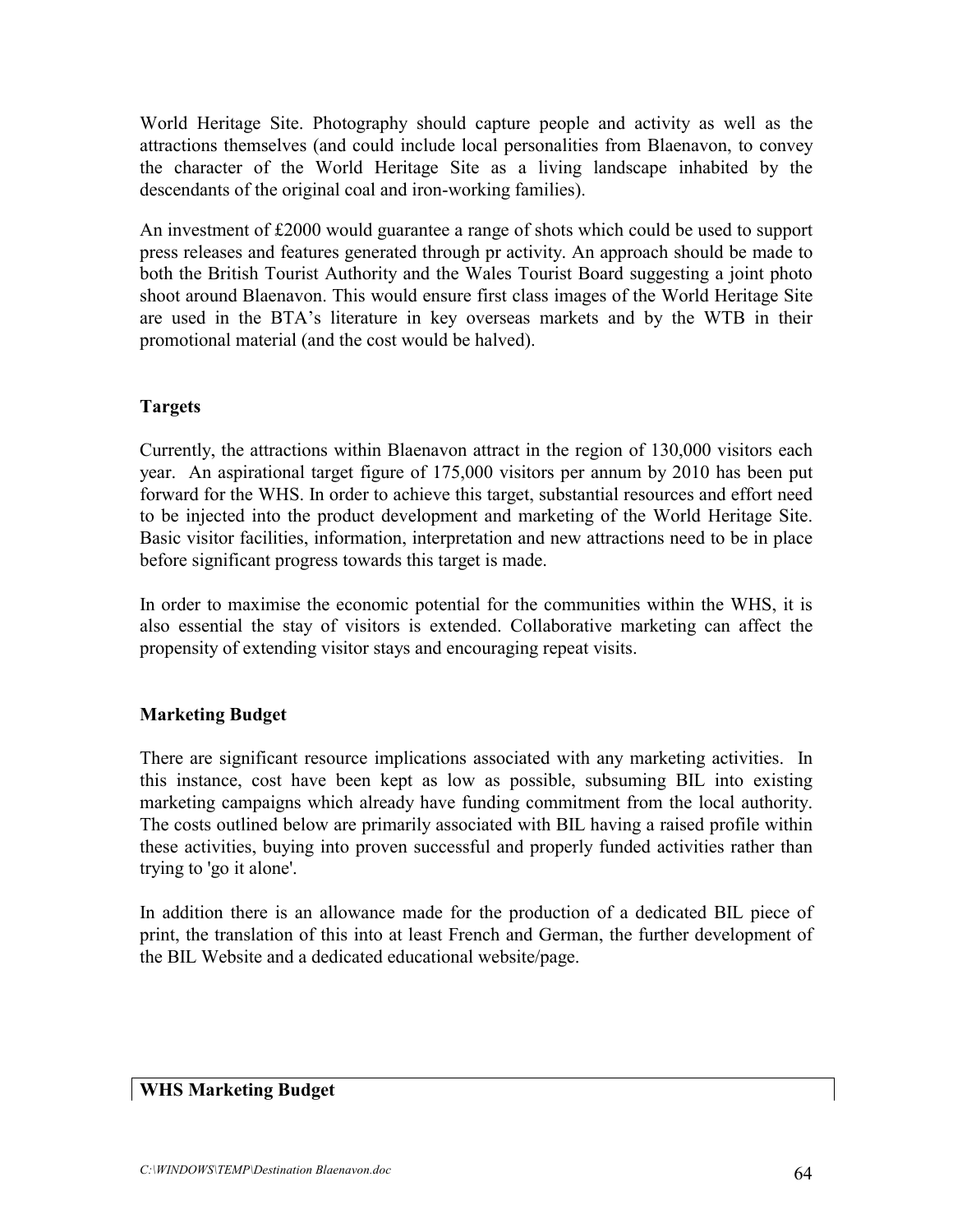|                       | Yr1            | Yr <sub>2</sub> | Yr3     |  |
|-----------------------|----------------|-----------------|---------|--|
|                       | £              | £               | £       |  |
| UK Domestic           | 61,000         | 41,000          | 45,000  |  |
| Overseas              | 12,000         | 14,000          | 14,000  |  |
| <b>Travel Trade</b>   | 1,000          | 5,000           | 5,000   |  |
| Educational           | 3,000          | 5,000           | 10,000  |  |
| Staff costs           | 20,000         | 20,000          | 20,000  |  |
| Research & Monitoring | $\overline{0}$ | 10,000          | 10,000  |  |
|                       |                |                 |         |  |
| Total                 | 97,000         | 95,000          | 104,000 |  |

#### **Monitoring, Evaluation and Review**

If funding is secured from external sources then monitoring of visitor numbers and evaluation of marketing activity will be vital to provide output information for grant claims. There may be a need for traffic flow measurement at key entry points to the Blaenavon Landscape - especially the countryside access points where there is no paid-for entry but where there may be large numbers of visitors.

All marketing activity should be monitored to evaluate success. Review and revision should be undertaken accordingly and visitor trends should be tracked and monitored.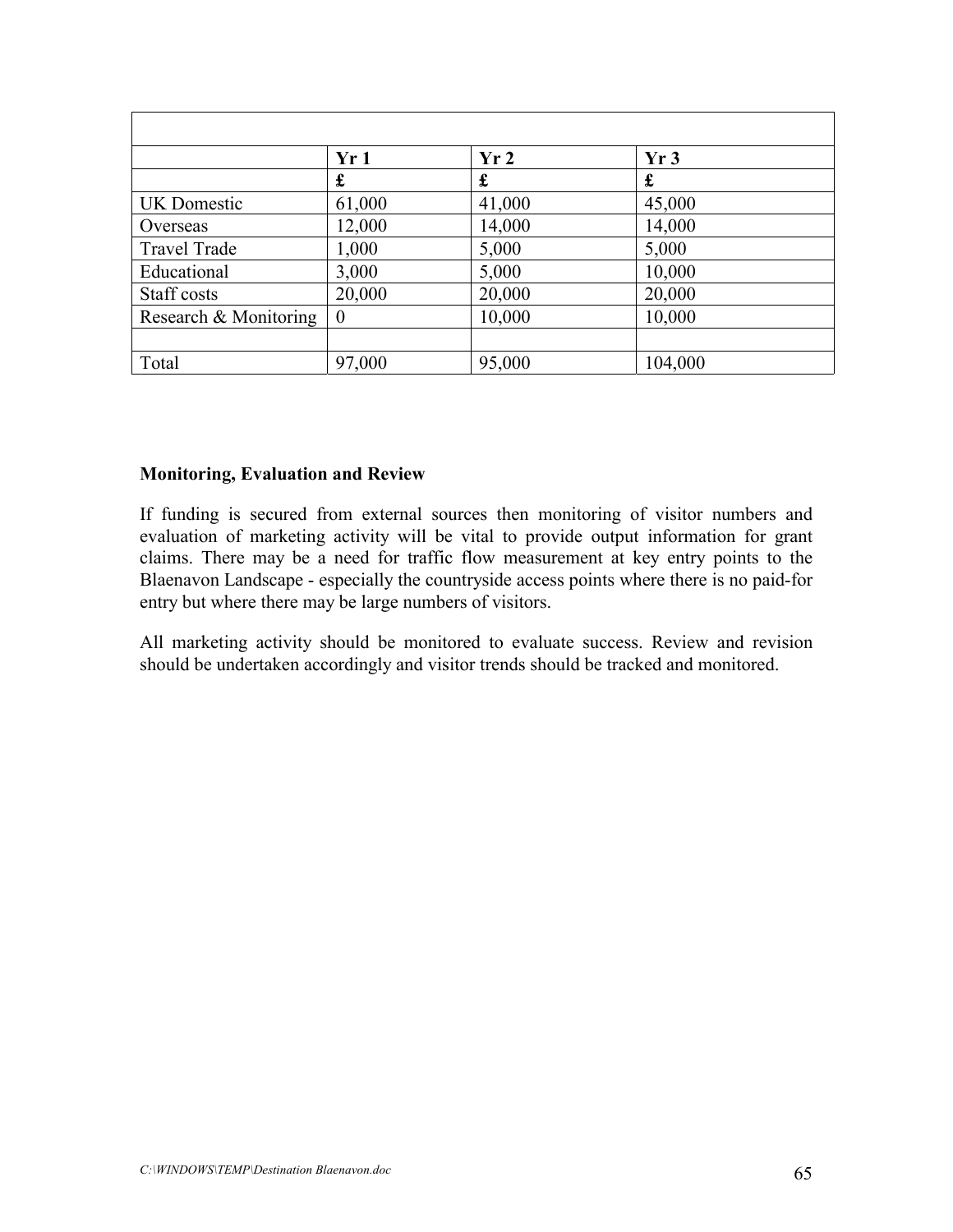## **Blaenavon World Heritage Site**

## 5.3 Marketing Action Plan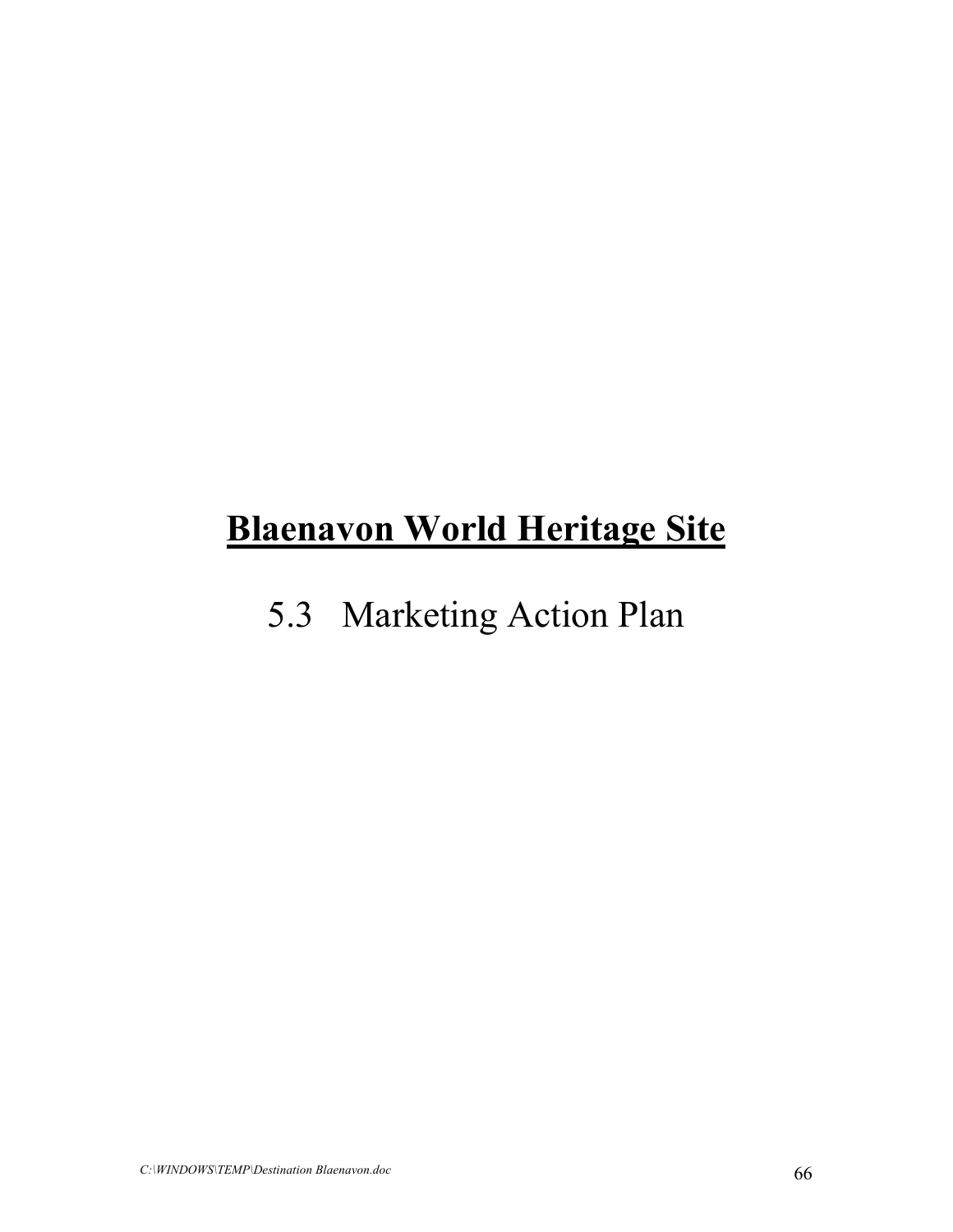| <b>Market</b><br><b>Activity</b> |                           | Objective             | <b>Actions</b>                                                                                                                                                                                                                                     |                                                                                                                | <b>Timescales</b> |                 |                 |  |
|----------------------------------|---------------------------|-----------------------|----------------------------------------------------------------------------------------------------------------------------------------------------------------------------------------------------------------------------------------------------|----------------------------------------------------------------------------------------------------------------|-------------------|-----------------|-----------------|--|
|                                  |                           |                       |                                                                                                                                                                                                                                                    |                                                                                                                | YR <sub>1</sub>   | YR <sub>2</sub> | YR <sub>3</sub> |  |
| UK Domestic                      |                           | A Market              | 3, 4, 6                                                                                                                                                                                                                                            | Identify key market segments<br>1.                                                                             | $\overline{0}$    | $\overline{0}$  | $\overline{0}$  |  |
| $Inc$ :-                         |                           | segmentation          |                                                                                                                                                                                                                                                    | 2.<br>Agree priority segments                                                                                  | $\theta$          | $\overline{0}$  | $\overline{0}$  |  |
| short break                      |                           |                       |                                                                                                                                                                                                                                                    | 3.<br>Agree appropriate mix of activities for each segment                                                     | $\overline{0}$    | $\theta$        | $\mathbf{0}$    |  |
| Day visitors<br><b>VFR</b>       |                           |                       |                                                                                                                                                                                                                                                    | Monitor & review<br>$\overline{4}$ .                                                                           | $\Omega$          | $\theta$        | $\mathbf{0}$    |  |
|                                  | $\mathbf{B}$              | Print                 | 3, 4, 6, 7                                                                                                                                                                                                                                         | Ensure inclusion of BIL in all partner's print<br>1.                                                           | $\overline{0}$    | $\theta$        | $\theta$        |  |
|                                  |                           |                       |                                                                                                                                                                                                                                                    | Produce general, stand alone leaflet for localised fulfilment<br>2.                                            | 5,000             | 5,000           | 5,000           |  |
|                                  | C                         | Print<br>distribution | 4, 6, 7                                                                                                                                                                                                                                            | Saturation throughout South Wales<br>1.                                                                        |                   |                 |                 |  |
|                                  |                           |                       |                                                                                                                                                                                                                                                    | 2.<br>Key TICs in England & Wales                                                                              | 1,000             | 1,000           | 1,000           |  |
|                                  |                           |                       |                                                                                                                                                                                                                                                    | $\overline{3}$ .<br>Sectoral affiliations (eg Ironbridge, Crompton Mill etc)                                   |                   |                 |                 |  |
|                                  | $\mathbf{D}$              | IT Channels           | 1, 2, 3, 4, 6,                                                                                                                                                                                                                                     | Develop, maintain & manage BIL website<br>1.                                                                   | 10,000            | 1,000           | 1,000           |  |
|                                  |                           |                       | $\tau$                                                                                                                                                                                                                                             | Develop internet enquiry facility<br>2.                                                                        | $\theta$          | 1,000           | $\Omega$        |  |
|                                  |                           |                       | 3.                                                                                                                                                                                                                                                 | Promotion of IT access in literature                                                                           | $\theta$          | $\Omega$        | $\mathbf{0}$    |  |
|                                  |                           |                       |                                                                                                                                                                                                                                                    | Develop appropriate links<br>4.                                                                                | $\Omega$          | $\Omega$        | $\theta$        |  |
|                                  | E                         | Partnership           | 1, 2, 3, 4, 6,                                                                                                                                                                                                                                     | Ensure BIL representation in existing tourism partnership marketing<br>1.                                      |                   |                 |                 |  |
|                                  |                           | Campaigns             | $\overline{7}$                                                                                                                                                                                                                                     | activities                                                                                                     | $\theta$          | $\theta$        | $\bf{0}$        |  |
|                                  | $\boldsymbol{\mathrm{F}}$ | Advertising           | 1, 2, 3, 4, 6,<br>1.<br>publications<br>2.<br>3.                                                                                                                                                                                                   | Brochure space / advertorial in appropriate regional and sectoral                                              |                   |                 |                 |  |
|                                  |                           |                       |                                                                                                                                                                                                                                                    |                                                                                                                | 3,000             | 3,000           | 3,000           |  |
|                                  |                           |                       |                                                                                                                                                                                                                                                    | Paid-for advertising, based on maximisation of potential benefits<br>Monitor effectiveness and review annually | 5,000             | 10,000          | 15,000          |  |
|                                  |                           |                       |                                                                                                                                                                                                                                                    |                                                                                                                | $\theta$          | $\theta$        | $\overline{0}$  |  |
|                                  | $\mathbf{G}$              | Press and Media       | 1, 2, 3<br>1.<br>2.                                                                                                                                                                                                                                | Develop and implement PR plan in collaboration with partners                                                   | $\Omega$          | $\theta$        | $\mathbf{0}$    |  |
|                                  |                           | Relations             |                                                                                                                                                                                                                                                    | Develop and utilise media database                                                                             | $\Omega$          | $\theta$        | $\mathbf{0}$    |  |
|                                  |                           |                       |                                                                                                                                                                                                                                                    | 3.<br>Utilise existing events listings                                                                         | $\Omega$          | $\Omega$        | $\theta$        |  |
|                                  |                           |                       |                                                                                                                                                                                                                                                    | Encourage and host press visits<br>$\overline{4}$ .                                                            | 1,000             | 1,000           | 1,000           |  |
|                                  |                           | H Public Relations    | Develop material for a mobile display promoting BIL<br>1, 2, 3, 6, 8<br>1.<br>Ensure profile for BIL in local publications<br>2.<br>3.<br>Facilitate open and easy access to information and communication for the<br>local communities within BIL |                                                                                                                | 2,000             | $\Omega$        | $\theta$        |  |
|                                  |                           |                       |                                                                                                                                                                                                                                                    |                                                                                                                | $\theta$          | $\theta$        | $\theta$        |  |
|                                  |                           |                       |                                                                                                                                                                                                                                                    |                                                                                                                |                   |                 |                 |  |
|                                  |                           |                       |                                                                                                                                                                                                                                                    |                                                                                                                | $\Omega$          | $\theta$        | $\theta$        |  |
|                                  |                           | Events                | 3, 4, 6, 7, 8                                                                                                                                                                                                                                      | Encourage and develop events by local groups, partners and organisations<br>1.                                 | 15,000            | 15,000          | 15,000          |  |
|                                  |                           |                       |                                                                                                                                                                                                                                                    | Compile a listing for distribution and inclusion in regional and national<br>2.                                | $\Omega$          | $\Omega$        | $\Omega$        |  |
|                                  |                           |                       |                                                                                                                                                                                                                                                    | listings, where appropriate                                                                                    |                   |                 |                 |  |
|                                  |                           | Exhibitions           | 2, 4, 6                                                                                                                                                                                                                                            | Attend a series of appropriate consumer shows and promotional events                                           | 2,000             | 2,000           | 2,000           |  |
|                                  | $\rm K$                   | General               |                                                                                                                                                                                                                                                    | Develop Photographic stock<br>1.<br>Produce branded merchandise                                                | 2,000             | 2,000           | 2,000           |  |
|                                  |                           |                       |                                                                                                                                                                                                                                                    | $\overline{2}$ .                                                                                               | 15,000            |                 |                 |  |
| <b>Indicative annual costs</b>   |                           |                       |                                                                                                                                                                                                                                                    | 61,000                                                                                                         | 41,000            | 45,000          |                 |  |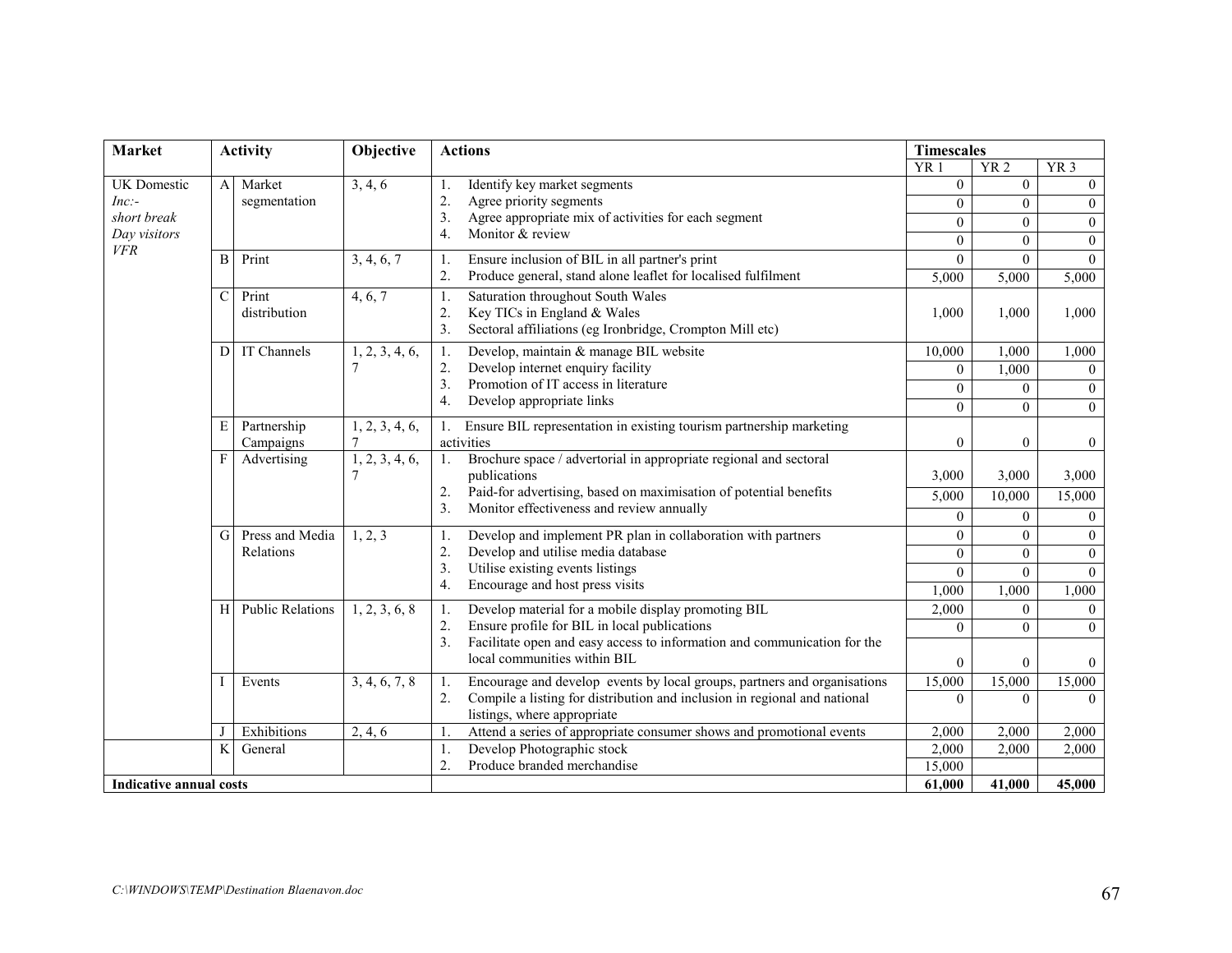| <b>Market</b>           | <b>Activity</b><br>Objective |                                | <b>Actions</b> |        | <b>Timescales</b>                                                  |        |       |                 |
|-------------------------|------------------------------|--------------------------------|----------------|--------|--------------------------------------------------------------------|--------|-------|-----------------|
|                         |                              |                                |                |        |                                                                    | YR 1   | YR 2  | YR <sub>3</sub> |
| Overseas                | ΑI                           | Print &                        | 1, 2, 4, 6,    |        | Editorial in all partnership print                                 |        |       |                 |
| Markets                 |                              | distribution                   |                | 2.     | Dedicated foreign language print                                   | 5,000  | 5,000 | 5,000           |
|                         |                              |                                |                |        | Distribute shows and exhibitions as part of partnership activities | .000   | 000.1 | 1,000           |
|                         |                              |                                |                | 4.     | Follow up specific enquiries                                       |        |       | $\theta$        |
|                         |                              | Advertising<br>$\vert B \vert$ | 1, 2, 4, 6     |        | Brochure space / advertorial in WTB and/or BTA publications        | 3,000  | 3,000 | 3,000           |
|                         |                              |                                |                |        | Support publications produced by BIL partners in this market       |        |       | $\overline{0}$  |
|                         |                              | IT Channels                    | 1, 4,          |        | Translation of BIL web site into most appropriate languages        | 3.000  | 3,000 | 3,000           |
|                         |                              | Press & Media                  | 1, 2, 4, 6     |        | Encourage and host press visits, working with third parties        |        | 2,000 | 2,000           |
|                         |                              | relations                      |                |        |                                                                    |        |       |                 |
| Indicative annual costs |                              |                                |                | 12,000 | 14.000                                                             | 14.000 |       |                 |

| <b>Market</b>               | <b>Activity</b><br>Objective |                    | <b>Actions</b> |                                                          | <b>Timescales</b>                                                                               |       |       |                 |
|-----------------------------|------------------------------|--------------------|----------------|----------------------------------------------------------|-------------------------------------------------------------------------------------------------|-------|-------|-----------------|
|                             |                              |                    |                |                                                          |                                                                                                 | YR.   | YR 2  | YR <sub>3</sub> |
| <b>Travel Trade</b>         | A                            | Development        | 4, 6,          |                                                          | Compile package of products and facilities suitable for group market                            |       |       |                 |
| UK & overseas               |                              |                    |                |                                                          | Optimise benefits of shared database in conjunction with partner LA's                           |       |       |                 |
| coach and tour<br>operators | B.                           | <b>Trade Shows</b> | 2, 6, 7        | Attend trade shows in partnership<br>Follow-up enquiries | .000                                                                                            | .000  | 000.  |                 |
|                             |                              |                    |                |                                                          |                                                                                                 |       |       |                 |
|                             |                              | Familiarisation    | 1, 2, 6,       | Host familiarisation visits in conjunction with partners |                                                                                                 | .000  | 000.1 |                 |
|                             |                              | visits             |                |                                                          | Participate in familiarisation visits arranged by third parties                                 |       |       |                 |
|                             | D.                           | PR &               | 2, 3, 6        |                                                          | Arrange travel trade launch<br>Ensure travel trade receive press releases and event information |       | .000  |                 |
|                             |                              | advertising        |                |                                                          |                                                                                                 |       |       |                 |
|                             |                              |                    |                | 3.                                                       | Take targeted advertorial space in key publications                                             |       | 2,000 | 3,000           |
| Indicative annual costs     |                              |                    |                | 1.000                                                    | 5.000                                                                                           | 5.000 |       |                 |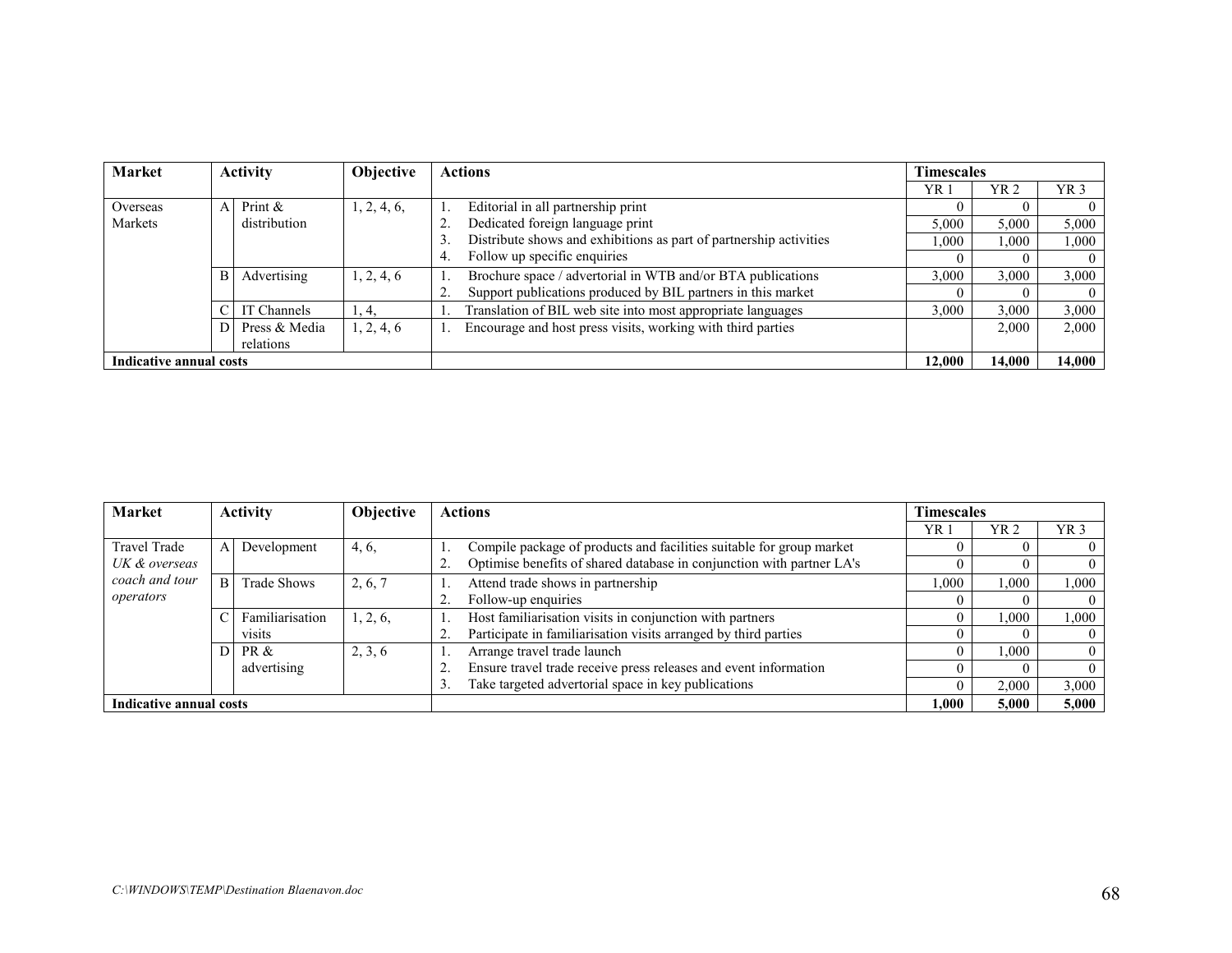| <b>Market</b>           | <b>Activity</b><br>Objective |             | <b>Actions</b> |       | Timescales                                                              |                 |                 |                 |
|-------------------------|------------------------------|-------------|----------------|-------|-------------------------------------------------------------------------|-----------------|-----------------|-----------------|
|                         |                              |             |                |       |                                                                         | YR <sub>1</sub> | YR <sub>2</sub> | YR <sub>3</sub> |
| Educational             | $\mathbf{A}$                 | Product     | 5, 7           |       | Compile 'product offer' print for educational market                    | 3,000           |                 | 3,000           |
| Primary,                |                              | development |                |       | Develop, maintain and manage database of school group travel organisers |                 |                 | $\Omega$        |
| secondary,              | B.                           | IT Channels | 1, 2, 5, 7     |       | Develop website appropriate to market                                   |                 | 5,000           | 1,000           |
| overseas.               |                              |             |                |       | Link with other appropriate sites                                       |                 |                 | $\theta$        |
| FE & HE                 |                              |             |                | 3.    | Use of 'new media' as a marketing tool                                  |                 |                 | $\overline{0}$  |
|                         |                              | Direct Mail | 5, 7           |       | Mailshot all relevant contacts in educational establishments within     |                 |                 |                 |
|                         |                              |             |                |       | appropriate geographical area                                           | $\Omega$        |                 | 2,000           |
|                         | $\overline{D}$               | Workshops   | 1, 2, 5        |       | Host familiarisation visits                                             |                 |                 | 2,000           |
|                         |                              |             |                |       | Plan and attend follow up workshops                                     |                 |                 | $\Omega$        |
|                         | E <sub>1</sub>               | PR &        | 1, 2, 5, 7     |       | Ensure database informed of new products as they come on line           |                 |                 | $\theta$        |
|                         |                              | Advertising |                | 2.    | Secure advertorial in appropriate targeted publications                 |                 |                 | 2,000           |
| Indicative annual costs |                              |             |                | 3.000 | 5.000                                                                   | 10.000          |                 |                 |